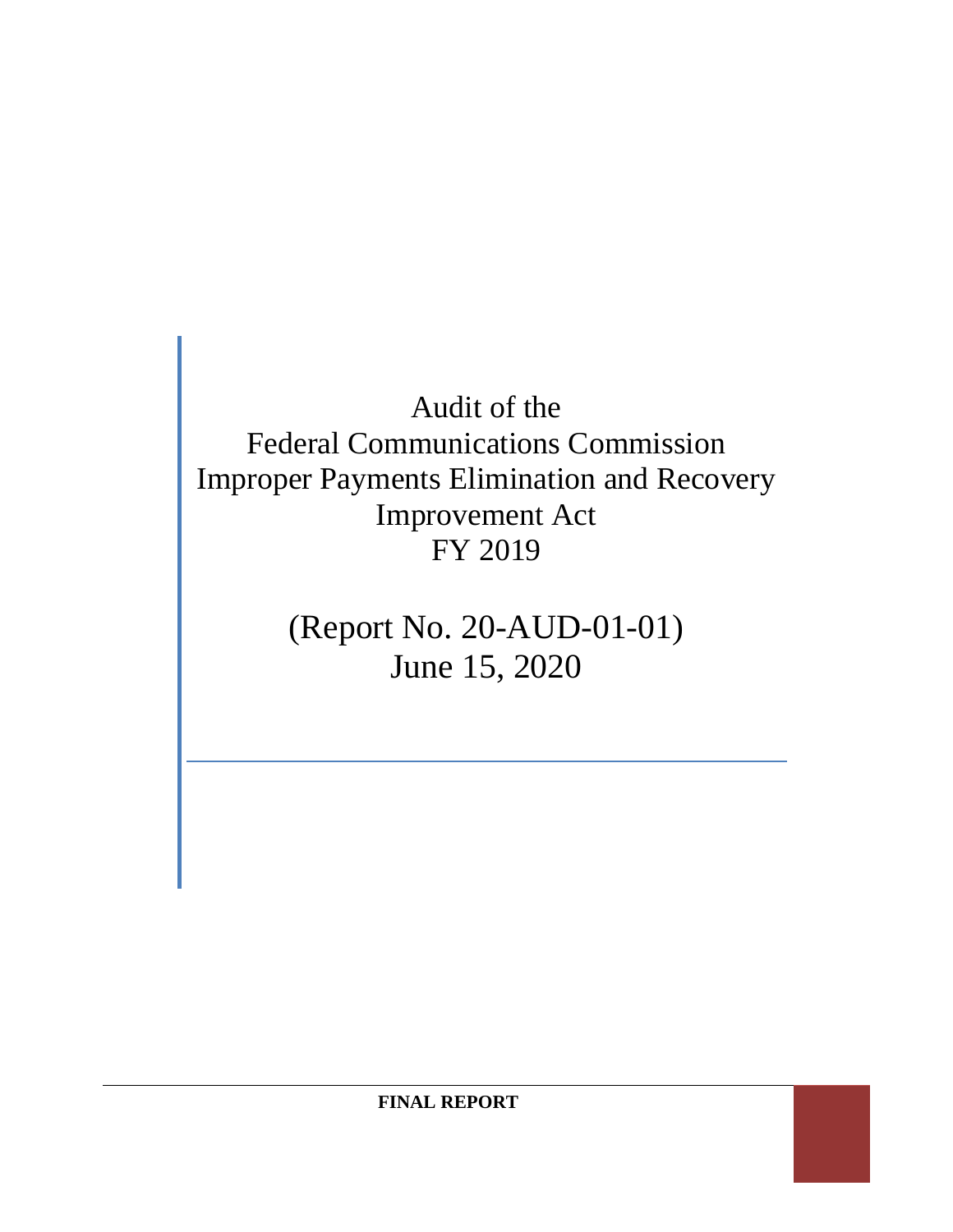# **TABLE OF CONTENTS**

| FINDING No. 1 - USF-Rural Health Care Program Gross Improper Payment Rate                                                                                              |
|------------------------------------------------------------------------------------------------------------------------------------------------------------------------|
| FINDING No. 2 - USF Lifeline Program Gross Improper Payment Rate Reported Is                                                                                           |
| FINDING No. 3 - Telecommunications Relay Services Test Plan Did Not Include Significant                                                                                |
| FINDING No. 4 - USF High Cost Program Estimated Improper Payments Noncompliant                                                                                         |
| FINDING No. 5 - USF Schools & Libraries Program Statistical Sampling Plan Not Compliant<br>with Requirements of IPERIA OMB "Statistically Valid and Rigorous Plan" and |
|                                                                                                                                                                        |
|                                                                                                                                                                        |
|                                                                                                                                                                        |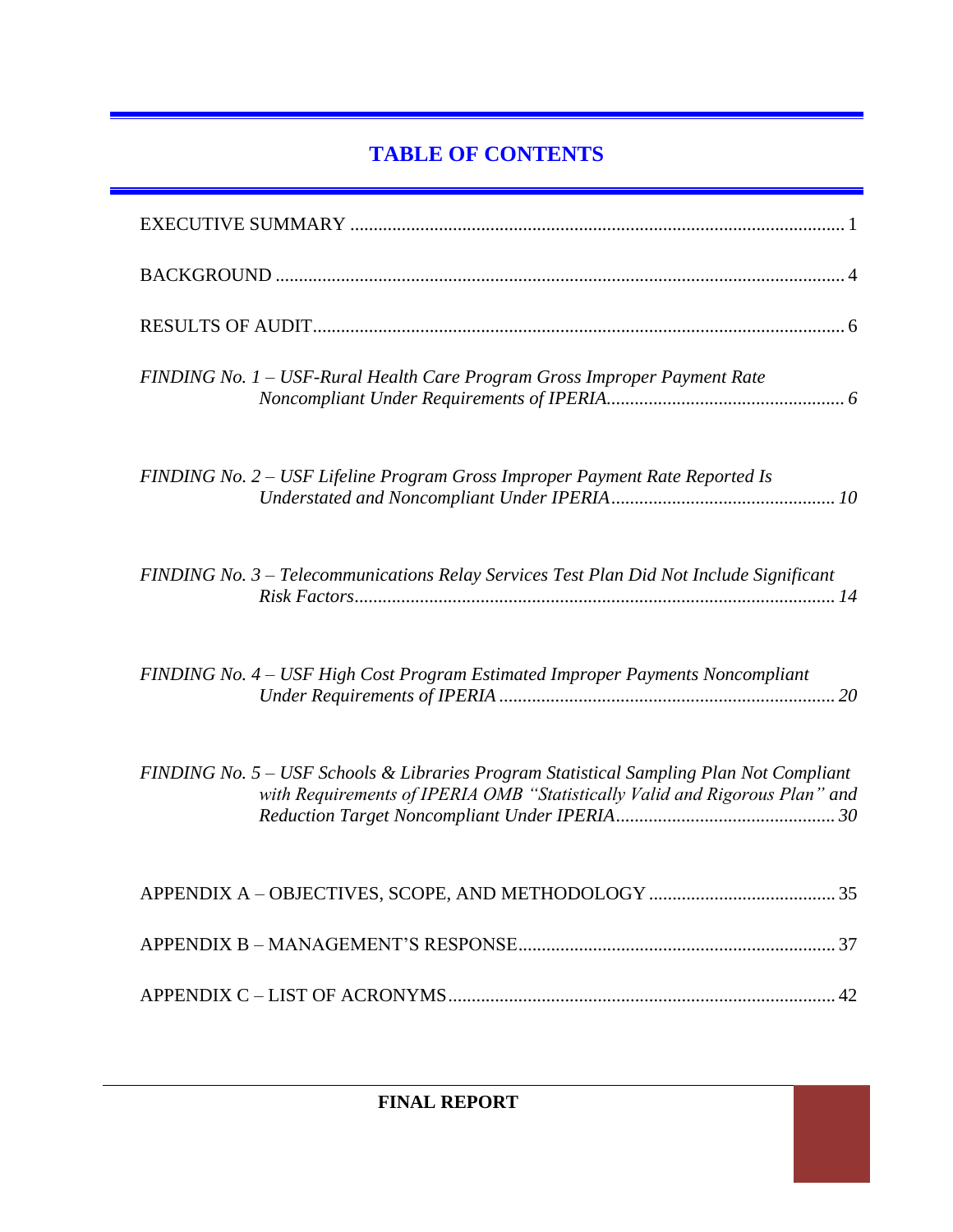# **EXECUTIVE SUMMARY**

The objective of our performance audit of the Federal Communications Commission (FCC) was to evaluate FCC's compliance with the Improper Payments Information Act (IPIA) of 2002, as amended by the Improper Payments Elimination and Recovery Act (IPERA) of 2010 and the Improper Payments Elimination and Recovery Improvement Act (IPERIA) of 2012, in accordance with the Office of Management and Budget (OMB) Memorandum M-18-20, Appendix C to OMB Circular A-123, *Requirements for Payment Integrity Improvement* (OMB M-18-20)*.*

We determined that FCC was noncompliant with IPERIA criteria defined in OMB M-18-20. According to OMB M-18-20, Inspectors General are required to determine agency compliance with IPERIA criteria based on an assessment of (a) the accuracy and completeness of agency reporting, (b) the agency's performance in reducing and recapturing improper payments, and (c) whether the agency has accurately classified the true root cause of improper payments. The table below identifies FCC's nine programs with funding disbursements that are under the direction of FCC, and the status of FCC's compliance with each of the six IPERIA criteria.

| Tuble 1. I CC 11 ERM I Comphance Tuble                        |                             |                                                 |                                                               |                                                      |                                                                                    |                                                                                            |
|---------------------------------------------------------------|-----------------------------|-------------------------------------------------|---------------------------------------------------------------|------------------------------------------------------|------------------------------------------------------------------------------------|--------------------------------------------------------------------------------------------|
| <b>Program Name</b>                                           | Published an<br>$\bf AFR^1$ | <b>Conducted</b><br>a Risk<br><b>Assessment</b> | Published an<br>Improper<br><b>Payment</b><br><b>Estimate</b> | <b>Published</b><br>Corrective<br><b>Action Plan</b> | <b>Published</b><br>and is<br><b>Meeting</b><br><b>Reduction</b><br><b>Targets</b> | Reported an<br><b>Improper</b><br><b>Payment Rate</b><br>of Less than<br><b>10 Percent</b> |
| $USF - High Cost$                                             | Noncompliant                | NA                                              | Noncompliant <sup>2</sup>                                     |                                                      | 3                                                                                  |                                                                                            |
| USF – Schools and Libraries                                   | Compliant                   | NA                                              | Compliant                                                     | Compliant                                            | Noncompliant                                                                       | Compliant                                                                                  |
| $USF-Lifeline$                                                | Noncompliant                | NA                                              | Noncompliant <sup>2</sup>                                     | 3                                                    | 3                                                                                  | 3                                                                                          |
| USF - Rural Health Care                                       | Compliant                   | NA                                              | Compliant                                                     | Compliant                                            | N/A <sup>4</sup>                                                                   | Noncompliant                                                                               |
| USF - Administrative Costs                                    | Compliant                   | Compliant                                       | <b>NA</b>                                                     | <b>NA</b>                                            | NA                                                                                 | <b>NA</b>                                                                                  |
| <b>Interstate Telecommunications</b><br><b>Relay Services</b> | Noncompliant                | NA                                              | Noncompliant <sup>2</sup>                                     | NA                                                   | $\overline{3}$                                                                     | 3                                                                                          |
| North American Numbering Plan                                 | Compliant                   | Compliant                                       | NA.                                                           | <b>NA</b>                                            | <b>NA</b>                                                                          | <b>NA</b>                                                                                  |
| FCC Operating Expenses                                        | Compliant                   | Compliant                                       | <b>NA</b>                                                     | <b>NA</b>                                            | <b>NA</b>                                                                          | <b>NA</b>                                                                                  |
| TV Broadcasting Relocation Fund                               | Compliant                   | Compliant                                       | NA                                                            | <b>NA</b>                                            | <b>NA</b>                                                                          | NA                                                                                         |

#### **Table 1. FCC IPERIA Compliance Table**

<sup>&</sup>lt;sup>1</sup> Agencies should ensure that their Agency Financial Reports (AFRs) or Performance and Accountability Reports (PARs) are complete and accurate. For example, if an agency completes the root cause category matrix, the agency should ensure that the root cause category classification accurately classifies the true root causes of improper payments. OMB Memorandum M-18-20, Part IV.B.2 (a).

<sup>&</sup>lt;sup>2</sup> When determining compliance, the agency Inspector General should evaluate whether the program improper payment rate estimates are accurate and whether the sampling and estimation plan used is appropriate given program characteristics. OMB Memorandum M-18-20, Part IV.B.2 (c). <sup>3</sup> Auditors were unable to rely on the improper payment rate reported for the USF-Lifeline Program, Interstate Telecommunications Relay Services Fund, and USF-High Cost Program due to deficiencies identified in Finding No. 2, Finding No. 3, and Finding No. 4 of this report. <sup>4</sup> FY 2019 is the first fiscal year that FCC is reporting an error rate for USF-Rural Health Care.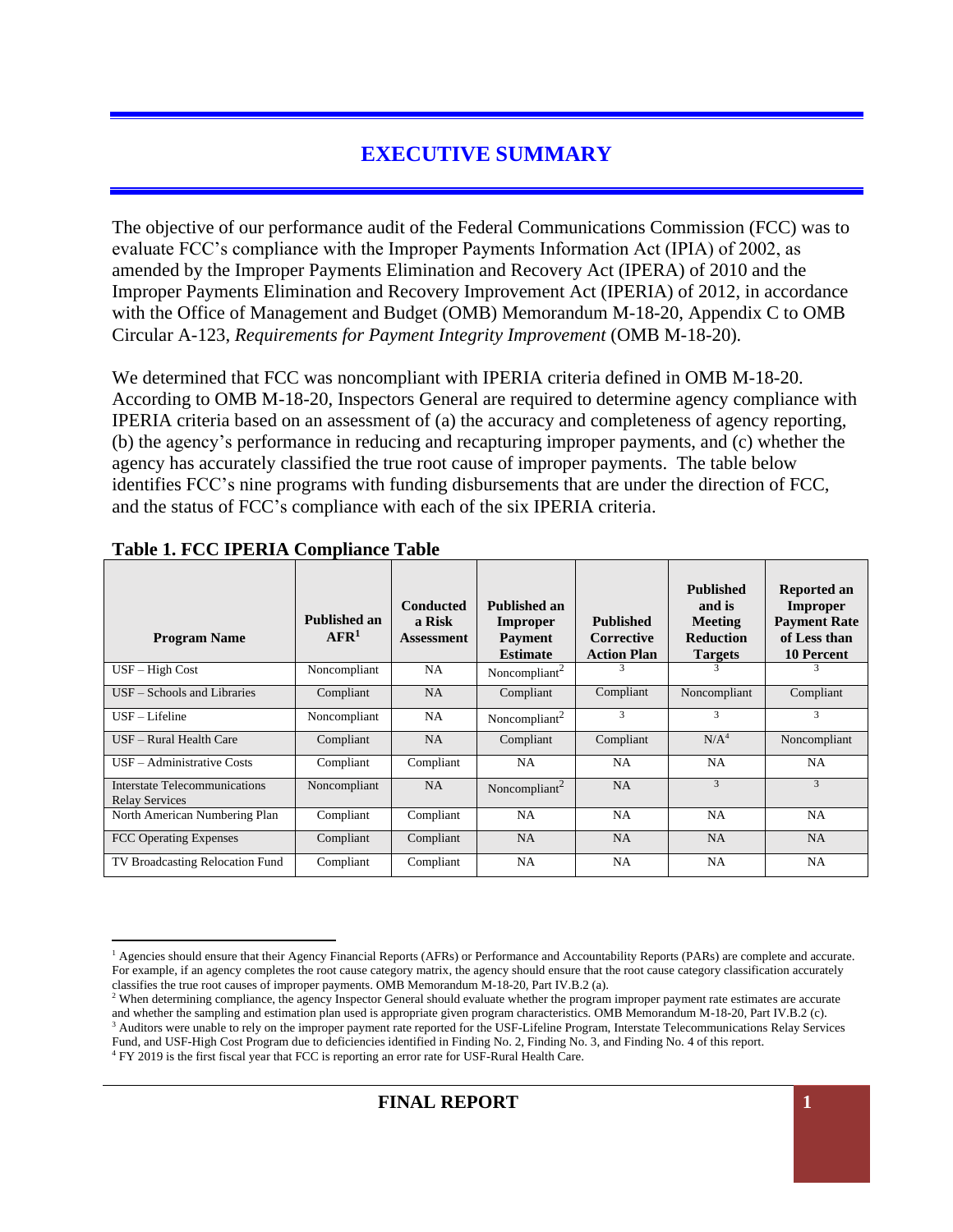We found noncompliance with IPERIA in four Universal Service Fund (USF) programs and the Interstate Telecommunications Relay Services (TRS) Fund. The four USF programs and the TRS Fund reported total Outlays of \$9.9 billion for fiscal year (FY) 2019. Specifically, the audit found that:

- The USF-Rural Health Care (RHC) Program estimated an improper rate of 11.46 percent of total USF-RHC Program outlays exceed the OMB IPERIA limit of less than 10 percent of outlays.
- The USF-Lifeline (USF-LL) Program estimated improper payments identified through sources outside of Universal Service Administrative Company's (USAC) payment recapture audits were understated by \$205 million or 17.55 percent of total USF-LL Program outlays. FCC and USAC have not adequately assessed the improper payment risk associated with FCC USF-LL rules.
- **The TRS Fund's improper payment rate may be underestimated because the FCC and TRS** Administrator's test plan used to estimate the improper payment rate did not sufficiently address significant risks of improper payments in the TRS Fund.
- The USF-High Cost (USF-HC) Program improper payment rates of 0.01 percent and 0.03 percent for FY 2019 and FY 2018, respectively, did not adequately reflect the significant risks of improper payments that exist in the USF-HC Programs.
- The USF-Schools and Libraries (USF-S&L) Program did not meet its improper payment reduction target. Also, the statistical sampling plan was not consistent with the sampling plan certified by FCC management and submitted to the Office of Management and Budget (OMB).

Because the reported improper payment rates were not reflective of significant risks of improper payment in their respective programs and the fund, we were unable to reach a conclusion regarding the accuracy of the improper payment data and information reported on the FCC's FY 2019 AFR. Specifically, for the USF-HC Program, USF-LL Program and TRS Fund we were unable to conclude whether (a) the improper payment rate was less than 10 percent of program outlays, (b) FCC management should publish corrective action plans, or (c) the programs and the fund met their IPERIA improper payment reduction target.

We identified five findings and made 19 recommendations to FCC's management that we deemed sufficient to address the deficiencies noted. The Results of Audit section of this report provides detailed audit findings and recommendations.

We provided a draft copy of this report to FCC management for its review and comments. FCC and administrators of the USF programs and the TRS Fund provided separate written comments on the draft audit report. We reviewed the responses from FCC management and each administrator (USAC and RolkaLoube) and considered the responses in finalizing the report. FCC management is responsible for the representations made in the FY 2019 AFR. Therefore, we present FCC's written comments in full in Appendix B. FCC management comments adequately summarize the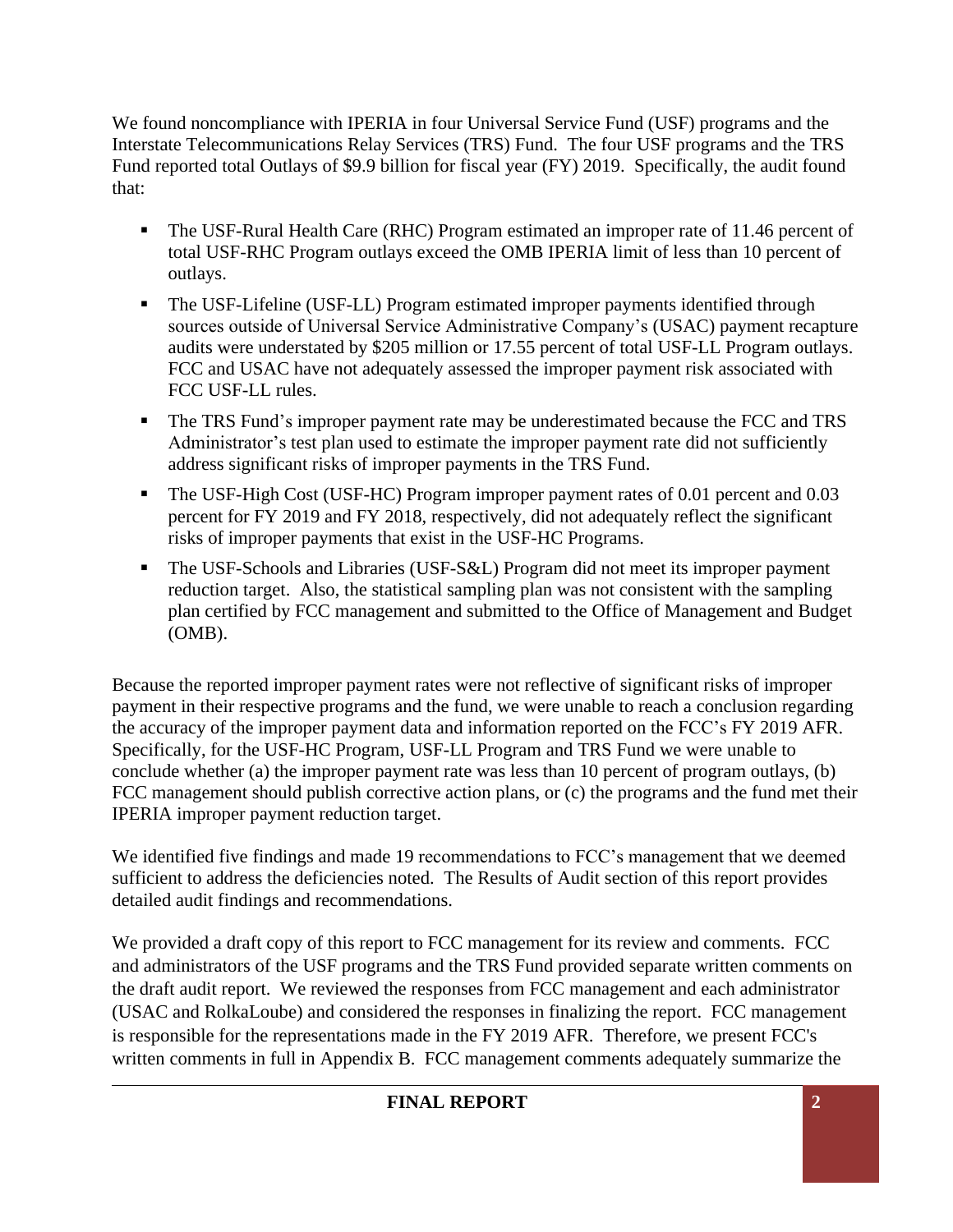matters raised in the written comments of USAC and RolkaLoube. A summary of FCC management comments and the auditor's responses are provided for each finding.

FCC management concurs that the USF-RHC Program and the USF-LL Program are not compliant with IPERIA. FCC management did not agree with our findings for the USF-HC Program and the USF-S&L Program, and the two audit recommendations for the TRS Fund.

We conducted this performance audit in accordance with generally accepted government auditing standards. Those standards require that we plan and perform the audit to obtain sufficient, appropriate evidence to provide a reasonable basis for our findings and conclusions based on our audit objectives. We believe that the evidence gathered provides a reasonable basis for our findings and conclusions. Our audit covered the period October 1, 2018, through September 30, 2019.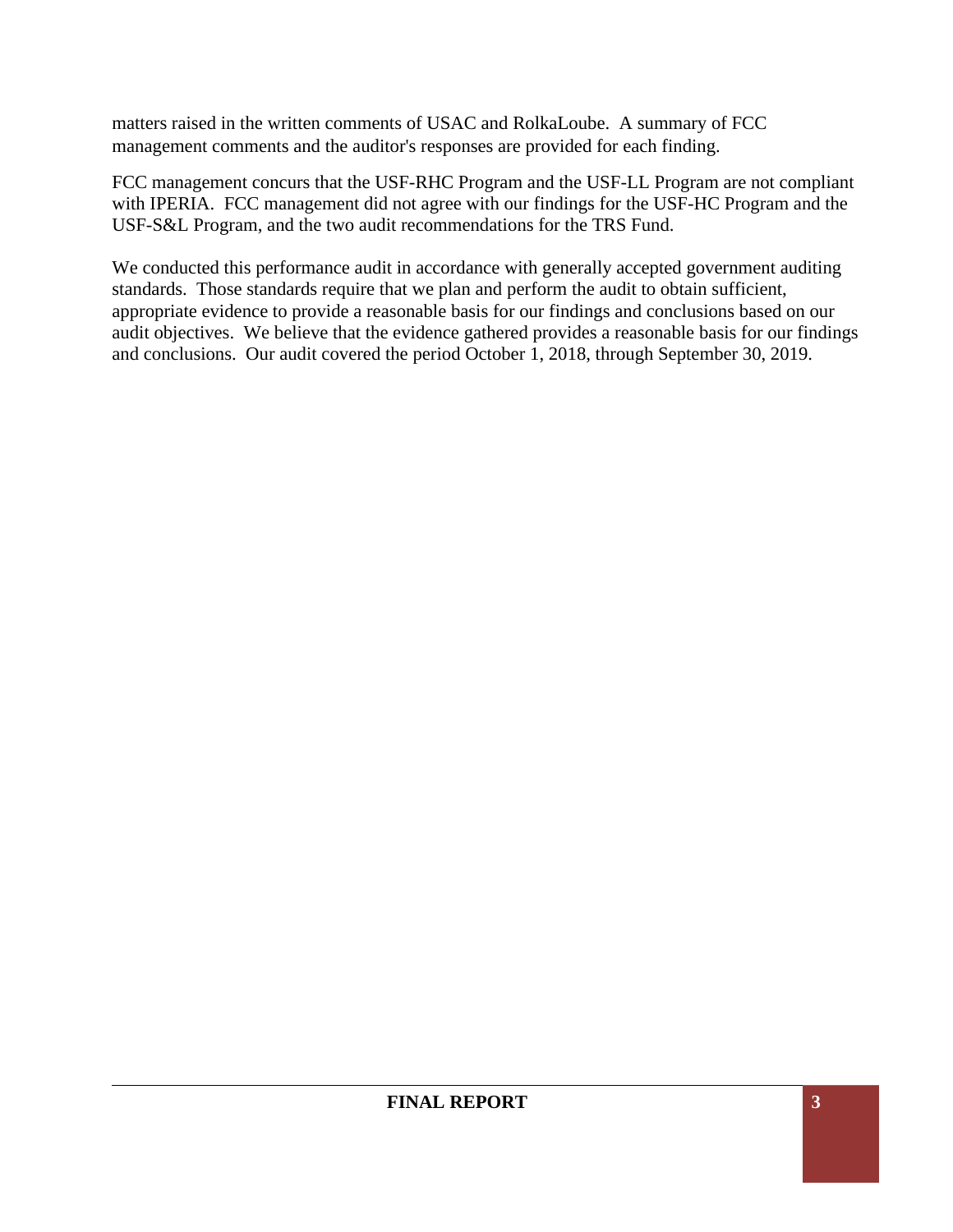# **BACKGROUND**

The Federal Communications Commission (FCC) is an independent United States government agency, directly responsible to Congress. FCC was established by the Communications Act of 1934 and is charged with regulating interstate and international communications by radio, television, wire, satellite, and cable. FCC has seven operating Bureaus and ten Staff Offices. The Bureaus' responsibilities include processing applications for licenses and other filings, analyzing complaints, conducting investigations, developing and implementing regulatory programs, and taking part in hearings.

FCC's component entities are the Universal Service Fund, Interstate Telecommunications Relay Services Fund, and North American Numbering Plan. Universal Service Administrative Company serves as the Administrator and Billing & Collections (B&C) agent for the Universal Service Fund; RolkaLoube serves as the Administrator and B&C agent for the Interstate Telecommunications Relay Services Fund, and Welch LLP serves as the Administrator and B&C agent for the North American Numbering Plan. FCC's Office of the Managing Director provides direction to the administrators and B&C agents and approves the administrative costs paid to these entities from the respective funds they administer.

The FCC and its Administrators make disbursements for the following nine programs:

- Universal Service Fund High-Cost Program (USF-HC),
- Universal Service Fund Lifeline Program (USF-LL),
- Universal Service Fund Rural Health Care Program (USF-RHC),
- Universal Service Fund Schools and Libraries Program (USF-S&L),
- Universal Service Fund Administrative Costs (USF-Admin),
- Interstate Telecommunications Relay Services Fund (TRS),
- North American Numbering Plan (NANP),
- FCC Operating Expenses (FCC-OE), and
- TV Broadcasting Relocation Fund (TVF).

In 2018, the Office of Management and Budget (OMB) issued Memorandum M-18-20, Appendix C to Circular No. A-123, *Requirements for Payment Integrity Improvement*. The goal of this revised version of OMB Circular A-123, Appendix C, is to transform the improper payment compliance framework to a more unified, comprehensive, and less burdensome set of requirements. OMB Memorandum M-18-20 provides government-wide guidance regarding implementation of the

#### **FINAL REPORT 4**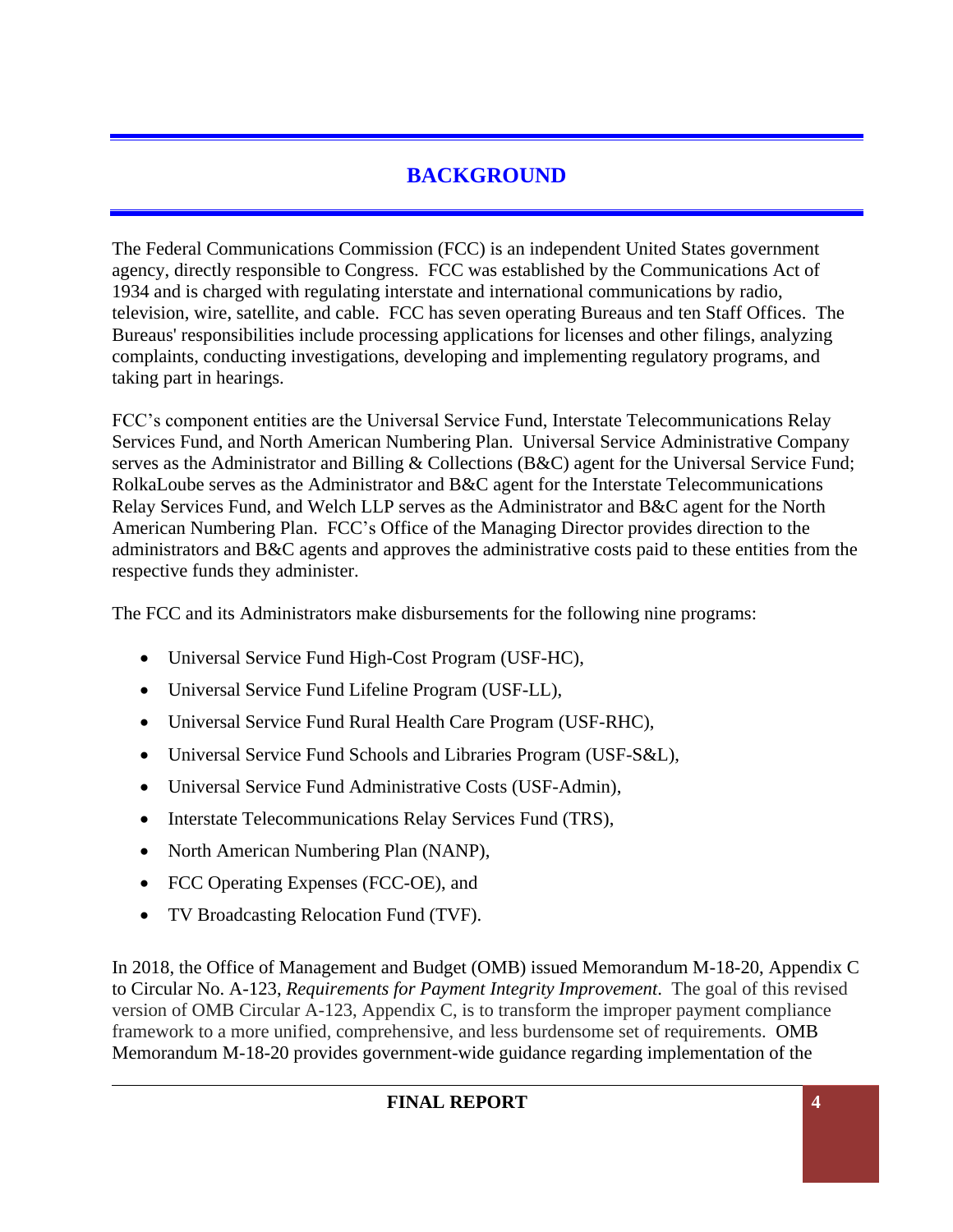Improper Payments Information Act (IPIA) of 2002, as amended by the Improper Payments Elimination and Recovery Act (IPERA) of 2010, and the Improper Payments Elimination and Recovery Improvement Act (IPERIA) of 2012. The Recovery Auditing Act of 2002 was, generally, repealed by these amendments to OMB Circular A-123.

OMB M-18-20 requires federal agencies to conduct risk assessments to identify programs that are susceptible to significant improper payments, report improper payment estimates for programs that are determined to be susceptible to significant improper payments, and report their efforts in reducing improper payments and recapturing overpayments.

FCC identified the following four programs and a fund as being susceptible to the risk of significant improper payments: USF-HC, USF-RHC, USF-S&L, USF-LL, and TRS. Under OMB Memorandum M-18-20, which requires a risk assessment once every three years for programs not susceptible to significant improper payments (or periodically if significant changes occur), FCC conducted risk assessments of the USF-RHC, USAC-Admin, FCC incentive auction reimbursements, FCC operating expenses, and NANP. FCC utilized an OMB-approved alternative sampling methodology<sup>2</sup> to develop a statistically valid estimate of the improper payments for the TRS Fund. FCC reported its efforts in reducing and recapturing improper payments for all the USF programs and the TRS Fund, including payment recapture audits for all FCC programs and funds, and improper payment corrective actions for the USF-LL, USF-RHC and USF-S&L.

During the audit FCC management shared with OIG its request to OMB for relief from the annual reporting requirements of OMB Memorandum M-18-20 for the USF-HC Program and the TRS Fund. A federal agency may seek such relief for an agency's activity that has a minimum of two consecutive years of improper payments below the statutory thresholds, or if the activity is no longer susceptible to significant improper payments.<sup>3</sup> OIG did not concur with FCC management's request for relief for the USF-HC Program and the TRS Fund.

OMB approved FCC management request for relief for the TRS Fund from the improper payment reporting requirements. With regards to the USF-HC Program, OMB recognized that this program was identified as non-compliant in the Audit of the Federal Communication Commission Improper Payments Elimination and Recovery Improvement Act in FY 2018. OMB recommended that FCC management resolve outstanding issues of non-compliance with the FCC's Office of the Inspector General.

<sup>2</sup> OMB Memorandum M-18-20, Part I.D.1.

<sup>&</sup>lt;sup>3</sup> https://www.fcc.gov/sites/default/files/19-aud-02-01 fy18 iperia rpt 05302019.pdf (See Table -2).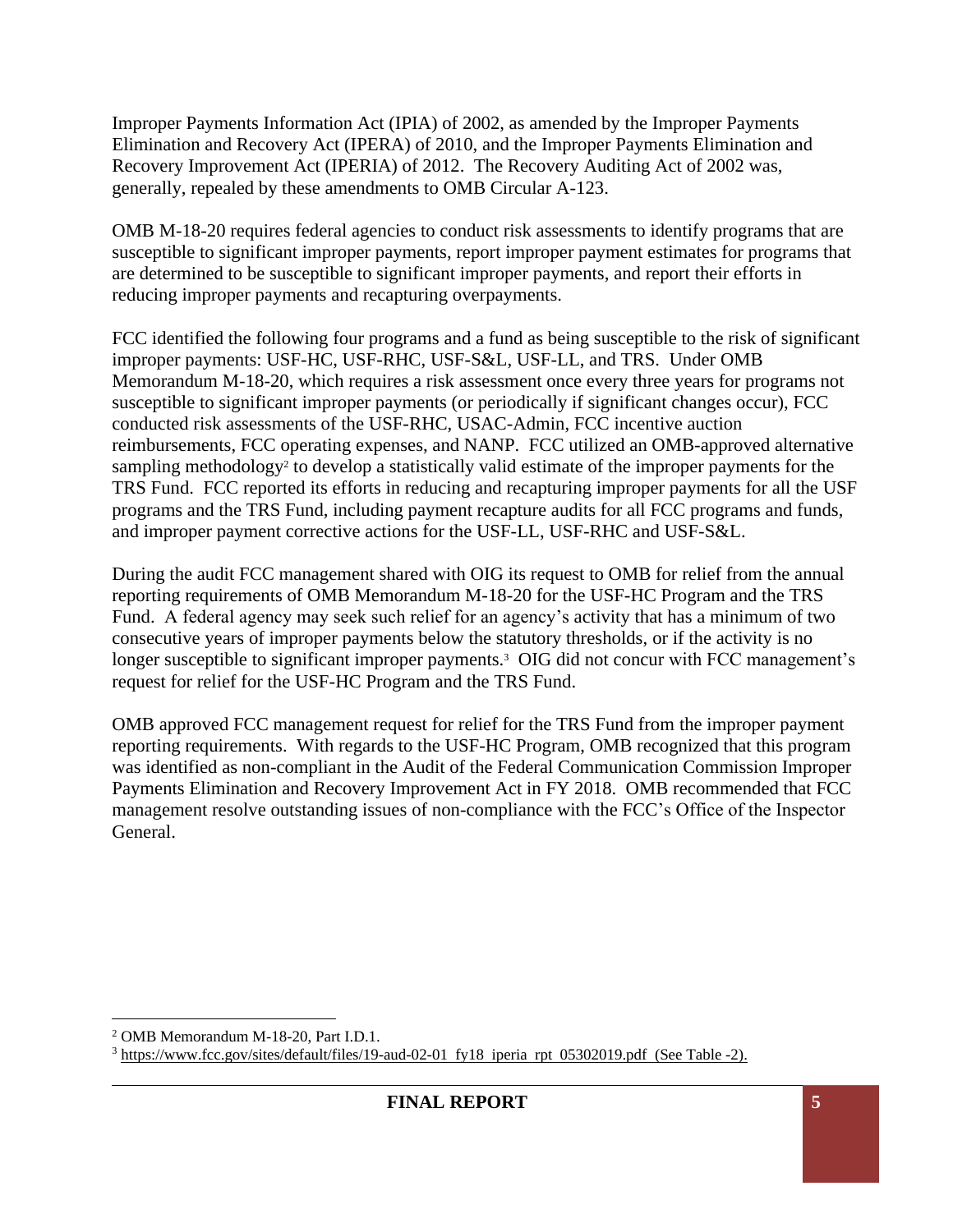# **RESULTS OF AUDIT**

Based on our audit, we determined that Federal Communications Commission (FCC) is noncompliant with the requirements of IPERIA.

#### *FINDING No. 1 – USF-Rural Health Care Program Gross Improper Payment Rate Noncompliant Under Requirements of IPERIA*

#### **CONDITION:**

The Universal Service Fund (USF)-Rural Health Care (RHC) did not comply with the IPERIA requirement that a federal program reports a gross improper payment rate of less than 10 percent<sup>4</sup> of the program outlays. Our audit found that the USF-RHC Program estimated gross improper payment rate of 11.46 percent of the USF-RHC Program outlays exceeded the statutory threshold of less than 10 percent of the gross program outlays. The USF-RHC Program is one of the FCC's four USF programs, which, along with the Telecommunications Relay Service (TRS) Fund, management reported as being susceptible to the risk of significant improper payments in fiscal year (FY) 2019.

The table below details the FCC's estimated gross improper payment rates for the USF programs and the TRS Fund.

| <b>FY 2018 versus FY 2019</b><br>Source: Agency Financial Report Table 1 (FY 2018 & 2019) |                 |                |                       |                |                  |                 |                 |
|-------------------------------------------------------------------------------------------|-----------------|----------------|-----------------------|----------------|------------------|-----------------|-----------------|
| (\$ in millions)                                                                          |                 |                |                       |                |                  |                 |                 |
|                                                                                           | <b>FY 2018</b>  |                |                       | <b>FY 2019</b> | <b>Increase</b>  | Increase/       |                 |
|                                                                                           | (estimated)     |                |                       | (estimated)    |                  | /Decrease       | <b>Decrease</b> |
|                                                                                           | <b>Improper</b> | Improper       | Improper              | Improper       | Percent          | in              | in              |
|                                                                                           | <b>Payment</b>  | <b>Payment</b> | <b>Payment</b>        | <b>Payment</b> | above            | <b>Improper</b> | Improper        |
| <b>FCC</b>                                                                                | Rate            | <b>Amount</b>  | rate                  | Amount         | <b>OMB</b>       | <b>Payment</b>  | <b>Payment</b>  |
| Program                                                                                   |                 |                |                       |                | <b>Threshold</b> | Rate            | Amount          |
| $USF-LL$                                                                                  | 18.47%          | \$227.02       | $9.32\%$ <sup>5</sup> | \$108.92       | $0.00\%$         | (9.15%)         | (\$118.10)      |
| $USF-HC$                                                                                  | 0.03%           | \$1.20         | $0.01\%$ <sup>6</sup> | \$0.65         | $0.00\%$         | $(0.02\%)$      | $(\$0.55)$      |
| $USF - RHC$                                                                               | N/A             | N/A            | 11.46%7               | \$34.19        | 1.46%            | N/A             | N/A             |
| $USF - S\&L^8$                                                                            | 2.59%           | \$67.99        | 6.33%                 | \$139.67       | $0.00\%$         | 3.74%           | \$71.68         |
| <b>TRS</b>                                                                                | $0.03\%$        | \$0.34         | $0.15\%$ <sup>9</sup> | \$2.00         | $0.00\%$         | 0.12%           | \$1.66          |

 $4$  OMB Memorandum M-18-20, Part IV (B)(2)(f)

8 See Finding No. 5.

<sup>5</sup> See Finding No. 2.

<sup>6</sup> See Finding No. 4.

<sup>7</sup> See Finding No. 1.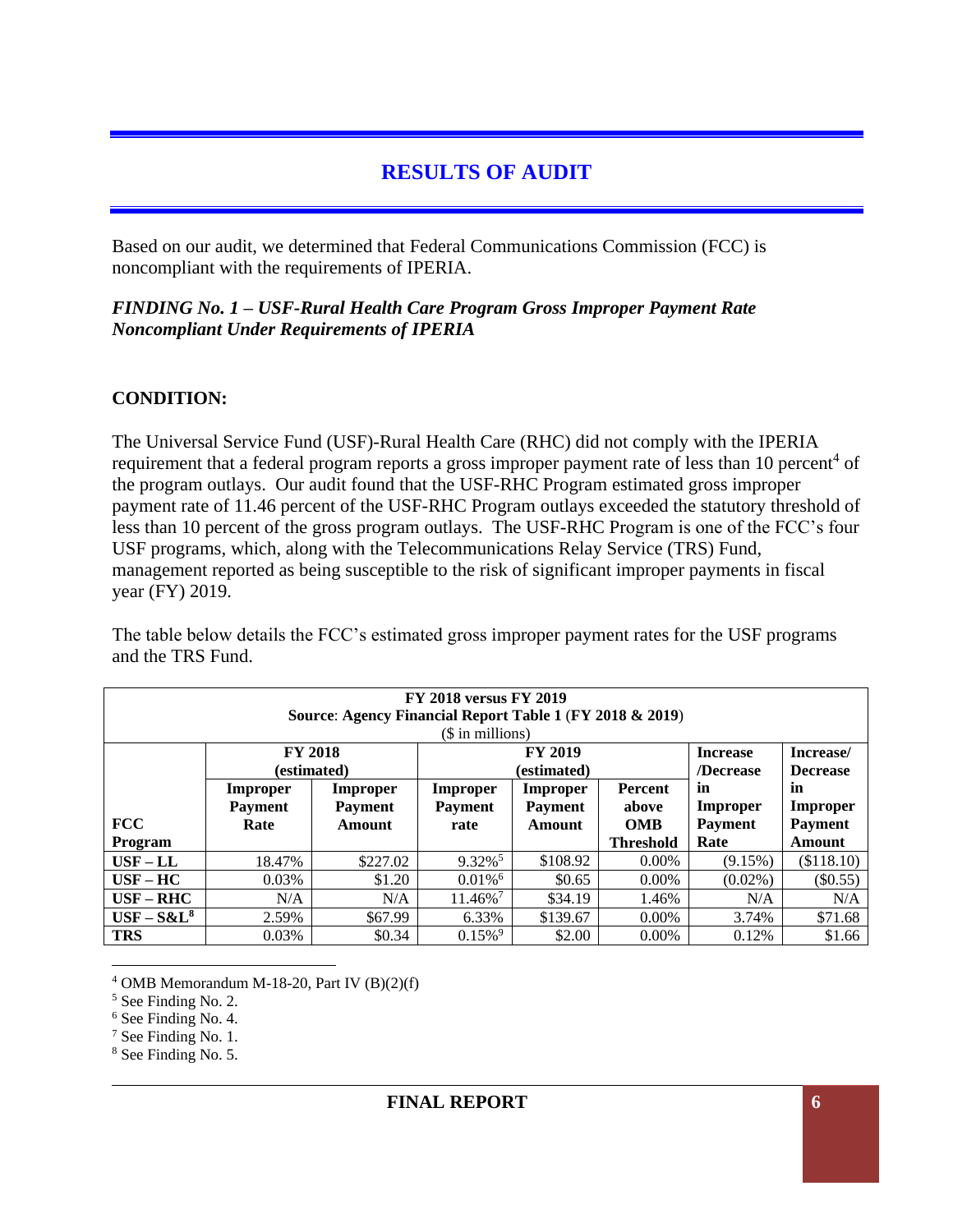In FY 2018, FCC determined that the annual improper payments in the USF-RHC Program may exceed both the congressionally mandated thresholds of 1.5 percent of program outlays and \$10 million of all program payments made in a fiscal year. As a result, in FY 2018, USAC conducted an improper payments risk assessment under the requirements of OMB Memorandum M-18-20, Appendix C to OMB Circular A-123, *Requirements for Payment Integrity Improvement* (OMB M-18-20). The purpose of the risk assessment was to determine whether the USF-RHC program is susceptible to significant improper payments.

The risk assessment considered seven factors<sup>10</sup> likely to contribute to improper payments. FCC and Universal Service Administrative Company (USAC) determined that one of the seven factors, regarding significant deficiencies identified through audit reports or other relevant management findings, represents a high-risk of improper payments in the USF-RHC Program. The risk assessment also identified significant non-compliance with the USF-RHC Program rules, and improper payments to the USF-RHC Program service providers and beneficiaries. As a result, FCC management concluded that the USF-RHC Program is susceptible to significant improper payments and should be subject to the annual improper payment estimation process starting in FY 2019.

In FY 2019, FCC obtained a statistically valid sample of invoices that represented 16.38 percent of the total \$298.5 million disbursed in FY 2018 by the USF-RHC Program. USAC performed Payment Quality Assurance (PQA) tests on 410 invoices to determine the estimated rate for improper payments in the USF-RHC Program. Based on the results of PQA tests, USAC determined that the improper payment rate for the USF-RHC Program was 11.46 percent (or \$34.19 million), and, thus the program was not compliant with IPERIA requirements.

# **CRITERIA:**

OMB Memorandum M-18-20, Part IV.A(3) (f), states that compliance under IPERA means that the agency has, among other things, "Reported a gross improper payment rate of less than 10 percent for each program and activity for which an improper payment estimate was obtained and published in the AFR".

# **CAUSE:**

USAC's internal control procedures were not effective to ensure:

a. The USF-RHC Program payments were calculated based on substantiated and documented rates (i.e., urban and rural rates) that were compliant with FCC rules.

<sup>&</sup>lt;sup>9</sup> See Finding No. 3.

<sup>&</sup>lt;sup>10</sup> OMB Circular A-123, Appendix C (M-18-20), "Requirements for Payment Integrity Improvement", Part I (C)(2)(b).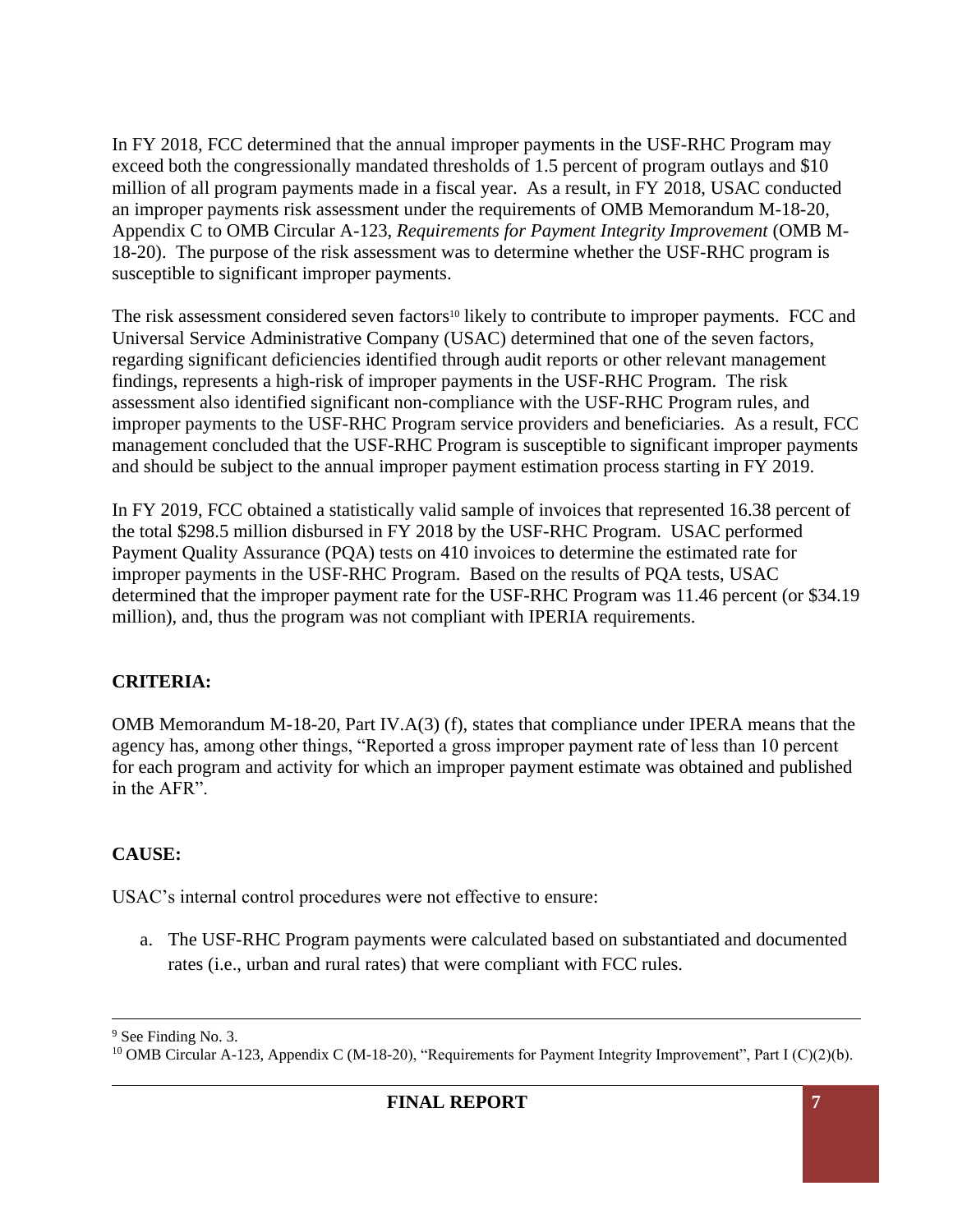- b. The USF-RHC Program payments were invoiced to USAC for services delivered, and the amounts billed to the Rural Healthcare Providers (HCP) matched the dates of service.
- c. The Competitive bidding procedures for providing telecommunication services to the HCP were fair and open to all the prospective bidders, and telecommunication service agreements were not initiated with HCP during the 28-day competitive bidding period.

Also, FCC rules for determining the urban and rural rates used to calculate RHC Program telecommunications support in the USF-RHC Program years 2018 and 2019 are complex and susceptible to misinterpretation by program beneficiaries.

# **EFFECT:**

Improper payments may undermine public confidence in USAC's stewardship of taxpayers' dollars and increase the risk that taxpayers and Congress will lose confidence in the integrity and effectiveness of the USF-RHC Program.

# **RECOMMENDATIONS:**

We recommend the FCC Management:

- 1. Direct USAC to implement policies and procedures to improve internal controls, improve the USF-RHC Program outcomes, and respond to risks of improper payments. (NEW)
- 2. Continue to enhance USAC's outreach program to help improve HCPs and service providers' understanding of the USF-RHC Program rules, particularly those rules governing the calculation of urban and rural rates and the program's competitive bidding requirements. (NEW)
- 3. Submit a plan describing how the USF-RHC Program will become compliant with OMB Circular A-123, Appendix C, to the Senate Committee on Homeland Security and Governmental Affairs, the House Committee on Oversight and Government Reform, and the OMB. (NEW)

# **MANAGEMENT RESPONSE:**

FCC and USAC management agree with the auditor's finding that USF-RHC Program was not compliant with IPERIA because the USF-RHC Program's improper payments rate of 11.46 percent exceeded the IPERIA statutory improper payment rate threshold of less than 10 percent.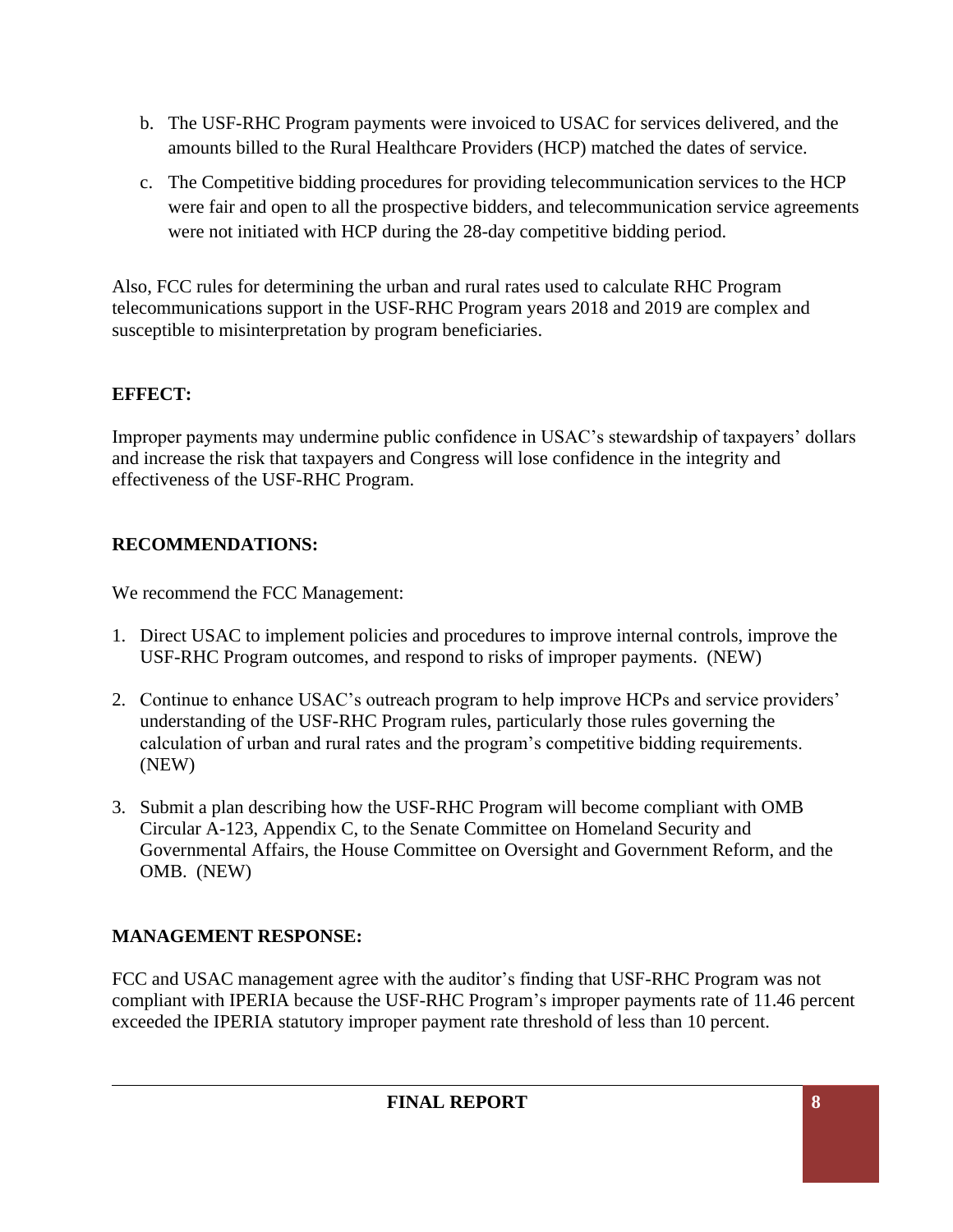However, FCC and USAC management disagree with the auditor's assertion in the Cause<sup>11</sup> section that there were weaknesses in USAC's internal control procedures that were designed to ensure a) fairness and openness in the USF-RHC Program competitive bidding process, and b) that service agreements were not initiated with the service provider during the 28-day competitive bidding period.

FCC management noted that out of the USF-RHC Program's improper payments of \$32.69 million, the improper payments associated with competitive bidding were \$180,000 (or 0.55 percent). Also, FCC informed the auditor that USAC a) has adopted testing procedures for the USF-RHC competitive bidding requirements, and b) is conducting additional outreach seminars to USF-RHC Program participants regarding the competitive bidding requirements.

# **AUDITOR'S RESPONSE:**

FCC and USAC management acknowledged that the USF-RHC Program was non-compliant with IPERIA.

We agree with FCC and USAC management that the improper payments attributed to weaknesses in internal control over the competitive bidding process were not significant quantitatively. However, the relative significance of the risks of improper payments should include considerations of both quantitative and qualitative factors. The lack of a fair and open competitive bidding process exposes federal funds to risks of fraudulent activities (e.g., kickbacks), and raises questions regarding the integrity of the FCC's administration of the USF-RHC Program. Also, health care providers (HCPs) may not receive telecommunication services in the most cost-effective method. In addition to weaknesses in internal control over competitive bidding and service agreements, we reported other weaknesses in internal control over USF-RHC program payments, including procedures for processing invoices and calculating payments due to HCPs.

It is our position that effective internal control<sup>12</sup> is a crucial factor in improving FCC management's accountability for federal funds and the achievement of the USF program's missions. Effective internal control policies and procedures will enable FCC and USAC management to respond appropriately to the risks of improper payments in the USF-RHC Program.

<sup>11</sup> **GAO's Government Auditing Standards, Section 8.126, "**Cause: The cause is the factor or factors responsible for the difference between the condition and the criteria…"

<sup>&</sup>lt;sup>12</sup> GAO's Government Auditing Standards, Section 8.117, *Auditors should consider internal control deficiencies in their evaluation of identified findings when developing the cause element of the identified findings when internal control is significant to the audit objectives.*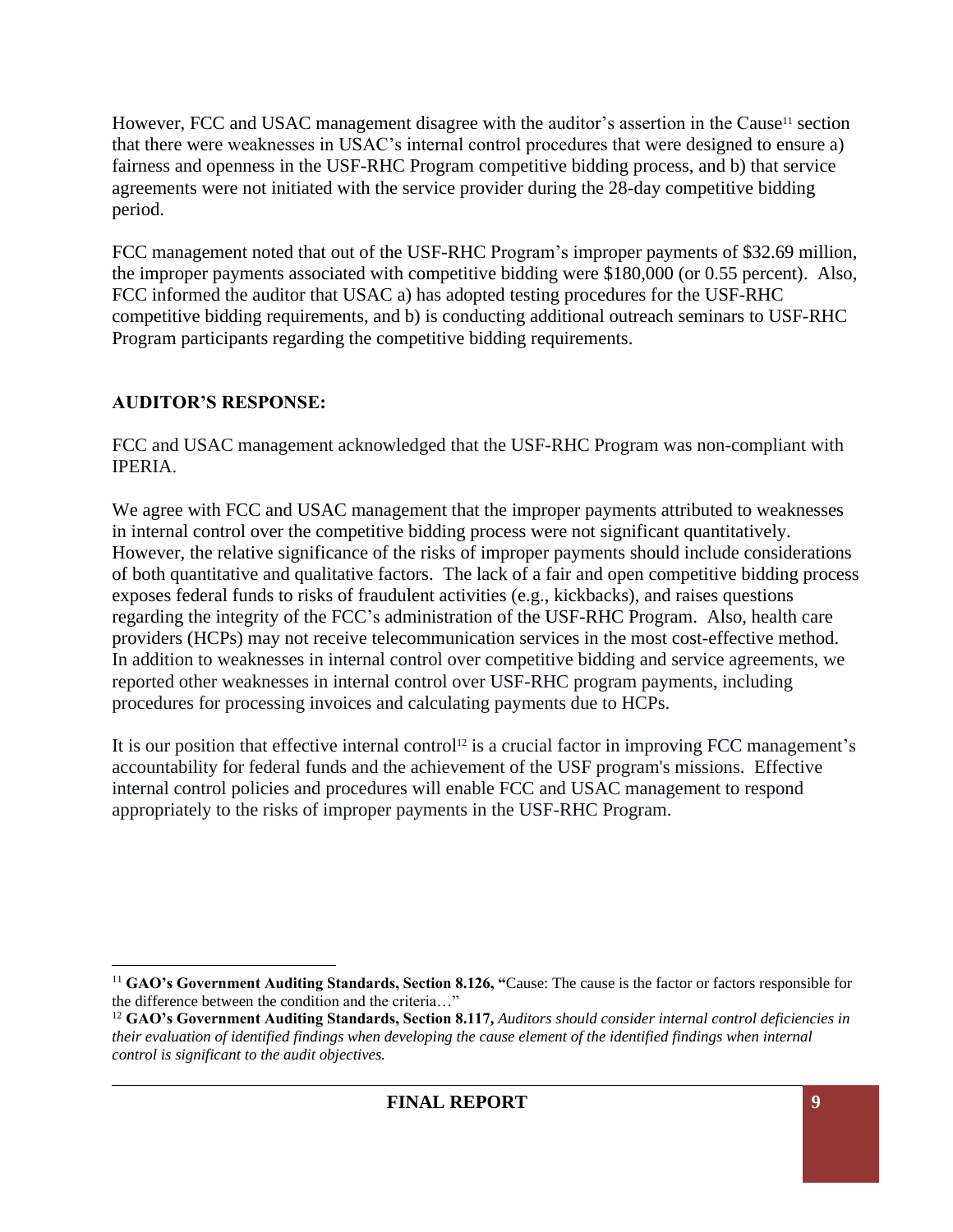#### *FINDING No. 2 – USF Lifeline Program Gross Improper Payment Rate Reported Is Understated and Noncompliant Under IPERIA*

# **CONDITION:**

The USF-Lifeline (USF-LL) Program did not comply with the IPERIA requirement that the federal program reports a gross improper payment rate of less than 10 percent<sup>13</sup> of the program outlays. We noted that FCC management understated the FY 2019 USF-LL Program gross improper payment amount and rate by \$205 million and 17.55 percent of outlays, respectively. FCC reported in its FY 2019 Annual Financial Report (AFR), USF-LL Program outlays of \$1.16 billion, and an estimated improper payment amount of \$109 million, 9.32 percent of outlays. The unreported improper payments of \$205 million, in addition to FCC's reported estimated improper payments of \$109 million, total \$314 million, or approximately 26.88 percent of the total USF-LL Program outlays.

The unreported USF-LL Program improper payments of \$205 million (and 17.55 percent of outlays) are attributable to the USF-LL Program service providers' non-compliance with the USF-LL Program rules. These additional improper payments included:

- a. reimbursements to service providers for subscribers who did not use the USF-LL Program supported services,
- b. erroneous subscriber claims, and
- c. reimbursements to a service provider for subscribers outside its designated service areas.

FCC became aware of each of the improper payments during FY 2019. However, they were not disclosed in the AFR because, according to FCC and USAC management, their investigations of the matters were ongoing as of the end of the audit fieldwork, March 13, 2020. We determined that FCC and USAC management had sufficient evidence available prior to the release of the FCC FY 2019 AFR to report, at a minimum, an estimated range of improper payments.

We were unable to assess FCC's compliance with the reduction target based on the criteria established in IPERIA because the USF-LL Program's improper payments rate reported by FCC management is significantly understated.

# **CRITERIA:**

OMB Memorandum M-18-20,

Part III.B.2, states, "…Management is required to manage their payment integrity risk to an agency achieving its strategic, operations, reporting, or compliance objectives…ensuring the

<sup>13</sup> OMB M-18-20, Part IV (B)(2)(f)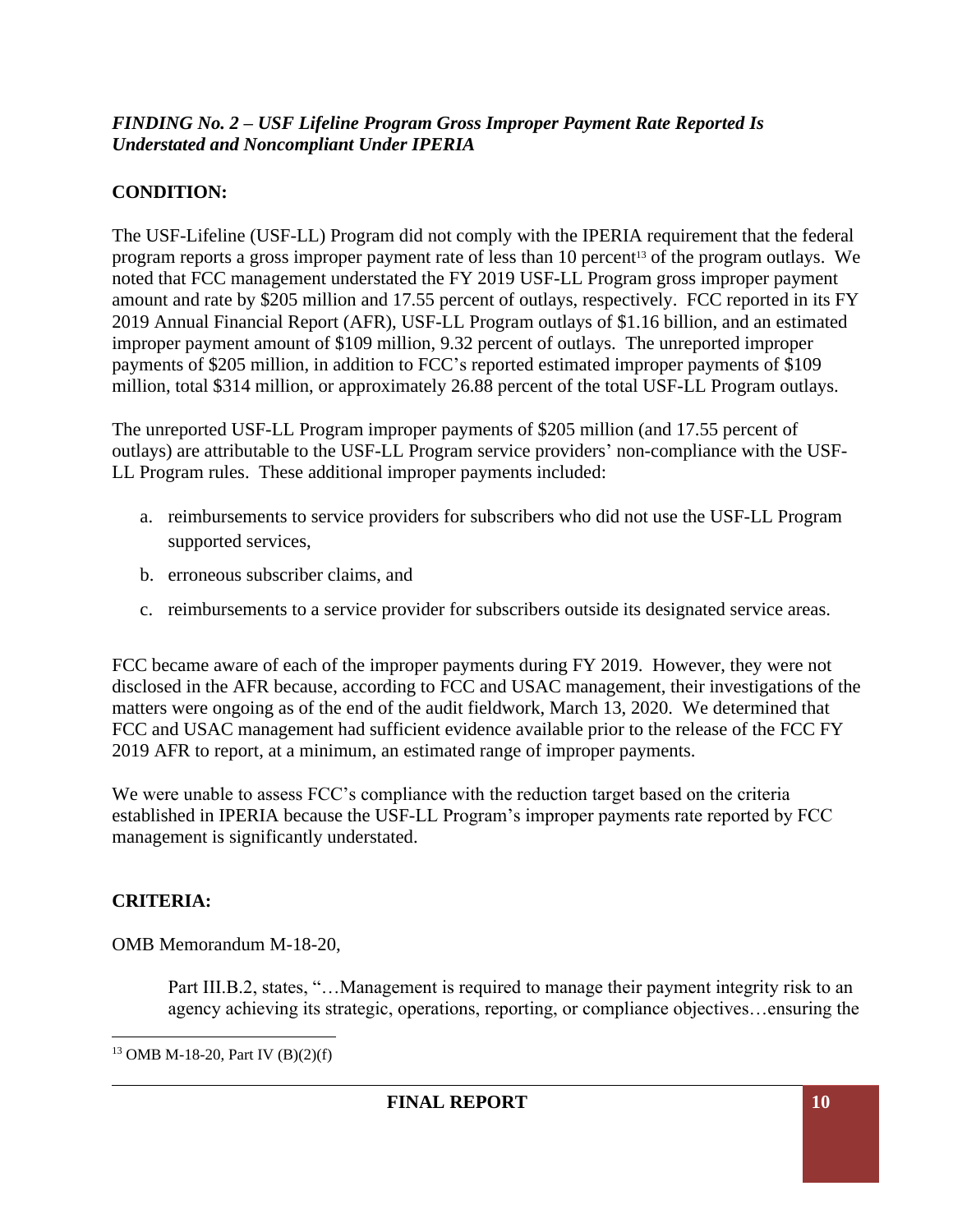integrity of federal payments is fundamental to the core mission for agencies..."

Part III.B.2, states, "…The Extended Enterprise consists of interdependent relationships, parent-child relationships, and relationships external to an agency. It recognizes that no Agency is self-contained, and risk drivers can arise out of organizations that extend beyond the enterprise. These relationships give risk to a need for assurance that risk is being managed in that relationship both appropriately and as planned. In the context of Enterprise Risk Management and the management of payment integrity risk, the extended enterprise includes state, local governments, other departments and agencies, or third-party service providers. Although agencies have less control, they still maintain responsibility for managing risk to payment integrity that comes from the extended enterprise..."

Part IV.(A)(3)(f), states that compliance under IPERA means that the agency has among other things, "(f) Reported a gross improper payment rate of less than 10 percent for each program and activity for which an improper payment estimate was obtained and published in the AFR".

Part IV.A.4, states, "…In determining compliance, the agency Inspector General should evaluate the accuracy and completeness of agency reporting, …For example, when determining compliance, the agency Inspector General should evaluate whether the program improper payment rate estimates are accurate..."

GAO's Standards for Internal Control in the Federal Government, Section 4.01, states "Management may engage external parties to perform certain operational processes for the entity... Management, however, retains responsibility for the performance of processes assigned to service organizations..."

# **CAUSE:**

FCC and USAC lacked effective procedures to ensure compliance with OMB M-18-20, which requires complete and accurate reporting of payment integrity information.

FCC management erroneously believes it does not have to report "potential" improper payments in the AFR until it completes its investigation, even in instances where a service provider admitted to the improper payments, the improper payments are material to complete and accurate reporting of payment information in AFR, or the improper payments information was available to FCC management before the AFR was issued.

FCC and USAC management have not developed sufficient, appropriate procedures to determine the full extent to which improper payments occurred within the USF-LL Program.

The risks associated with noncompliance with FCC rules that are likely to result in material, improper payments were not adequately assessed.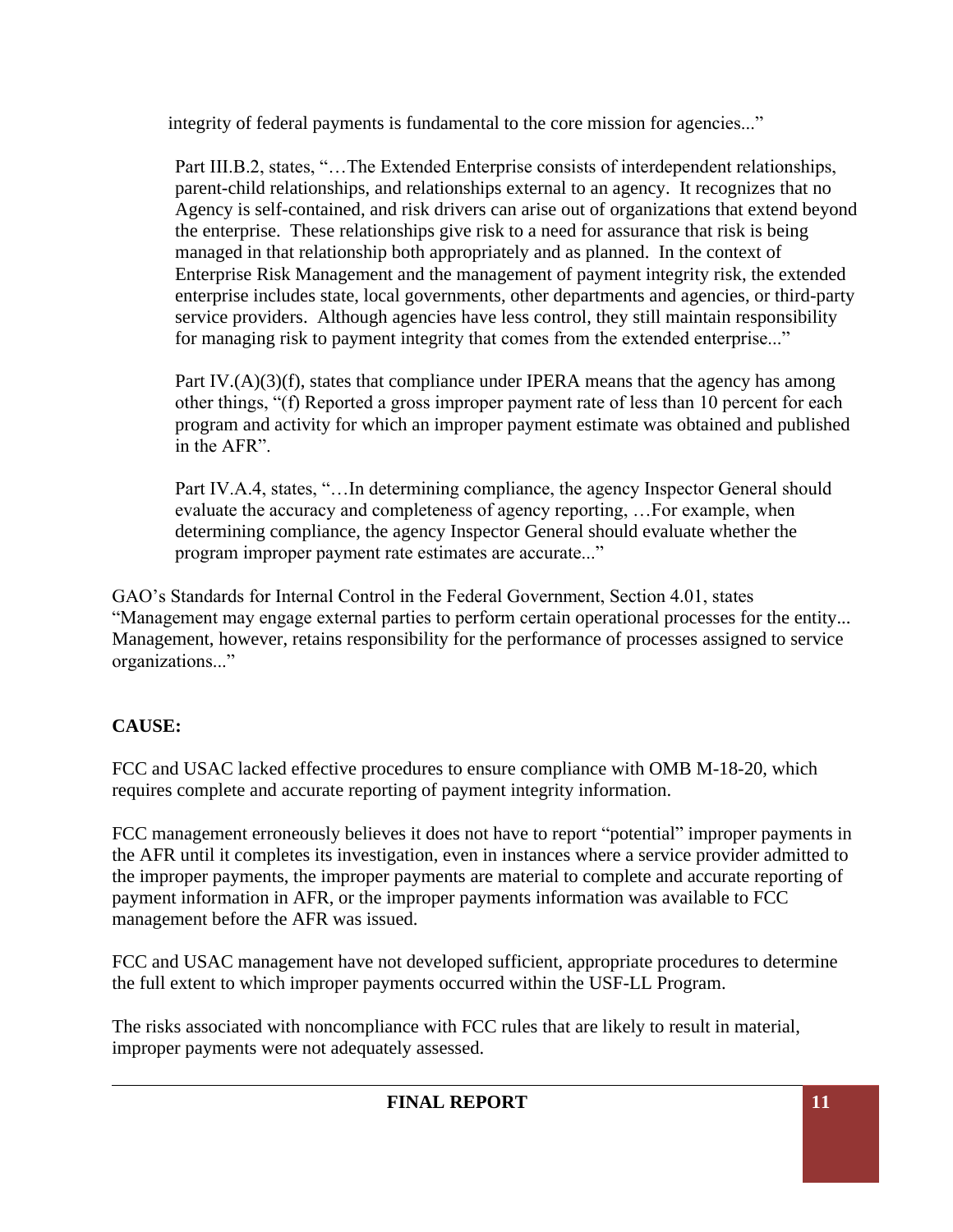FCC and USAC did not have adequate procedures to identify and manage the payment integrity risks associated with their relationships with the USF-LL Program's service providers.

The USF-LL Program corrective action plans were not effective for identifying the true root causes of improper payments and preventing and detecting improper payments.

# **EFFECT:**

Improper payments undermine public confidence in FCC and USAC's stewardship of taxpayers' dollars and increase the risks of waste or abuse of program funds. Also, the taxpayers and Congress may lose confidence in the integrity and effectiveness of the USF-LL Program.

U.S. Congress and OMB may lack complete, accurate, and timely payment integrity data to perform their oversight functions.

FCC and USAC management may continue to face the challenges of developing and implementing appropriate actions to address the root causes and reduce improper payments.

The methodologies designed by FCC and USAC management to respond to the USF-LL Program payment integrity risks and monitor progress toward mitigating improper payments may be ineffective.

# **RECOMMENDATIONS:**

We recommend the FCC Management:

- 4. Direct USAC and FCC Wireline Competition Bureau to determine the full monetary impact of the overpayments for a) reimbursements to service providers for subscribers who did not use USF-LL Program services, b) erroneous subscribers claimed by service providers, and c) a service provider operating outside its designated service areas. (NEW)
- 5. Reissue the AFR and disclose complete and accurate USF-LL Program payment information available and known to management as of the AFR reissue date, or provide notification to the appropriate oversight entities that the payment data in the AFR did not disclose, at a minimum, the actual USF-LL improper payment amount of \$205 million and improper payment rate of 26.88 percent. (NEW)
- 6. Submit to the Senate Committee on Homeland Security and Governmental Affairs, the House Committee on Oversight and Government Reform, and OMB the following by June 15, 2020, to bring the USF-LL Program into compliance with IPERIA:

a. Reauthorization proposals for the USF-LL Program; or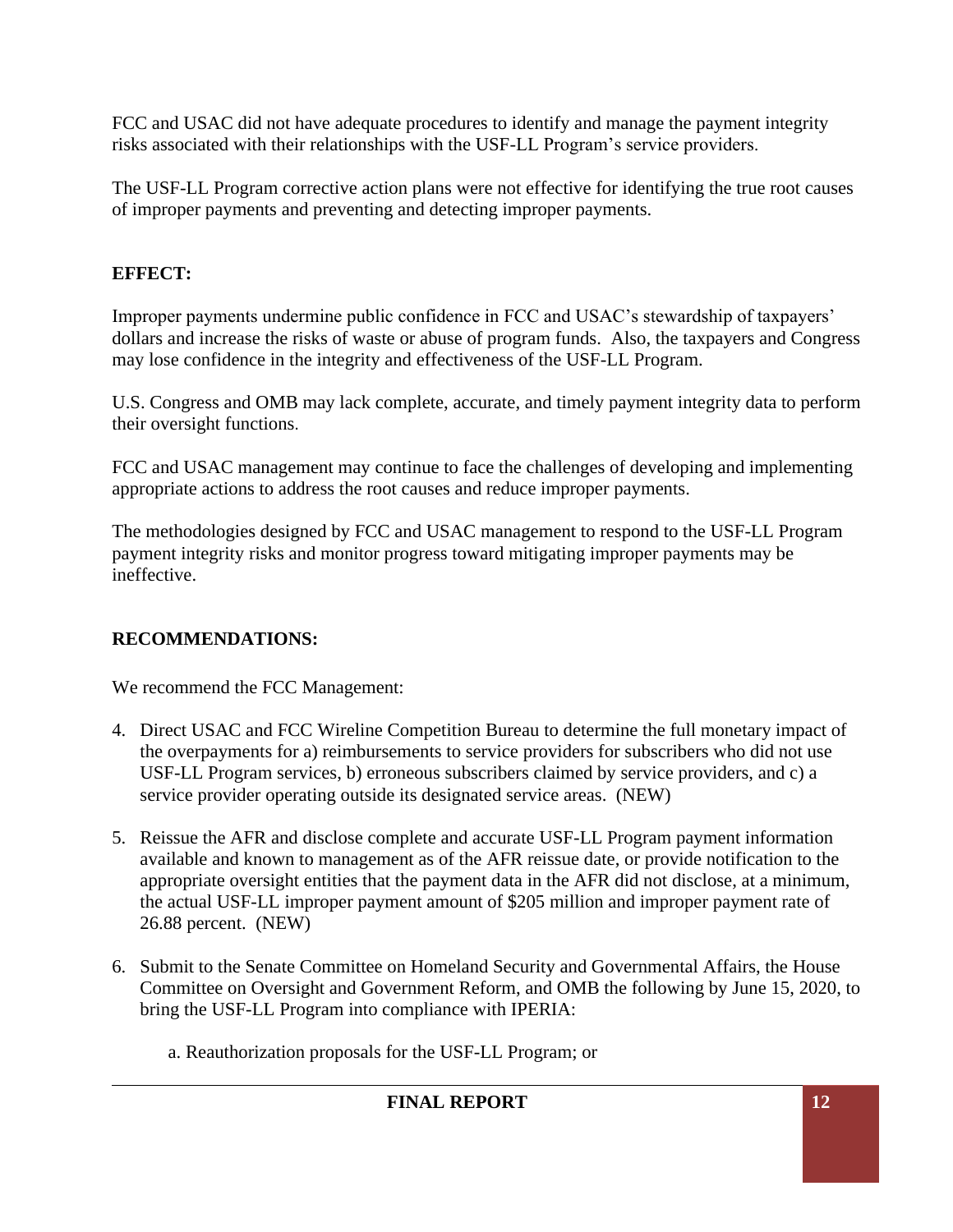b. Proposed USF-LL Program rule changes necessary to bring the program into compliance.

If applicable, provide a statement on what FCC is doing to achieve compliance with IPERIA. (UPDATE)

- 7. Enhance root cause analysis by using the findings and recommendations identified in the most recent USF-LL Program reports issued by Government Accountability Office (GAO), FCC Office of the Inspector General (FCC-OIG), and FCC Enforcement Bureau (FCC-EB) to identify additional relevant factors that underlie improper payments, fraud, waste, and abuse in the USF-LL Program (REPEAT).
- 8. Work with USAC to refine the process for developing corrective actions to ensure they address the root causes of improper payments and include measurements to assess whether actions taken were successful. (NEW)
- 9. Enhance the existing quality control over AFR reporting processes to ensure that IPERA data are complete, accurate and timely. (NEW)
- 10. Work with USAC to develop procedures (e.g., robust risk assessment, internal control and monitoring activity) to identify and manage the risk of improper payments in the USF-LL Program's service providers operations. (NEW)

# **MANAGEMENT RESPONSE:**

FCC management agrees with the auditor's finding that the USF-LL Program was not compliant with IPERIA.

However, FCC and USAC management do not agree with the auditor's recommendation that they should reissue the FY 2019 AFR. FCC and USAC management stated that they disclosed in the AFR that additional potential improper payments had been identified and were under investigation at the time the AFR was issued. According to FCC and USAC management, their interpretation of OMB M-18-20 allows management to classify potential improper payments that are under investigation as questioned costs, which are not reported as improper payments in the AFR until the transactions have been completely reviewed and are confirmed to be improper.

# **AUDITOR'S RESPONSE:**

The improper payments reported in the AFR were significantly understated (by \$205 million), and the total improper payments represent over 26.88 percent of USF-LL Program outlays of \$1.16 billion. Therefore, we recommended that FCC management reissue the AFR to disclose to the appropriate oversight bodies (including U.S. Congress, OMB and USAC Board of Directors) complete and accurate USF-LL Program payment information available and known to management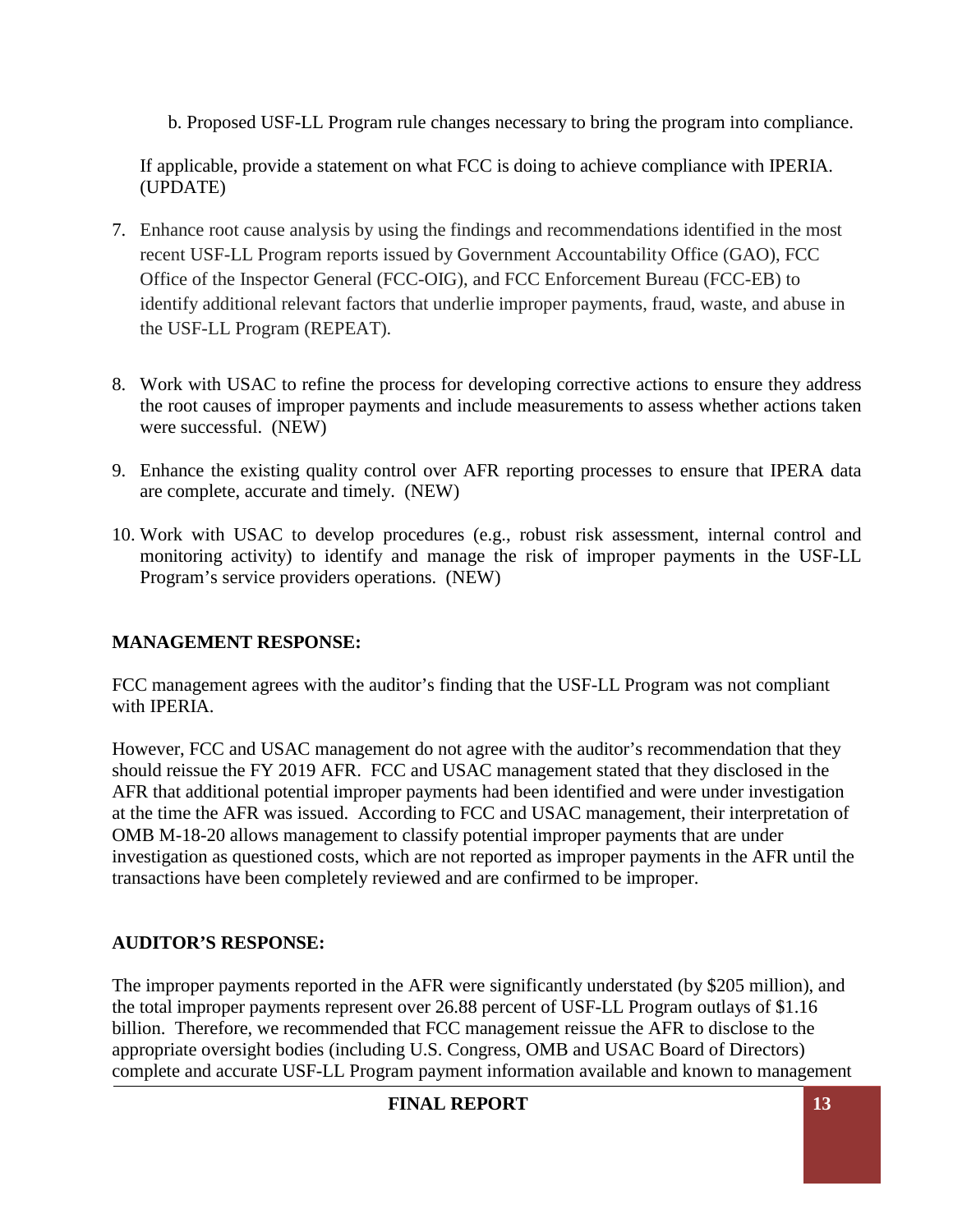as of the reissue date. We reiterate that, as an alternative to reissuing the AFR, we recommended that FCC provide notification to the appropriate oversight bodies that the payment data in the AFR are incomplete and inaccurate**.**

We disagree with FCC and USAC management's interpretation of OMB M-18-20, as it relates to questioned costs. Questioned cost, as represented in OMB M-18-20, is defined under the *Uniform Administrative Requirements, Cost Principles, and Audit Requirements for Federal Awards* (Uniform Guidance). FCC and USAC are not among the federal entities identified in the Uniform Guidance. Neither the USF programs nor the TRS Fund is subject to the requirements of the Uniform Guidance.

FCC and USAC management consistently use the arguments of on-going investigations and misinterpretation of OMB M-18-20 to delay the complete and accurate reporting of payment integrity information in the AFR to oversight bodies and decision-makers. It continues to be the auditor's position that FCC management and the decision-makers' efforts to safeguard federal funds from fraud, waste, and abuse could benefit from increased transparency in the reporting of improper payments.

#### *FINDING No. 3 – Telecommunications Relay Services Test Plan Did Not Include Significant Risk Factors*

#### **CONDITION:**

FCC reported an improper payment amount and rate of \$2 million and 0.15 percent, respectively, for the Telecommunications Relay Services (TRS) Fund in FY 2019. The reported improper payment amount and rate may be understated. We found that the FCC and TRS Fund Administrator's risk assessment and testing procedures (the test plan) were not comprehensive because they did not address the risks of improper payments associated with FCC rules related to TRS Fund eligibility and the National Deaf-Blind Equipment Distribution Program (NDBEDP). Specifically, the test plan did not extrapolate an improper payment error rate that is reflective of the actual risks of improper payments in the TRS Fund. We based our conclusion on risk factors we identified in the FCC rules and TRS operations likely to contribute to improper payments. These risk factors were not addressed in the TRS test plan. FCC and the TRS Fund Administrator did not appropriately consider the following risk factors associated with the service providers, NDBEDP, and TRS Fund Administrator in their estimation of the TRS Fund's improper payment amount and rate for FY 2019:

#### *Service Providers*

- Compensating service providers for consumers who were not registered users of TRS services;
- Compensating service providers for TRS users who did not select the service provider as a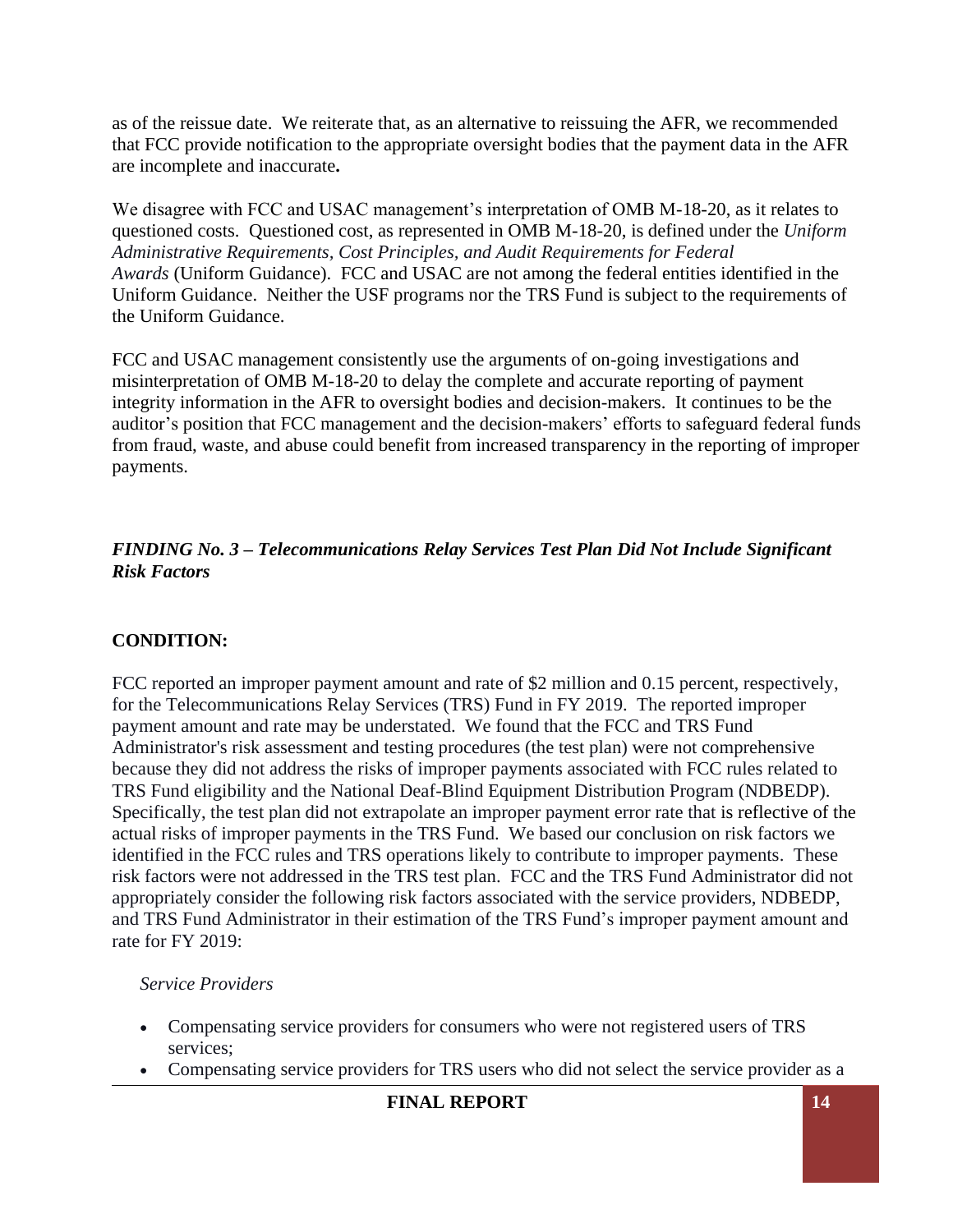default provider, and

• Compensating a service provider who did not maintain a current certification with the state or FCC.

#### *National Deaf-Blind Equipment Distribution Program (NDBEDP) Administrator*

- Reimbursing the state programs for ineligible equipment or unauthorized services,
- Reimbursing the state programs for equipment furnished to ineligible NDBEDP beneficiaries, and
- Reimbursing the state programs for an amount not authorized, or that exceeded state funding limit.

# *TRS Fund Administrator*

• Disbursing NDBEDP funds before the review of cost submission.

The TRS Fund Administrator informed the auditors that it did not perform tests to obtain the improper payments associated with the eligibility of TRS users and providers. FCC must ensure compliance with its rules so that payments are made to eligible service providers for services performed for eligible users. In their response to the draft audit findings, the TRS Fund Administrator informed the auditors that all of the TRS providers are conditionally certified. The TRS Fund Administrator provided the auditors a 2012 email from an FCC official stating that conditional certifications of TRS providers are of indefinite duration. It appears the TRS Fund Administrator relied on the FCC official's assertion on the conditional certification of providers. However, the FCC rule states that certifications should remain in effect for five years and be renewed 90 days before their expiration. The TRS Fund Administrator also stated that it does not have a method to verify that NDBEDP payments were made for equipment delivered only to eligible individuals and for authorized services.

We determined that the FCC and TRS Fund Administrator's FY 2019 test plan was not sufficient to ensure that the reported estimated improper payment amount and rate reflect the actual risk of improper payments in the TRS Fund. However, we noted that the test plan did address certain risks of improper payment in the TRS Fund. For example, the tests plan included procedures to verify the providers' conditional eligibility for reimbursements. Also, the TRS Fund Administrator confirmed that the payments to TRS providers were:

- supported by complete and complaint Call Detail Records,<sup>14</sup>
- authorized by the TRS Administrator and compliant with FCC approved TRS Fund reimbursement rate, and
- supported by complete Speed of Answer Report<sup>15</sup> and TRS provider compliant performance

<sup>&</sup>lt;sup>14</sup> Call Detail Record or "CDR" is the monthly data submissions the TRS provider submits to the TRS Fund Administrator to seek reimbursement from the TRS Fund.

<sup>&</sup>lt;sup>15</sup> Speed of Answer is the time it takes to connect a call to communication assistance.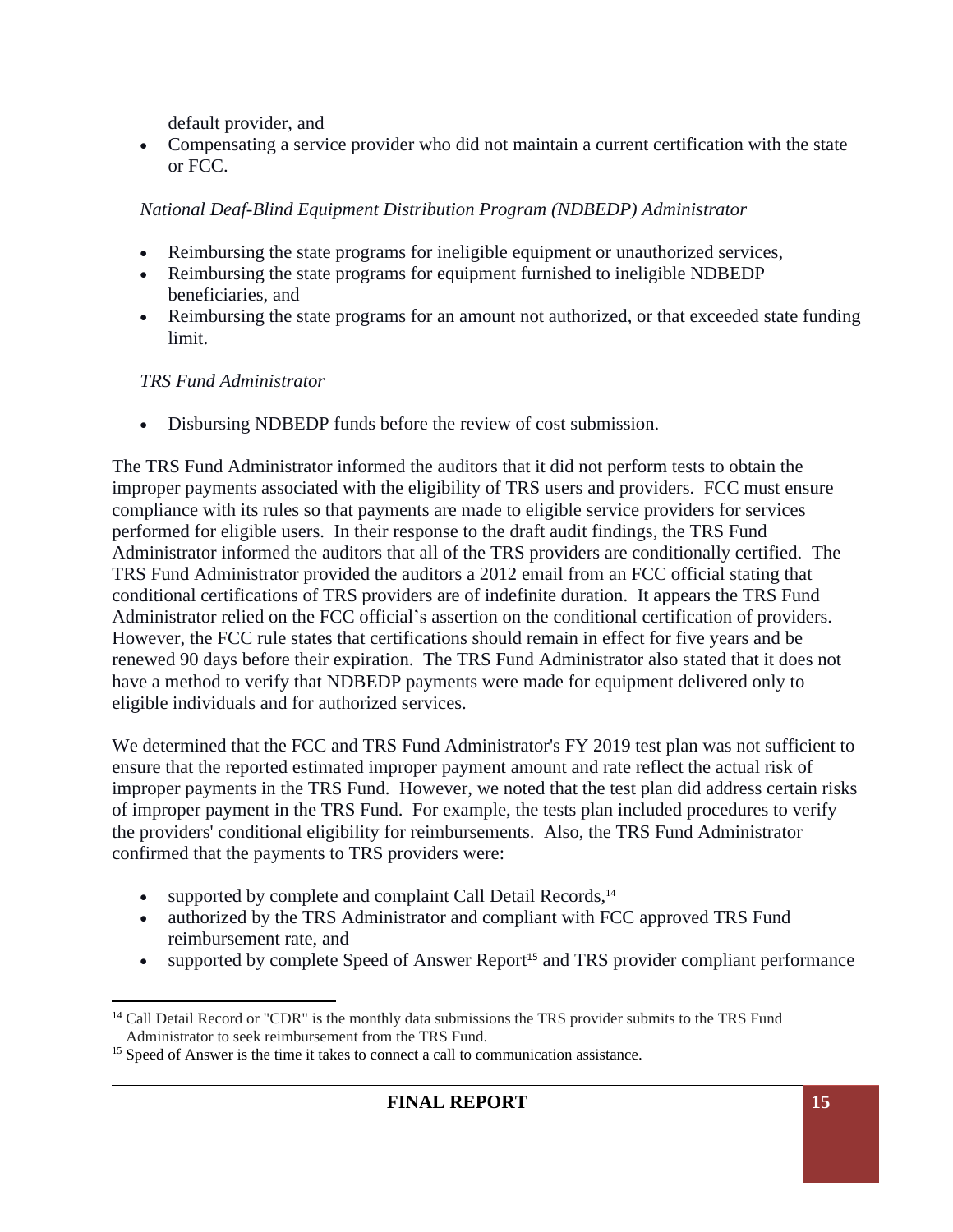standards.

#### **CRITERIA:**

OMB Memorandum M-18-20,

Part I.C.2.b, states, "Risk Factors: In accordance with IPERA, when conducting improper payment risk assessments, agencies should take into account those risk factors that are likely to contribute to a susceptibility of significant improper payments, ..."

Part III.B.2, states, "...Management is required to manage their payment integrity risk to an agency achieving its strategic, operations, reporting, or compliance objectives... ensuring the integrity of federal payments is fundamental to the core mission for agencies..."

Part IV.A.4, states, "…In determining compliance, the agency Inspector General should evaluate the accuracy and completeness of agency reporting, …For example, when determining compliance, the agency Inspector General should evaluate whether the program improper payment rate estimates are accurate..."

Footnote 9, the risk factors likely to contribute to improper payments should be taken into account when designing a systematic method for evaluating improper payment risk.

GAO's Standards for Internal Control in the Federal Government, Section 4.01, states "Management may engage external parties to perform certain operational processes for the entity, Management, however, retains responsibility for the performance of processes assigned to service organizations..."

IPERIA Planning Document, April 2019,

Page 7, states "... The testing only includes those processes performed by RL [RL – is the administrator of TRS Fund]. This testing does not extend to TRS providers, contributors, equipment distributors, the Perkins School for the Blind, or the FCC. The scope of disbursements and processes may be expanded in subsequent years. Discussions will occur with the FCC OMO [OMD], as needed, relative to any changes in scope prior to the implementation of these changes..."

Page 8, states "…This plan does not include substantive testing of NDBEDP disbursements for improper payments since payment determination is made by the FCC COB. The NDBEDP disbursements are not included in the statistical plan prepared by Dr. --- [Name redacted]…

Title 47, Part 64; Miscellaneous Rules Relating to Common Carriers,

§64.606 (c)(2), states, *Internet-based TRS Provider FCC certification period.* Certification granted under this section shall remain in effect for five years. An Internet-based TRS provider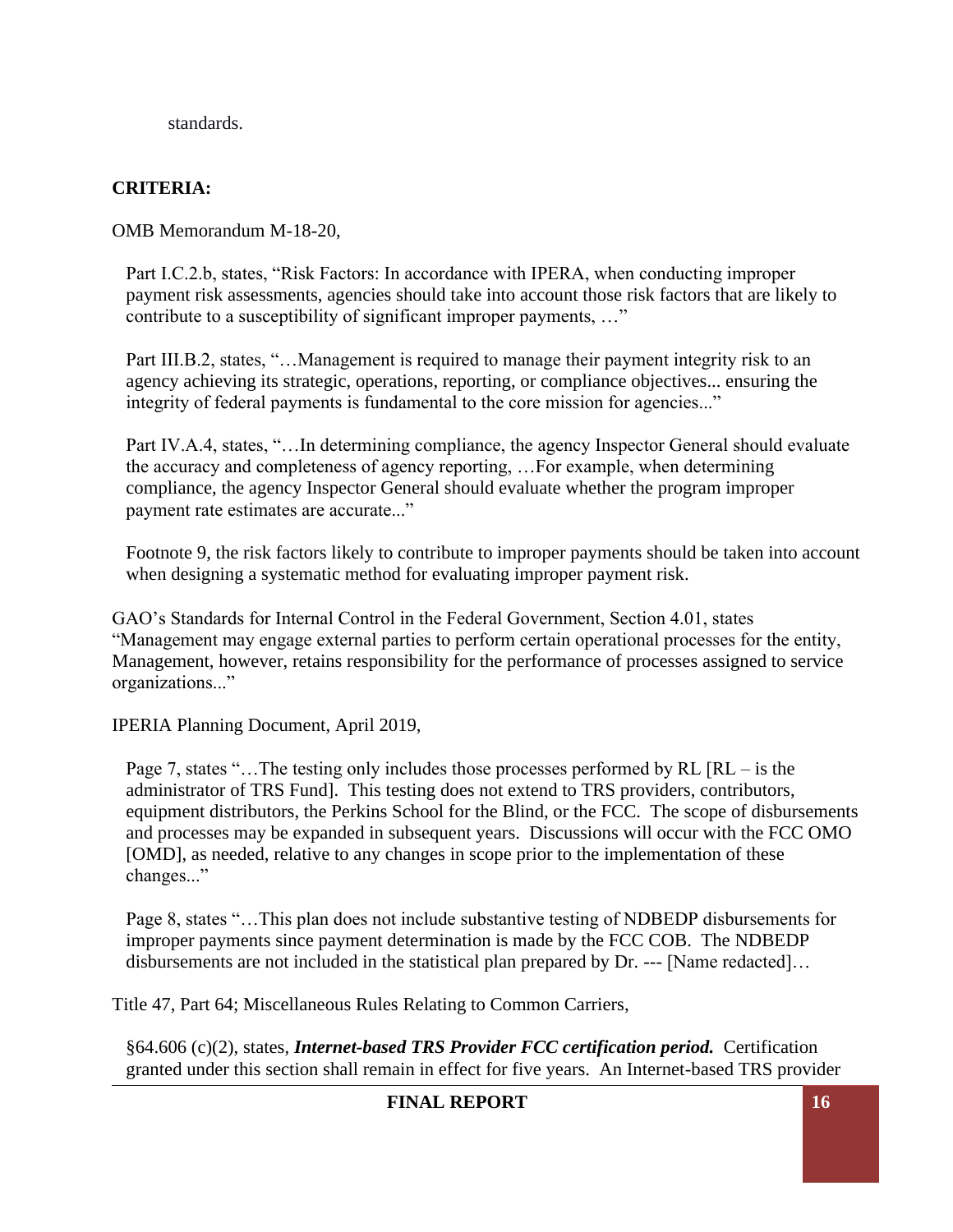applying for renewal of its certification must file documentation with the Commission containing the information described in paragraph (a)(2) of this section at least 90 days prior to expiration of its certification.

§64.610 (f), states, *Payments to NDBEDP certified programs.* (1) Programs certified under the NDBEDP shall be reimbursed for the cost of equipment that has been distributed to **eligible individuals and authorized related services**, up to the state's funding allotment under this program as determined by the Commission or any entity authorized to act for the Commission on delegated authority.

§64.610 (h), states, *Administration of the program.* The Consumer and Governmental Affairs Bureau shall designate a Commission official as the NDBEDP Administrator. (1) The NDBEDP Administrator will work in collaboration with the TRS Fund Administrator, and be responsible for...(iii) Reviewing certified program submissions for reimbursement of costs under the NDBEDP, in consultation with the TRS Fund Administrator…(2) The TRS Fund Administrator, as directed by the NDBEDP Administrator, shall have responsibility for (i) Reviewing cost submissions and releasing funds for equipment that has been distributed and authorized related services, including outreach efforts…"

§64.611 (a), states, *Default provider registration.* Every provider of VRS or IP Relay must, no later than December 31, 2008, provide users with the capability to register with that VRS or IP Relay provider as a "default provider." Upon a user's registration, the VRS or IP Relay provider shall:

§64.611 (a)(3), states, *Certification of eligibility of VRS users.* (i) A VRS provider seeking compensation from the TRS Fund for providing VRS to a particular user registered with that provider must first obtain a written certification from the user, attesting that the user is eligible to use VRS.

§64.611 (j)(1)(i), states, *IP CTS Registration and Certification Requirements*. IP CTS providers must first obtain the following registration information from each consumer prior to requesting compensation from the TRS Fund for service provided to the consumer: The consumer's full name, date of birth, last four digits of the consumer's social security number, full residential address, and telephone number.

# **CAUSE:**

FCC and TRS Fund Administrator's risk assessment did not sufficiently link the FCC rules for the TRS Fund with their efforts to obtain a complete and accurate improper payment rate and reduce improper payments.

FCC did not have effective procedures to manage the risks to TRS Fund disbursements arising from FCC's relationships with external entities, such as the TRS Fund Administrator and TRS providers.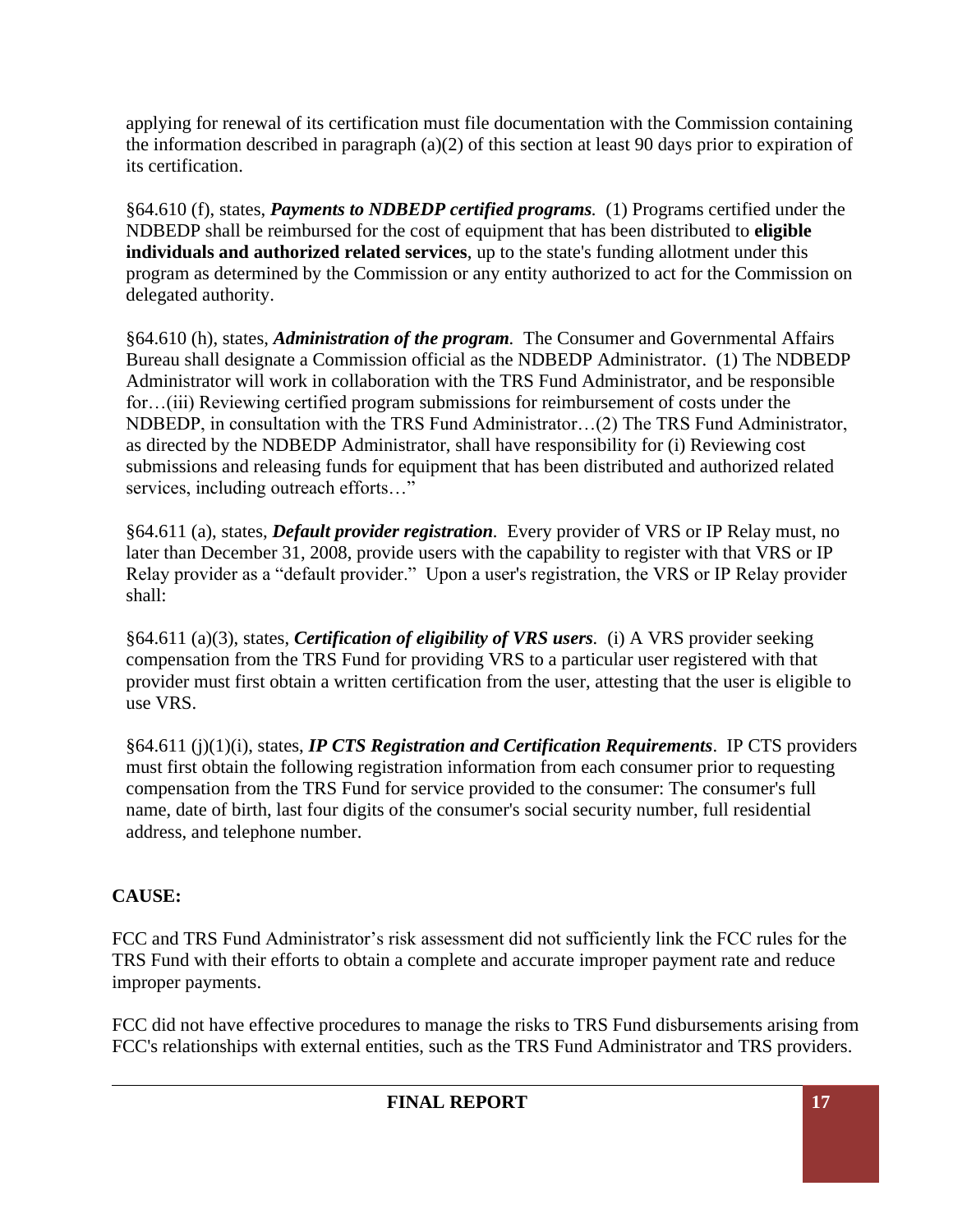#### **EFFECT:**

FCC did not provide Congress and OMB with a complete and accurate payment integrity report to assess the effectiveness and efficiencies of the TRS Fund operations. Also, OMB lacked accurate payment integrity information to support its review of FCC's request for:

(a) approval of some improper payment requirements (such as the reduction target, and sampling and estimation plan), or

(b) relief from the annual improper payment reporting requirements for the TRS Fund.

The deficiencies in the TRS Fund risk management practices may impair FCC management's ability to:

(a) concentrate its efforts toward key controls in the TRS Fund payment process that represent likely risks of improper payments, and reduce improper payments due to error, fraud or abuse, and

(b) develop robust strategies that address challenges and threats to achieving the FCC's goal of protecting consumers and ensuring public safety (such as improving the quality of communications services available to those with disabilities)

#### **RECOMMENDATIONS:**

We recommend the FCC Management:

- 11. Modify the risk assessment to focus on FCC rules for the TRS Fund that are susceptible to a significant risk of improper payments, such as certification of eligible users, certification of TRS providers, and NDBEDP reimbursements for eligible individuals and authorized services. (NEW)
- 12. Develop policies and procedures that (a) acknowledge the interdependent relationships between FCC, the TRS Fund Administrator, and TRS providers; (b) address the responsibilities of each party to manage risks of improper payments; and (c) describe methodologies used to obtain assurance that each party manages its risks of improper payments appropriately and as intended. (NEW)

# **MANAGEMENT RESPONSE:**

FCC management did not concur with this finding.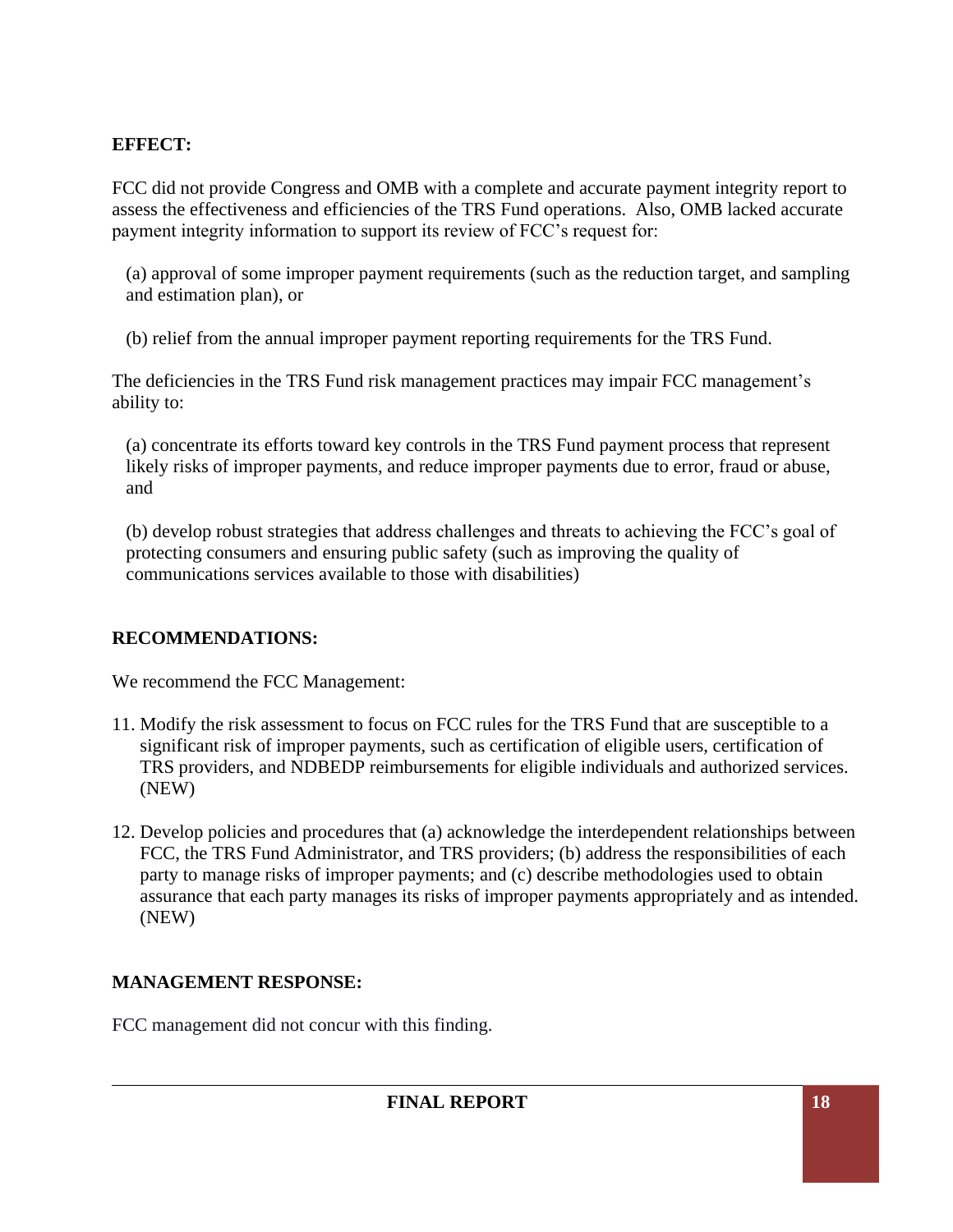TRS Fund Administrator stated that OMB approved the testing plan executed to identify improper payments in the TRS Fund and that the TRS rules relating to user registration and selecting default service providers were outside the scope of the testing plan. According to the TRS Fund Administrator, the service providers have the sole responsibility to register users. The TRS Fund Administrator stated that all current service providers are certified, and several operate under conditional certifications that do not expire.

TRS Fund Administrator provided a synopsis of the processes for the administration of NDBEDP, which requires all TRS users to submit completed applications and certify their completeness and accuracy. Also, the technology specialist, state program, and NDBEDP participated in assessing the eligibility of equipment provided to NDBEDP beneficiaries. The TRS Fund Administrator and the NDBEDP Administrator review reimbursement claims from the state programs for the unauthorized amount and overfunding. Therefore, FCC management and the TRS Fund Administrator believe the process for the administration of NDBEDP is sufficient to address the auditor's recommendations.

FCC management and TRS Fund Administrator disagree with the auditor's assertions that compensations were made to TRS providers a) when the TRS providers did not maintain current certifications, b) for TRS users who did not select the service provider as their default provider; or c) when consumers were not eligible and registered users of the TRS services.

Also, FCC management stated in its response to the draft report that OMB granted the agency's request for relief from the improper payment reporting requirements.

#### **AUDITOR'S RESPONSE:**

In our opinion, the TRS Fund was not compliant with IPERIA. As a result of deficiencies we identified in the test plan (as described in the Condition Section of this finding), we were unable to conclude that the TRS Fund's improper payment rate of 0.15 percent was accurate. According to OMB M-18-20, in determining compliance, the agency Inspector General should evaluate the accuracy and completeness of agency reporting.

In the FY 2019 AFR, FCC management stated, "... the goal was to estimate an improper payment error rate for non-compliance with the Commission (i.e., FCC) rules." The auditor found that the test plan did not address key FCC rules that represent risks of significant improper payments in the TRS Fund. These FCC rules include those pertaining to TRS providers' eligibility and certification, TRS users' eligibility and registration, and NDBEDP administration.

FCC management and the TRS Fund Administrator did not disagree with the primary focus of this finding that these FCC rules represent a significant risk of improper payments. The TRS Fund Administrator's statement that OMB approved its test plan is misleading. While OMB does approve the sampling and estimation plan, it does not approve the audit scope or the test procedures. Also, the TRS Fund Administrator's argument that certain risk factors are not within its audit scope is not a reasonable argument. FCC management has the responsibility to consider all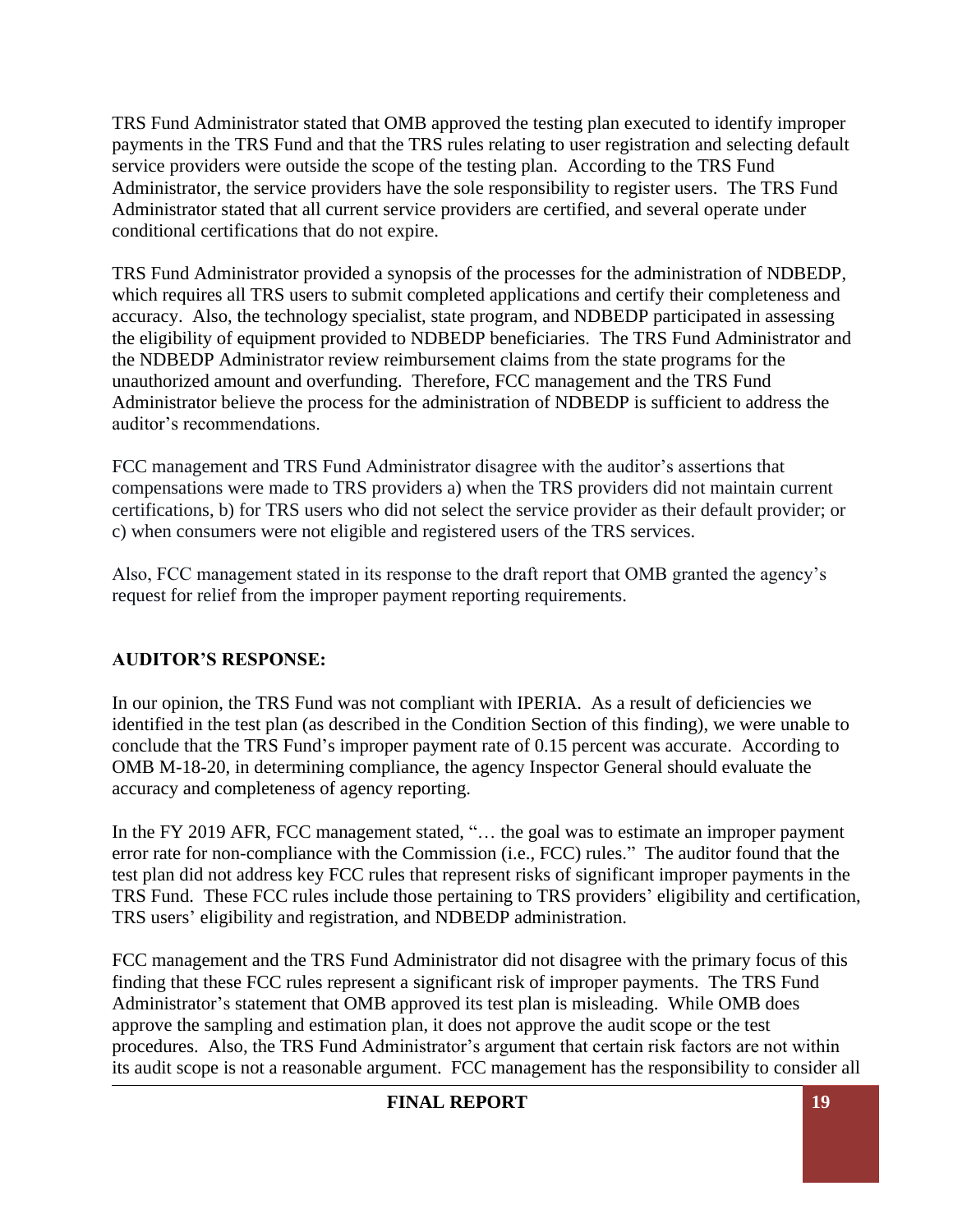risk factors that are likely to result in significant improper payments as part of FCC's IPERIA activity. It is the auditor's position that FCC management and the TRS Fund Administrator should support their position that NDBEDP represents a low risk of improper payments with findings from a risk assessment or similar analysis of risks in the TRS Fund.

FCC and the TRS Fund Administrator mischaracterized our statement in this finding. We did not assert that the TRS Fund Administrator compensated service providers who did not comply with specific FCC rules. Our position was those FCC rules represent the risks of improper payments to the service providers.

Because the TRS Fund has been granted relief from the improper payment reporting requirements, a comprehensive risk assessment for the TRS Fund is increasingly important. We believe FCC management should implement the recommendations to improve the risk assessment process for the TRS Fund.

#### *FINDING No. 4 – USF High Cost Program Estimated Improper Payments Noncompliant Under Requirements of IPERIA*

#### **BACKGROUND:**

The auditors updated and reissued the FY 2018 USF High Cost Program improper payment reporting finding, *USF-High Cost Program Estimated Improper Payment Rate May Not Be Accurate* because FCC management did not implement the FY 2018 audit recommendations. According to FCC and USAC management, the FY 2019 Payment Quality Assurance (PQA) tests were completed before the FY 2018 finding was finalized. Also, we reviewed the management's Corrective Actions Plan (CAP) and concluded that it did not properly address concerns we raised in our audit report.

# **CONDITION:**

# **FY 2018 High Cost Condition:**

USAC established its Payment Quality Assurance (PQA) program to determine if payments made to the USF beneficiaries were consistent with FCC rules and estimate the program's rate of improper payments. We found that USAC's PQA program and the sampling and estimation methodology did not adequately reflect the changing characteristics of the USF-HC Program resulting from the implementation of the FCC Transformation Order<sup>16</sup>. We also found that the

<sup>&</sup>lt;sup>16</sup> Order to reform and modernize the High Cost Program and the intercarrier compensation system.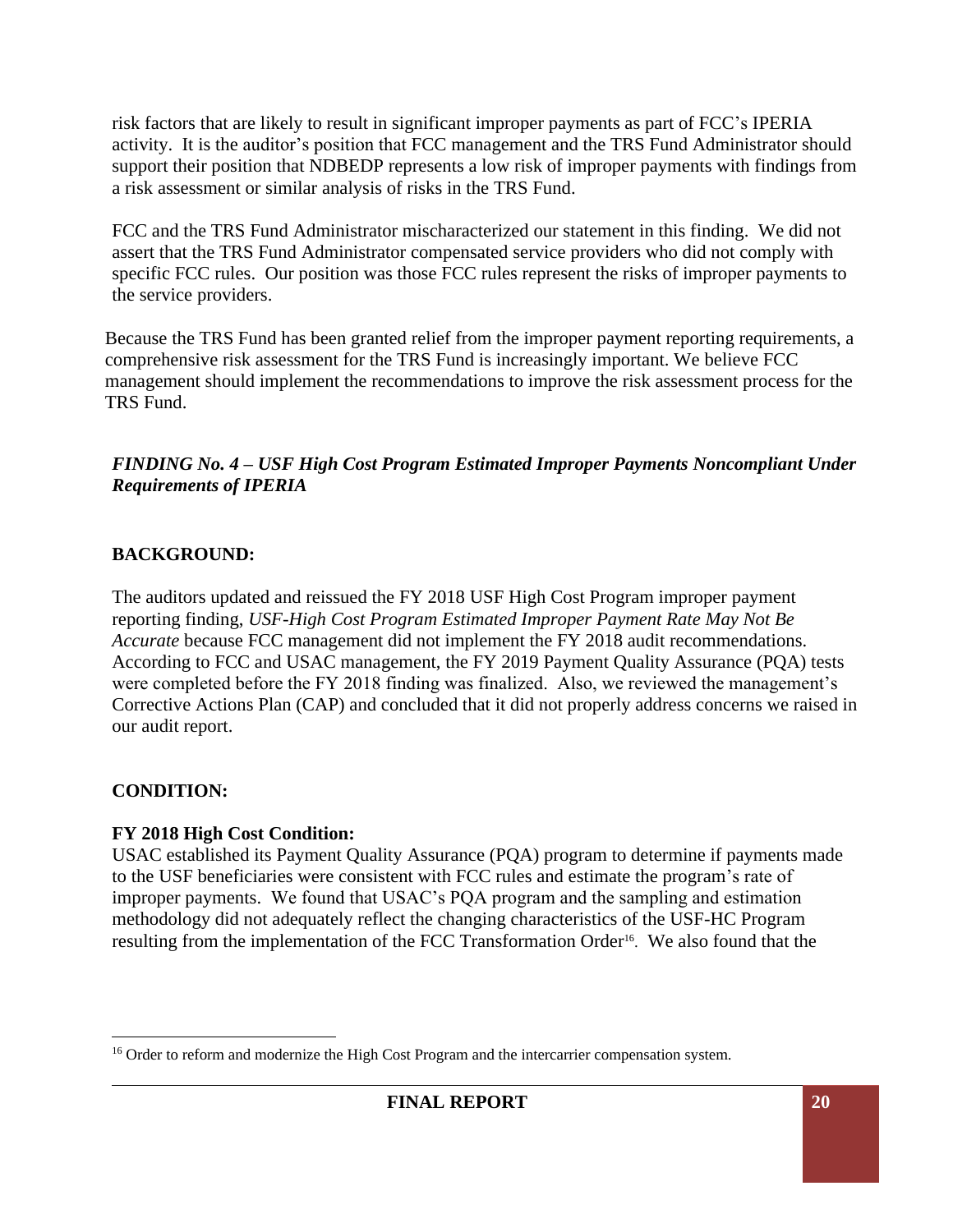USF-HC Program estimated improper payment rate published in FCC's FY 2018 AFR did not adequately reflect significant risks of improper payments in the USF-HC Program.<sup>17</sup>

In FY 2018, FCC reported the USF-HC Program outlays of \$4.6 billion<sup>18</sup>, an estimated improper amount of \$1.2 million, and an estimated improper rate of 0.026 percent. The USF-HC Program improper payments reported in FY 2018 are comprised of improper underpayments of \$1.13 million (or 95.6 percent of the improper payments), and overpayments of \$53,357 (or 4.4 percent of the improper payments)

To gain an understanding of the process USAC used to develop the FY 2018 USF-HC Program estimated improper payments, we reviewed USAC's PQA assessment procedures, and sampling and estimation methodology; and made inquiries of USAC regarding an anomaly in the reported estimated improper payments. Also, we reviewed the USF-HC Program audit reports issued by USAC's Independent Public Accountants and FCC-OIG. Table 3 below presents the USF-HC Program outlays by components according to USAC.

| <b>High Cost Components</b>                 | <b>Outlays</b>       |
|---------------------------------------------|----------------------|
| <b>CAF Phase II</b>                         | 1,593,407,789<br>S   |
| Frozen High Cost Support                    | 709,537,621<br>\$    |
| <b>CAF-Broadband Loop Support</b>           | 653,584,083          |
| <b>High Cost Loop</b>                       | 532,795,124          |
| <b>Alternate Connect America Cost Model</b> | 509,485,241          |
| <b>CAF-Intercarrier Compensation</b>        | 422,291,642          |
| Alaska Plan                                 | 117,620,921          |
| <b>Interstate Common Line Support</b>       | \$<br>98,857,346     |
| Mobility Fund Phase I                       | 29,834,272<br>\$     |
| <b>Safety Net Additive</b>                  | \$<br>4,331,776      |
| <b>Safety Valve Support</b>                 | \$<br>4,151,986      |
| <b>Rural Broadband Experiment</b>           | 3,327,858<br>\$      |
| <b>Local Switching Support</b>              | \$<br>1,000,663      |
| <b>High Cost Model</b>                      | 98,826<br>\$         |
| <b>Incremental Support</b>                  | \$<br>(10, 807, 250) |
| Total                                       | 4,669,515,898<br>\$  |

**Table 3 - FY 2018 USF-HC Program Outlays by Components** 

In response to our FY 2018 audit findings, FCC and USAC management stated they do not believe the auditor properly considered the constraints imposed on them because of the complexity of the USF-HC Program, challenges in meeting OMB IPERIA reporting deadline, and USAC's limited resources. We share most of those concerns expressed by FCC and USAC management, yet we

<sup>&</sup>lt;sup>17</sup> GAO report on fraud risk of improper payments in USF-HC Program is presented in: https://www.gao.gov/assets/710/702691.pdf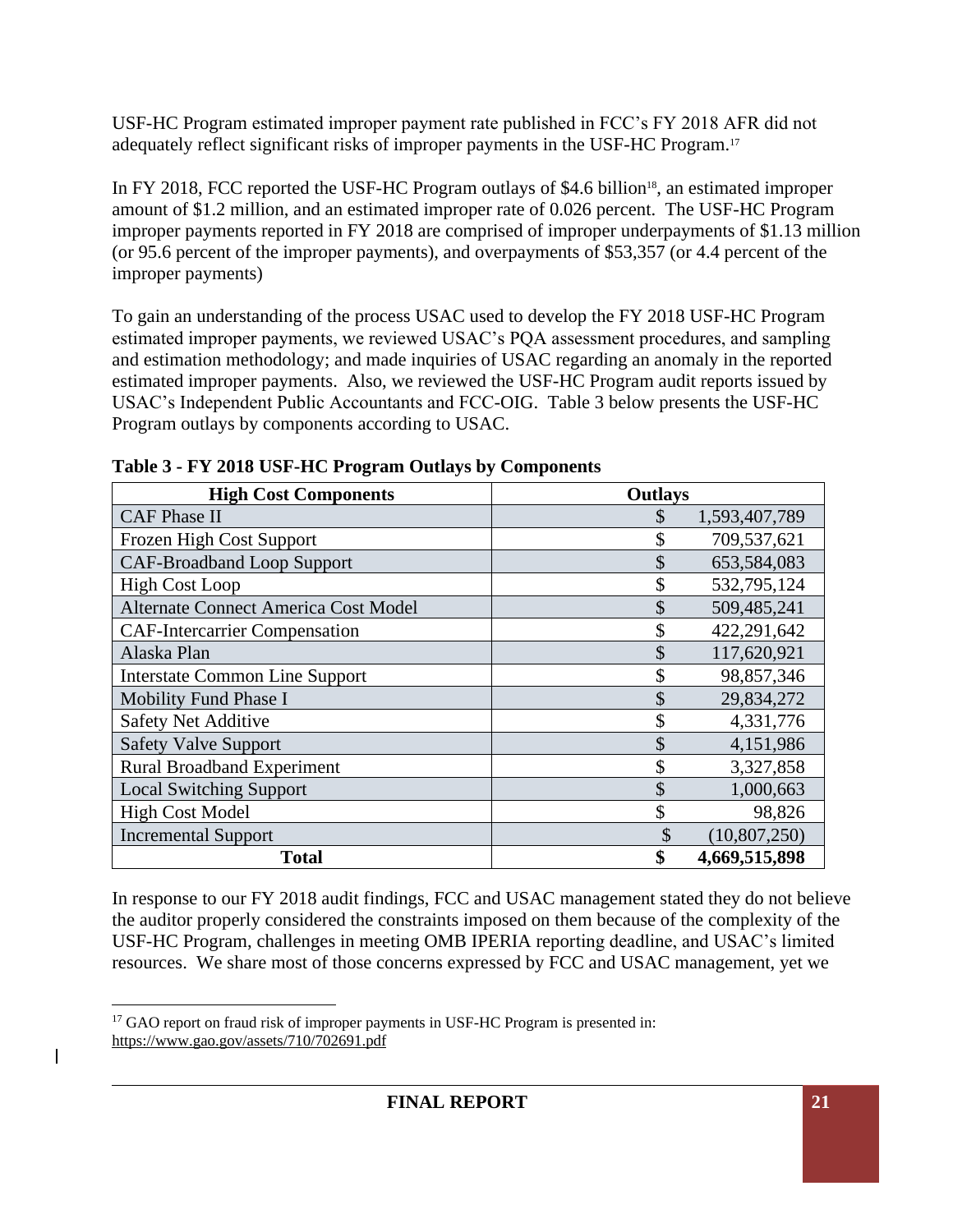believe they could either develop an efficient and cost-effective approach, or improve their current approach by working with OMB, FCC-OIG, GAO, and using best practices from other federal agencies.

**Payment Quality Assurance (PQA).** At the direction of FCC, USAC created its PQA to comply with IPERIA. PQA is used to assess a sample of payments made to the USF beneficiaries to determine if the payments were consistent with FCC rules. USAC conducted PQA assessments of the Connect America Fund (CAF)<sup>19</sup> and the legacy USF-HC Program (e.g., High Cost Loop) disbursements. CAF disbursements accounted for approximately 70 percent of the calendar year 2017 USF-HC Program disbursements.

Our FY 2018 audit noted deficiencies in USAC's PQA procedures for CAF Broadband Loop Support, Intercarrier Compensation, Interstate Common Line Support, Mobility Fund Phase I, and High Cost Loop. The PQA procedures focus primarily on verifying that disbursements to ETCs agree to published auction awards; verifying ETCs' eligibility; confirming that ETCs submitted the required USF-HC Program documents (e.g., Data Validation Report and Letter of Credit); and inspecting ETCs' official certification of compliance with the USF-HC Program rules. While these PQA procedures may be beneficial management initiatives, they did not adequately address the material risks of improper payments or the changing characteristics of the USF-HC Program resulting from the implementation of the FCC *Transformation Order*. The primary objective of CAF is to incentivize ETCs to increase the availability of broadband in rural areas. We believe the risks of improper payments in HC-CAF would be addressed better by verifying the accuracy and completeness of the auction documents and data submitted by the selected ETCs to ensure they comply with FCC auction rules, deployment milestones, and program deployment obligations<sup>20</sup>.

We noted the following deficiencies in USAC's PQA procedures:

■ CAF Broadband Loop Support (CAF-BLS) enables ETCs to recover their common line revenue requirements<sup>21</sup>. The PQA procedures for CAF-BLS disbursements were not effective because they focus on whether USAC accurately disbursed the CAF-BLS to ETCs. PQA procedures that verify the completeness, validity, and accuracy of supporting documents that underlie the CAF-BLS disbursements would better address the risk of improper payments in CAF-BLS. The 2017 CAF-BLS disbursements were \$653.5 million out of the total USF-HC Program outlays of \$4.6 billion (or 14 percent). In response to this audit finding, USAC management informed us that it did not test 2017 CAF-BLS disbursements because the calendar years 2017 disbursements were based on a projection and not actual costs.

<sup>19</sup> CAF was implemented as part of FCC's *Transformation Order*. The objective was to increase the availability of broadband in rural areas.

<sup>&</sup>lt;sup>20</sup> Broadband obligation is the number of locations an ETC is required to deploy broadband over the course of the given HC fund.

 $21$  Common Line Revenue Requirements (CLRR) is the minimum revenue required by a rate of return telecommunications carrier to ensure that its SLC charges are affordable to its customers.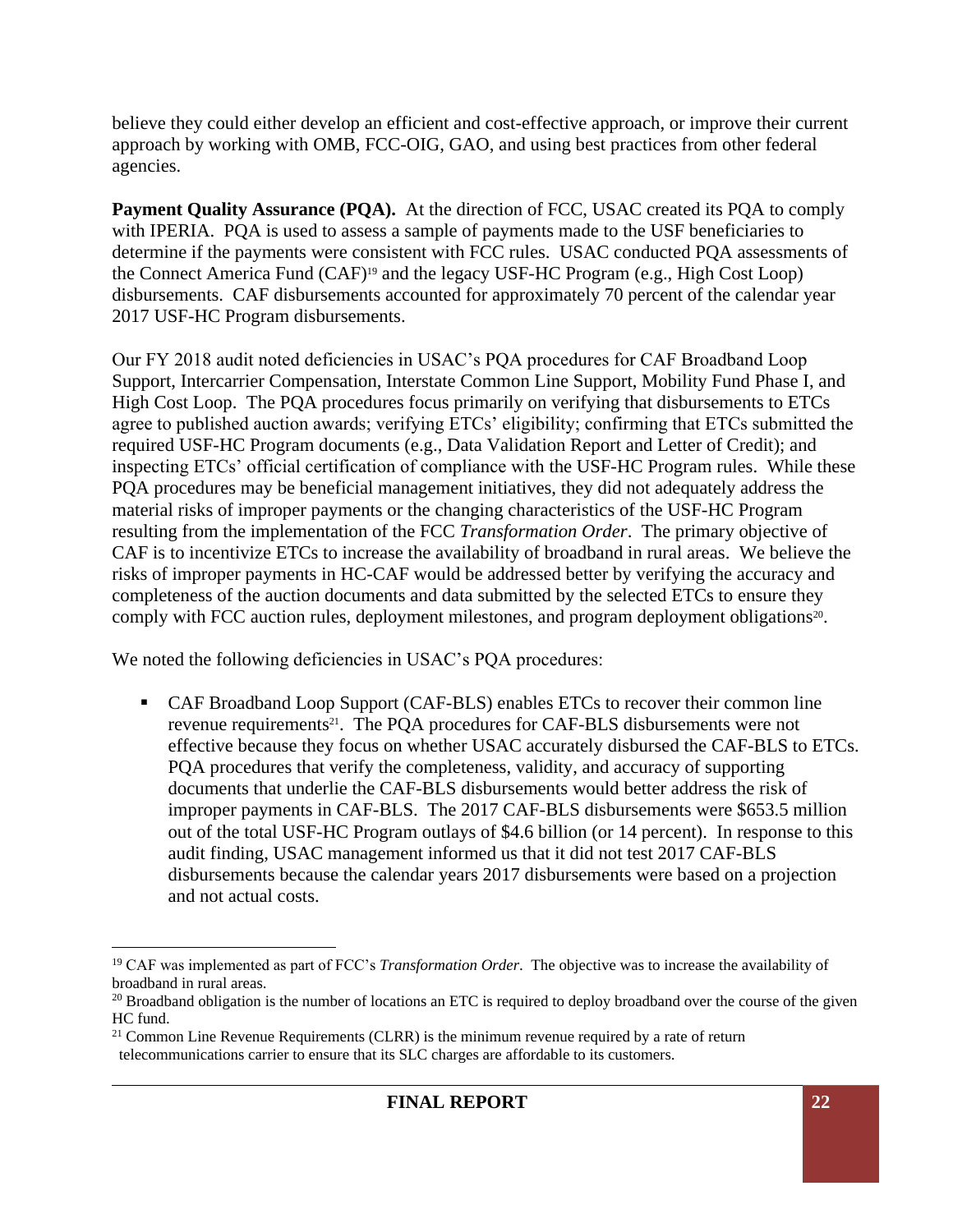- The Interstate Common Line Support (ICLS) True-up is a process that reconciles the projected ICLS disbursements to the actual ICLS costs to determine the amount due to ETCs from the USF (or reimbursements due from the ETCs to the USF). The PQA procedures focused primarily on the Common Line Revenues components reported on FCC Form 509, and not the cost components that represent the primary risk of improper overpayments. The PQA procedures did not include tests to determine whether ICLS costs were supported and allocated in a manner consistent with FCC rules. USAC management stated that it is not cost effective to test cost components reported on FCC Form 509 because of the large number disbursements selected in their PQA statistical sample (i.e., 509 disbursements), time constraints in meeting the OMB IPERIA deadline, and USAC's limited resources.
- CAF Intercarrier Compensation (CAF-ICC) allows incumbent local exchange carriers to charge residential customers an Access Recovery Charge, and to recover access charges from certain multiline business customers. To determine whether CAF-ICC disbursements were supported and calculated accurately, USAC compared the data obtained directly from the ETC to the information in the USF-HC Access Database, which was inputted by the same ETCs, and recalculated the CAF-ICC support. This PQA procedure was not adequate for identifying material risks of improper payments in the CAF-ICC. The data on the annual Tariff Plan submitted by ETCs were the basis of CAF-ICC support payments to the ETCs. Therefore, PQA procedures that verify the accuracy and completeness of the annual Tariff Plan would better address the risk of improper CAF-ICC payments to ETCs. FCC and USAC management stated they would modify the PQA procedures in FY 2019 to address the additional risks of improper payments in CAF-ICC.
- Mobility Fund (MF) Phase I, a wireless component of the CAF, provides one-time support payments to ETCs to accelerate the deployment of mobile broadband and voice service to unserved areas. We identified a deficiency in the PQA procedures for testing MF Phase I disbursements for the improper payments. The PQA did not include procedures to validate the data and management assertions on FCC Form 690, *Mobility Fund Phase I*, and related attachments, to determine whether ETCs were meeting their deployment obligations and project milestones. USAC informed us it contracted with a third-party firm to verify ETCs compliance with deployment obligations and project milestones. USAC management stated, "While the PQA procedures do not include the validation of the data submitted with the FCC Form 690 or management assertions*,* USAC management believes the alternative procedures address the risk of ETCs meeting deployment obligations and project milestones." Also, USAC management did not provide, and thus, we were unable to examine, evidence that these alternative procedures were applied to the MF Phase I payments included in the sample of payments tested by USAC.
- High Cost Loop (HCL) provides support for the "last mile" of connection for rural telecommunications companies in service areas where the cost to provide service exceeds 115 percent of the national average cost per line. USAC's PQA procedures for identifying improper HCL support were not effective. USAC did not assess ETCs' eligibility for HCL support, the reasonableness of their investment expenses, and adequacy of the documents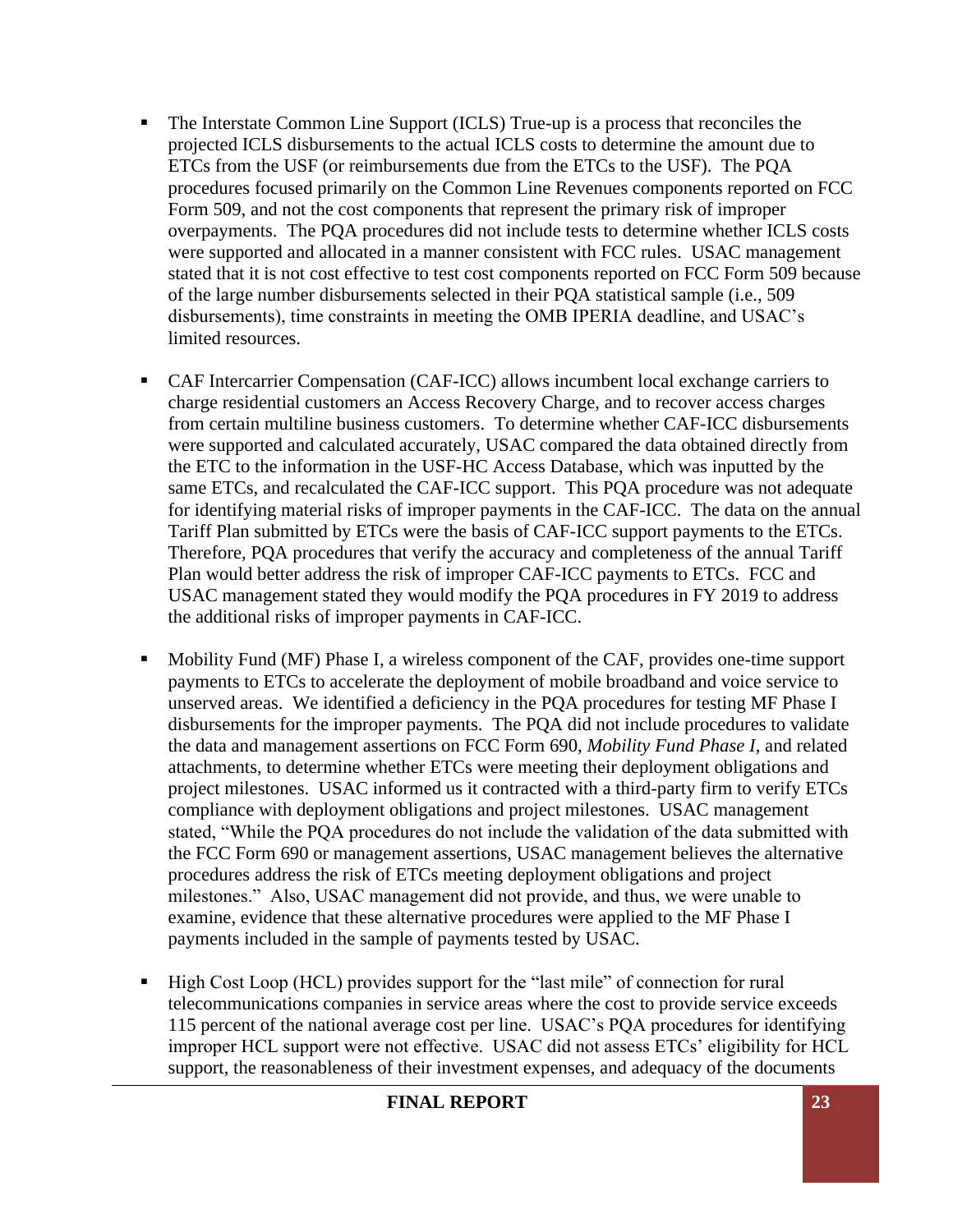supporting their Part 36 expenses. USAC agreed, in part, that its PQA procedures may not be effective. USAC management further stated, "While verifying the reasonableness of ETCs' investment expenses, and adequacy of the documents supporting their Part 36 expenses could address the risk of improper payments to ETCs, these procedures would not be feasible due to the complexity of such testing, the number of samples required by the statistical sample, the OMB IPERIA reporting deadline, and USAC's limited resources." The concerns raised by USAC management require consideration by FCC management. We believe that FCC management has the primary responsibility for developing a sampling plan that complies with IPERIA, and PQA procedures that are efficient and cost-effective.

**Sampling and Estimation Plan.** USAC's FY 2018 sampling and estimation plan did not reflect the risk factors for each component of the USF-HC Program and the regulatory and funding changes in the USF-HC Program. Also, the sampling plan was not adequate to ensure the selection of a representative sample from all the USF-HC Program components that have a material risk of improper payments. These deficiencies in USAC's sampling and estimation plan may be the reason that Rate-of-Return<sup>22</sup> carriers and the legacy USF-HC Program accounted for all the FY 2018 USF-HC Program estimated improper payments, and none were identified in other program components.

We noted that the disbursement population from which the sample was drawn might not be valid and complete. The population for the USF-HC Program disbursements in 2017 was the total outlays of \$4.6 billion. The 2017 ICLS true-up adjustment disbursements<sup>23</sup> of \$98.8 million included in the population may have been misstated, as the true-up disbursements represent only the excess of the actual costs and revenue (reported on FCC Form 509) over the projected costs and revenues (reported on FCC Form 508). USAC's sample should be drawn from the population of total disbursements reported in FCC Form 509. That amount was \$941.31<sup>24</sup> in 2017. We were unable to determine how USAC accounted for the total outlays in instances where there were no disbursements to ETCs because the projected ICLS disbursements to ETCs exceeded the actual ICLS reported on FCC Form 509. Also, USAC's inclusion of CAF-BLS disbursements of \$653.58 million in the population was not appropriate because those disbursements were not tested for improper payments.

USAC selected a sample for the USF-HC Program based on the 2017 disbursement size. Because of deficiencies in USAC's sampling methodology, the sample selected was not representative of the 15 USF-HC Program components that made up the population. There is no evidence the sampling plan adequately accounted for HC-ICLS projected support disbursed in 2015, for which the ETCs were required to report their actual costs to USAC in 2017. We requested a schedule that categorizes the sample by the USF-HC Program components, but USAC did not provide the schedule for our examination.

<sup>22</sup> Traditional small rural eligible telecommunication carriers.

<sup>&</sup>lt;sup>23</sup> https://www.usac.org/wp-content/uploads/about/documents/annual-reports/2018/USAC-2018-Annual-Report.pdf (page 5, footnote 2).

<sup>&</sup>lt;sup>24</sup> https://www.usac.org/about/reports-orders/fcc-filings/#results (HC-16)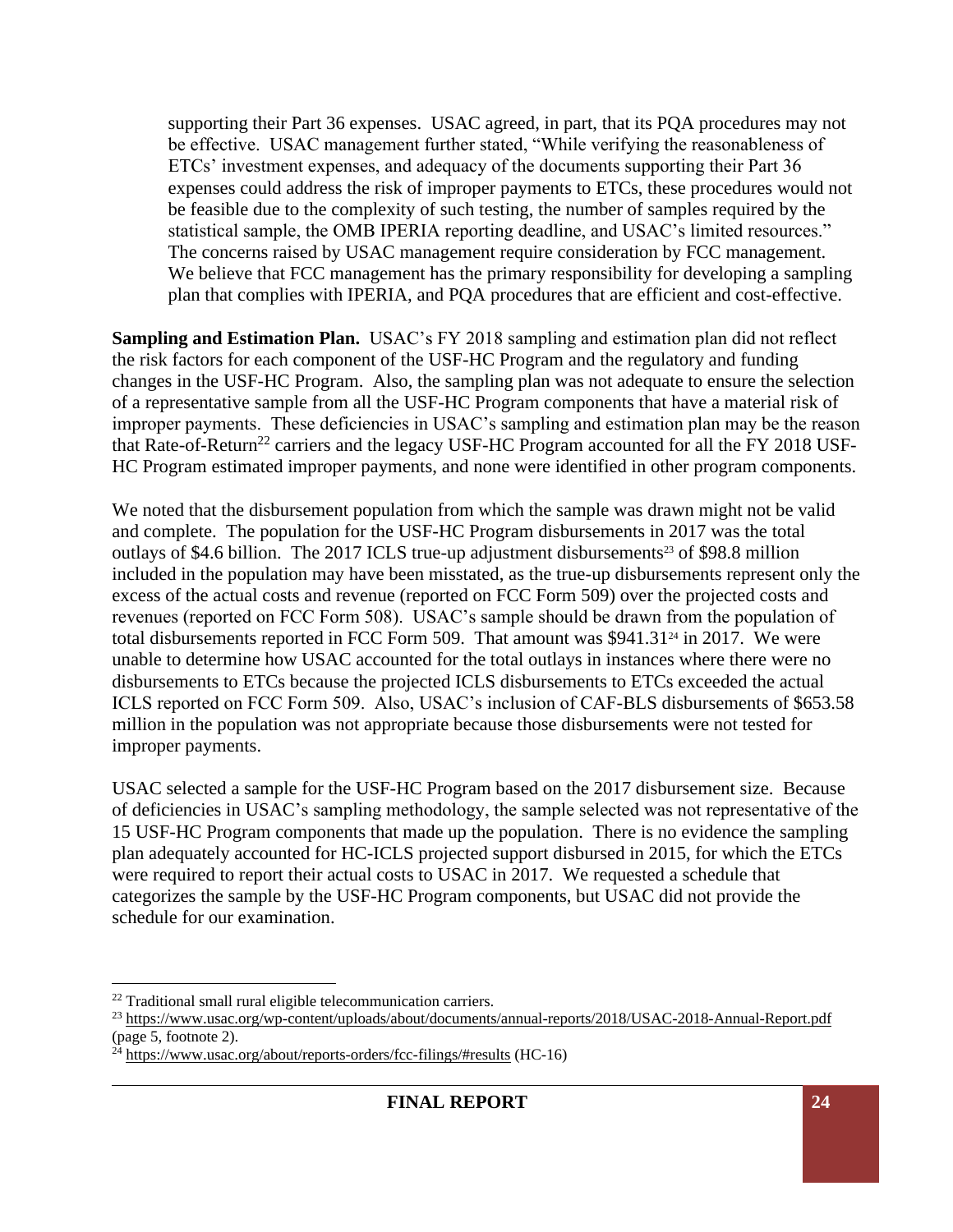The FCC's USF-HC Program transformation order established the HC-CAF and transformed the program from a legacy service-based approach to a deployment obligation and milestones-based approach. Approximately 70 percent of the USF-HC Program disbursements in 2017 were HC-CAF. The most significant risks in the HC-CAF were ETCs (a) not meeting eligibility requirements for auction awards, and (b) not meeting their telecommunications deployment obligations and milestones. The most significant risks for the legacy USF-HC Program were unsupported, unallowable and misclassified costs; and unreported revenues.

Because of the deficiencies in the sampling plan, there is an increased probability that the sample did not include disbursements from every component of the USF-HC Program and, as a result, the most significant risks of improper payments were not tested. A sample drawn from each USF-HC Program component would be more effective and efficient, and would better approximate disbursements for each component in the population and the related risks.

We questioned USAC regarding its interpretation of the results of the PQA procedures it applied to the sample and how the sample results were projected to the population. According to USAC, if an ETC was unable to provide support for the Subscriber Line Charge (SLC) revenue it previously reported to USAC, USAC reported the exceptions as improper underpayments. These unsupported SLC revenues and depreciation/amortization expenses accounted for \$1,009.84 thousand of the \$1,202.19 thousand (84 percent) USAC reported as FY 2018 USF-HC improper payments. OMB guidance (OMB Memorandum M-18-20, Part II.C.1, *Table 1 – Matrix of Improper Payment Categories*) does not permit agencies to report transactions that lack supporting documentation as an improper underpayment.

Also, USAC did not take into consideration that SLC revenues represent recoveries of other program costs (Part  $36 \cos(35)$ ) when computing the subsidy due to ETCs. A decrease in an ETC's SLC revenues would increase the USF-HC Program subsidy due to the ETC. USAC extrapolated the improper payment error rate in the sample across the population of total disbursements of \$4.6 billion to compute the improper payments in the population. Because the exceptions related to the ICLS (SLC revenue) were extrapolated to the disbursements' population, the impact of the exceptions was overstated, and not reflective of the risk of improper payments related to SLC revenue in the population. ICLS disbursements of \$98.85 million accounted for only two percent of the total USF-HC Program outlays of \$4.6 billion. USAC reported ICLS (SLC revenue) improper payments of \$1.02 million out of the total FY 2018 USF-HC Program estimated improper payments of \$1.20 million (or 85 percent of the USF-HC Program FY 2018 improper payments). A more accurate methodology for estimating improper payments and assessing the risk of improper payments in the USF-HC Program could be derived by projecting the exceptions in the sample to the related USF-HC Program component's total disbursements.

<sup>&</sup>lt;sup>25</sup> Allocation and classification of telecommunication costs outlined in Part 36 of the FCC rule (47 C.F.R. Section 36).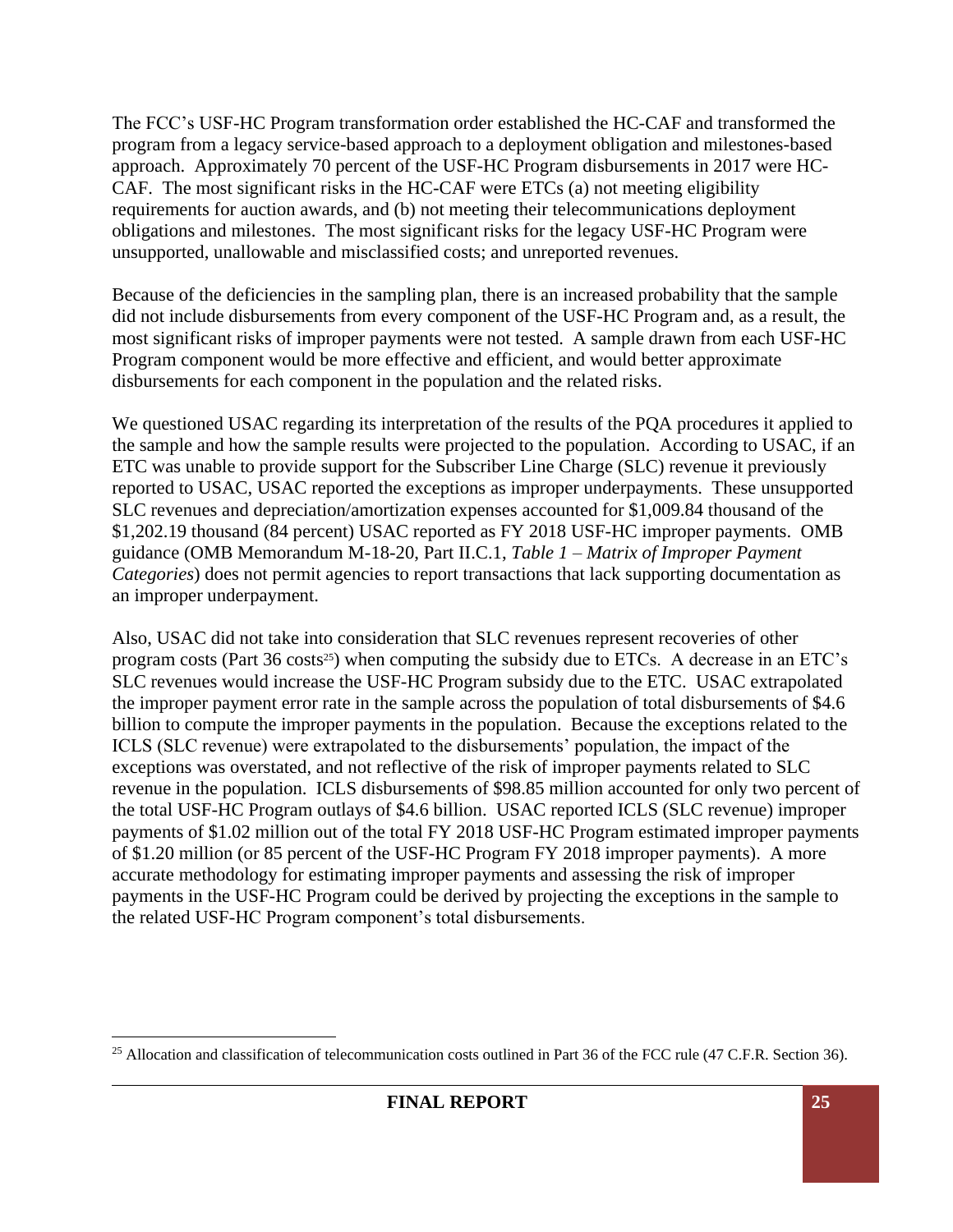#### **FY 2019 High-Cost Condition Update:**

During the FY 2019 IPERIA audit, we examined FCC's reported USF HC program outlays by component and noted there were no significant changes from the prior year and that, in most cases, the amounts were consistent with FY 2018 Program outlays. In FY 2019, FCC reported the USF-HC Program outlays of \$4.88 billion<sup>26</sup>, an estimated improper payment amount of \$650 thousand, and an estimated improper payment rate of 0.01 percent. The FY 2019 USF-HC Program improper payments were comprised of improper underpayments of \$550 thousand (or 84.6 percent of the improper payments), and overpayments of \$100 thousand (or 15.4 percent of the improper payments). CAF disbursements of \$3.54 billion, accounted for approximately 73 percent of the USF-HC Program disbursements.

| <b>High Cost Components</b>           | <b>Outlays</b>      |
|---------------------------------------|---------------------|
| <b>CAF Phase II</b>                   | 1,547,963,037<br>\$ |
| Frozen High Cost Support              | \$<br>699,220,509   |
| <b>CAF-Broadband Loop Support</b>     | \$<br>823,955,143   |
| <b>High Cost Loop</b>                 | 573,659,778<br>\$   |
| Alternate Connect America Cost Model  | \$<br>616,783,605   |
| <b>CAF-Intercarrier Compensation</b>  | \$<br>426,392,217   |
| Alaska Plan                           | \$<br>128,313,732   |
| <b>Interstate Common Line Support</b> | \$<br>57,608,680    |
| <b>Mobility Fund Phase I</b>          | \$<br>101,600       |
| <b>Safety Net Additive</b>            | \$<br>575,993       |
| <b>Safety Valve Support</b>           | \$<br>4,645,019     |
| <b>Rural Broadband Experiment</b>     | \$<br>3,323,259     |
| <b>Local Switching Support</b>        | \$<br>161,441       |
| <b>High Cost Model</b>                | \$<br>174,164       |
| <b>Incremental Support</b>            | \$<br>18,375        |
| <b>Total</b>                          | \$<br>4,882,896,552 |

#### **Table 3 - FY 2019 USF-HC Program Outlays by Components**

# **CRITERIA:**

OMB Memorandum M-18-20:

 Part IV.A.4, states, "All programs and activities susceptible to significant improper payments should design and implement appropriate statistical sampling and estimation methods to produce statistically valid improper payment estimates."

<sup>&</sup>lt;sup>26</sup> The amount reported is calendar year 2018 outlays. USF-HC Program runs on a calendar year basis.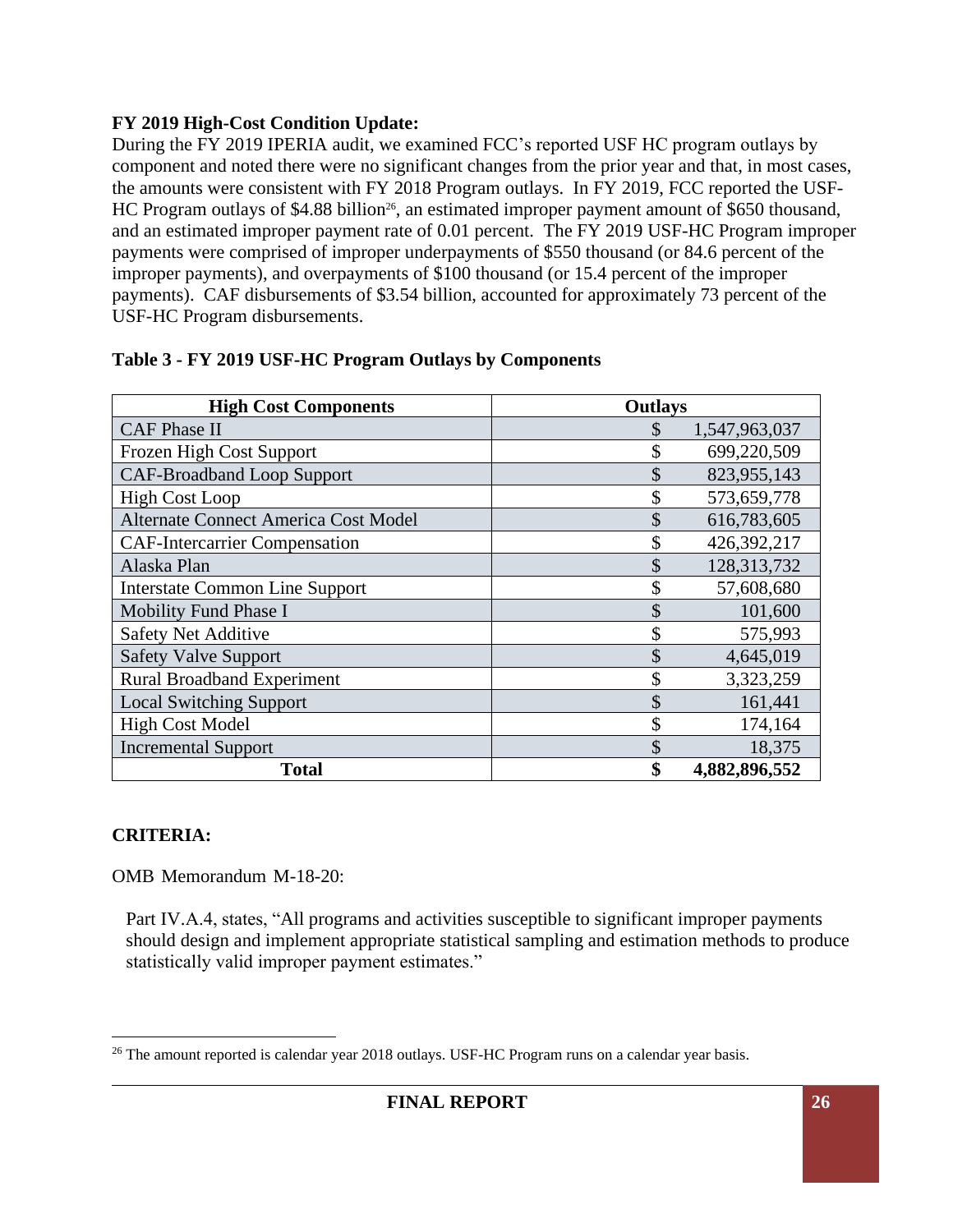Part I.D.1, states, "Programs should consider updating their plan if the program undergoes any significant changes such as legislative, funding, structural...."

Part IV.A.4, states, "…. In determining compliance, the agency Inspector General should evaluate the accuracy and completeness of agency reporting and evaluate agency performance in reducing and recapturing improper payments. For example, when determining compliance, the agency Inspector General should evaluate whether the program improper payment rate estimates are accurate and whether the sampling and estimation plan used is appropriate given program characteristics."

GAO's *Standards for Internal Control in the Federal Government* states:

Principle 6, "Management should define objectives clearly to enable the identification of risks and define risk tolerances."

Principle 7, "Management should identify, analyze, and respond to risks related to achieving the defined objectives."

# **CAUSE:**

FCC and USAC management have not adequately assessed the risks of improper payments in the USF-HC Program and evaluated whether the PQA assessment procedures effectively address those risks.

FCC and USAC's sampling and estimation approach did not adequately address risks associated with each of the USF-HC Program components.

FCC and USAC's analysis of the results of the PQA was not consistent with OMB guidance.

According to USAC and FCC management, the USF-HC Program is complex and significant time and cost would be required to examine each of the USF-HC Program components.

# **EFFECT:**

Because the reported improper payments may not be accurate and not reflective of the risk of improper payments in the USF-HC Program, the root causes may not have been accurately identified and management's corrective actions for addressing improper payments may not be effective. Also, Congress may not be fully informed of the impact of improper payments on the delivery of the USF-HC Program services to eligible consumers.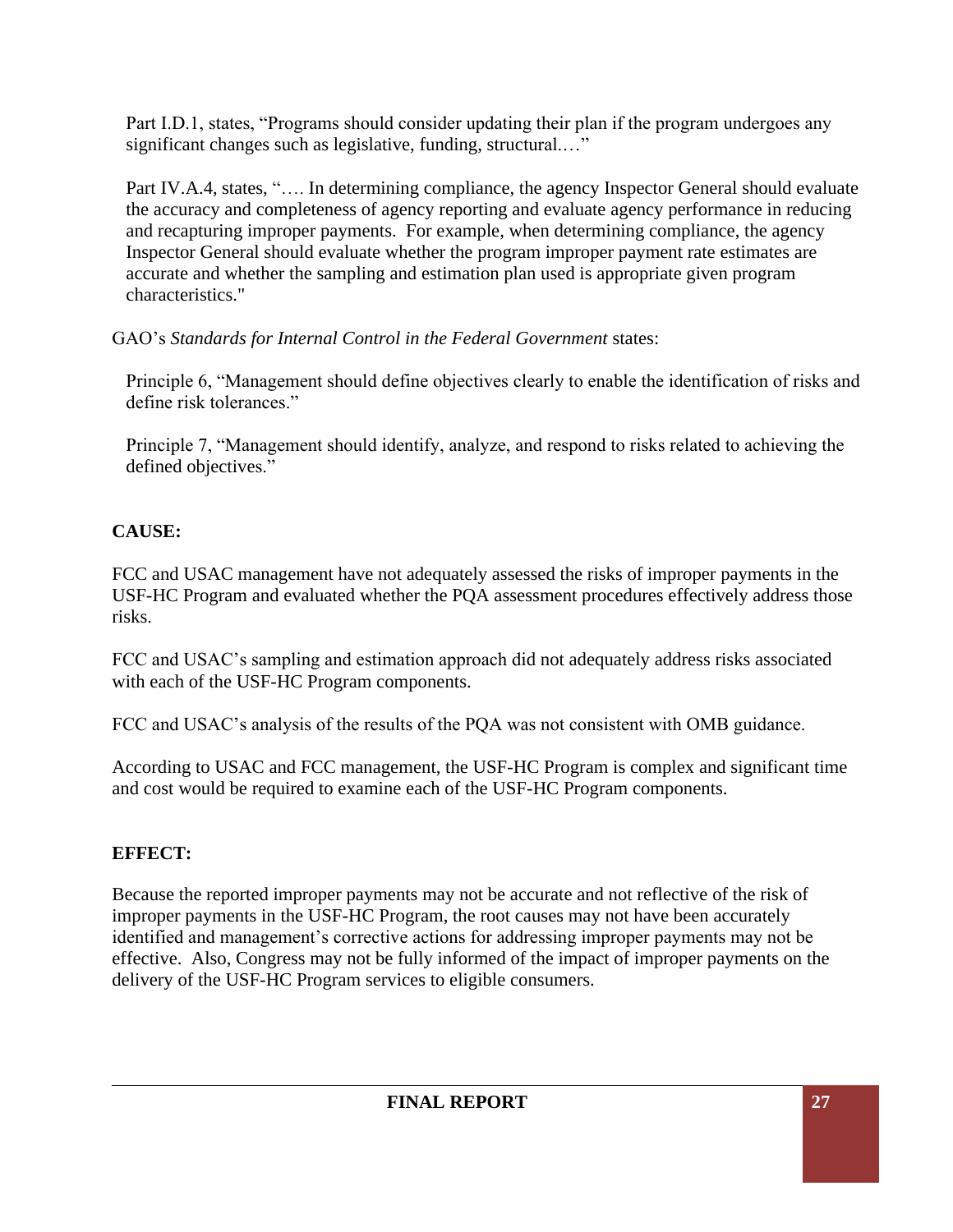#### **RECOMMENDATIONS:**

We recommend that FCC management:

- 13. Modify the PQA assessment procedures to target the USF-HC Program rules and significant risks of improper payments. (REPEAT)
- 14. Direct USAC management to use the Beneficiary and Contributor Audit Program (BCAP)<sup>27</sup> results or a modified version of BCAP to project the estimated improper payments rate in the USF-HC Program. (UPDATED)
- 15. Direct USAC management to develop guidance, consistent with OMB Memorandum M-18-20, for analyzing the results of PQA procedures. (REPEAT)
- 16. Direct USAC to work with its statisticians to develop a sampling and estimation plan that is reflective of the risks of improper payments of each component of the USF-HC Program. (REPEAT)

# **MANAGEMENT RESPONSE:**

FCC management does not concur with the auditor's finding that the USF-HC Program is not compliant with IPERIA for a second consecutive fiscal year.

FCC management disagrees that the reported estimated improper payment rate: a) did not adequately reflect the significant risks of improper payments, and b) the testing procedures, and the sampling and the estimation plan did not adequately reflect the changing characteristics of the USF-HC Program.

Also, USAC management disagrees with the auditor's position that IPERIA does not permit reporting of the USF-HC Program underpayments. According to USAC management, the classification of the root cause of the USF-HC Program underpayments as "Other Reasons " (instead of "Insufficient Documentation to Determine") is consistent with the instructions of "OMB Memorandum M-18-20, Part II.C.1, Table 1 – Matrix of Improper Payment Categories, and supports reporting of the USF-HC Program underpayments.

However, FCC management has directed USAC to implement several of the recommendations from the FY 2018 IPERIA audit. FCC management considers other FY 2018 IPERIA audit recommendations as not cost-effective or challenging to implement because of the complexity of the USF-HC Program. USAC believes that leveraging BCAP to determine the improper payment rate and to comply with OMB requirements would not be cost-effective.

<sup>&</sup>lt;sup>27</sup> BCAP is designed to measure rates of program compliance among universal service beneficiaries and contributors.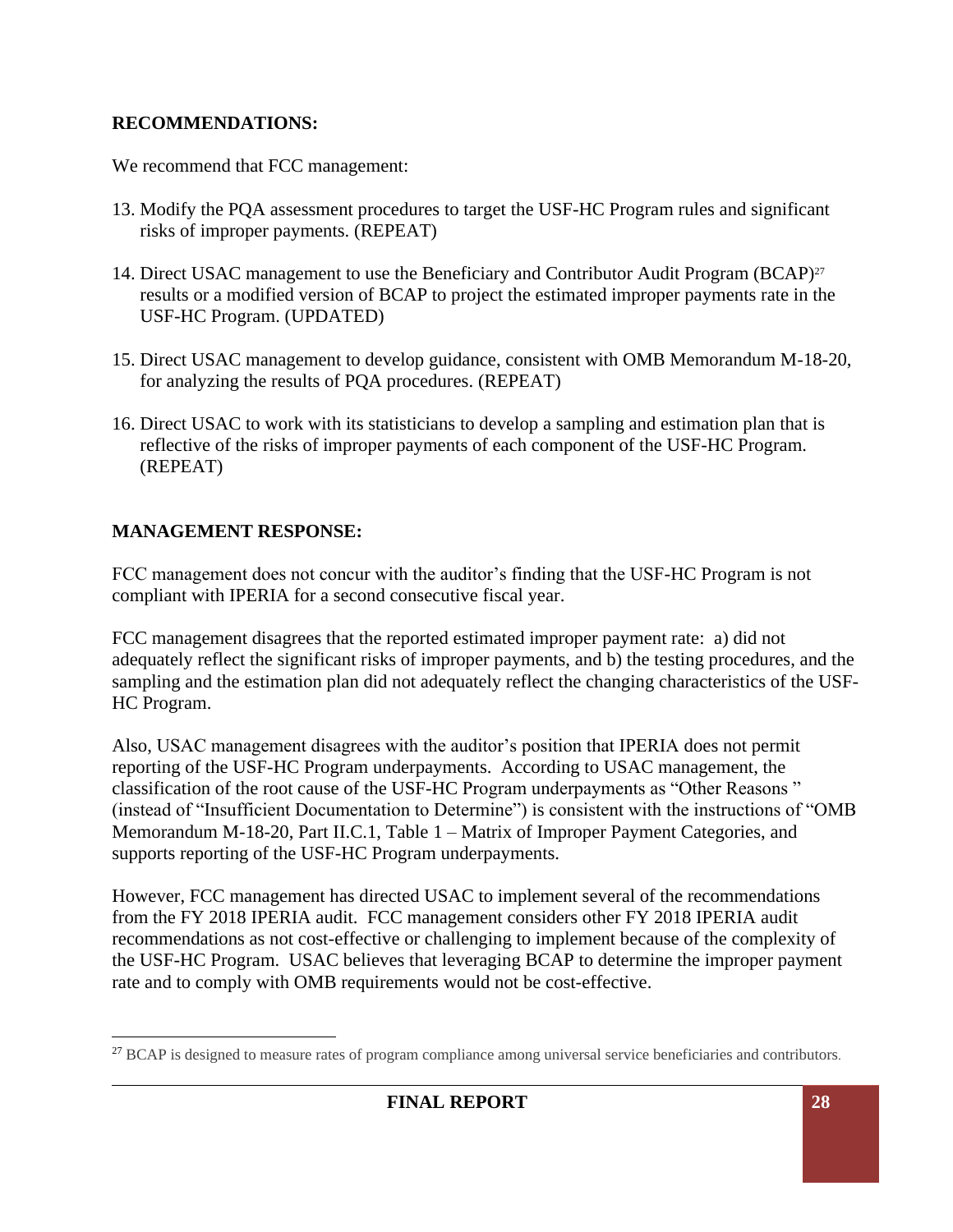#### **AUDITOR'S RESPONSE:**

We present below a five-year summary of USF-HC Program payment data<sup>28</sup> to show that PQA was not useful in identifying the true risks of improper payments in the USF-HC Program. The BCAP audits identified unprojected overpayments of  $$16.01$  million<sup>29</sup> and during the same five-year period, the PQA results reported in the AFRs, projected overpayments of only \$1.18 million.

|                    |                       | --BCAP Audits-----------------/<br>, __________________   |     |                     |       |                                 |       |                                   |                                  |
|--------------------|-----------------------|-----------------------------------------------------------|-----|---------------------|-------|---------------------------------|-------|-----------------------------------|----------------------------------|
| <b>Fiscal Year</b> | <b>USF-HC Outlays</b> | <b>Audits with</b><br>Overpayment<br><b>No. of Audits</b> |     | <b>Overpayments</b> |       | <b>Estimated</b><br>Overpayment |       | <b>Estimated Under</b><br>Payment | <b>Total Improper</b><br>Payment |
| 2019S              | 4,882 90              | 13                                                        |     | ъ                   | 889   | <sup>\$</sup>                   | 0 0 1 | -S<br>0 5 5                       | 0 65<br>-S                       |
| 2018               | 4603 94               | 10                                                        |     |                     | 2 7 1 |                                 | 0 0 5 | -S<br>115                         | 1 20<br>\$                       |
| 2017               | 4652 00               | 43                                                        | 22  | -S                  | 2 64  |                                 | 043   | 207<br><sup>\$</sup>              | 2 50                             |
| 2016               | 3744 68               | 46                                                        | 29S |                     | 146   | <sup>\$</sup>                   | 0 30  | 080S<br>$\mathcal{S}$             | 1 10                             |
| 2015               | 4164 04               | 20                                                        |     | 6S                  | 0 31  |                                 | 0 3 9 | -S<br>2 4 1                       | 280<br><sup>\$</sup>             |
| <b>Total</b>       | 22,047.56<br>\$       | 132                                                       | 73S |                     | 16.01 |                                 | 1.18  | 6.98<br>-\$                       | 8.25                             |

As we stated in the finding, the method used by FCC and USAC's management to report the USF-HC Program underpayments was not consistent with the guidance contained in OMB M-18-20. USAC management erroneously believes that by reclassifying the root cause of the USF-HC Program underpayments as "Other Reason", it met the condition for reporting the underpayments under IPERIA. However, the underlying event, the lack of supporting documentation, does not support the reporting of USF-HC Program underpayments under IPERIA.

In our recommendation that USAC leverage BCAP for assessment of improper payments, we are not suggesting that USAC incur additional costs. We believe that USAC can use the BCAP results that is available to comply with the requirements of OMB M-18-20.

FCC management's implementation of several of the recommendations from the FY 2018 audit will strengthen FCC's focus on preventing improper payments and ensuring that the USF-HC Program funds are serving their intended purposes.

<sup>&</sup>lt;sup>28</sup> Source: FCC Annual Financial Reports for FY 2015 through FY 2019 (\$ in millions)

<sup>&</sup>lt;sup>29</sup> Of samples of 132 Study Area Codes (SAC) selected for BCAP audits, from a population of about 55,000 SACs, 73 SACs (or 55 percent) reported overpayments.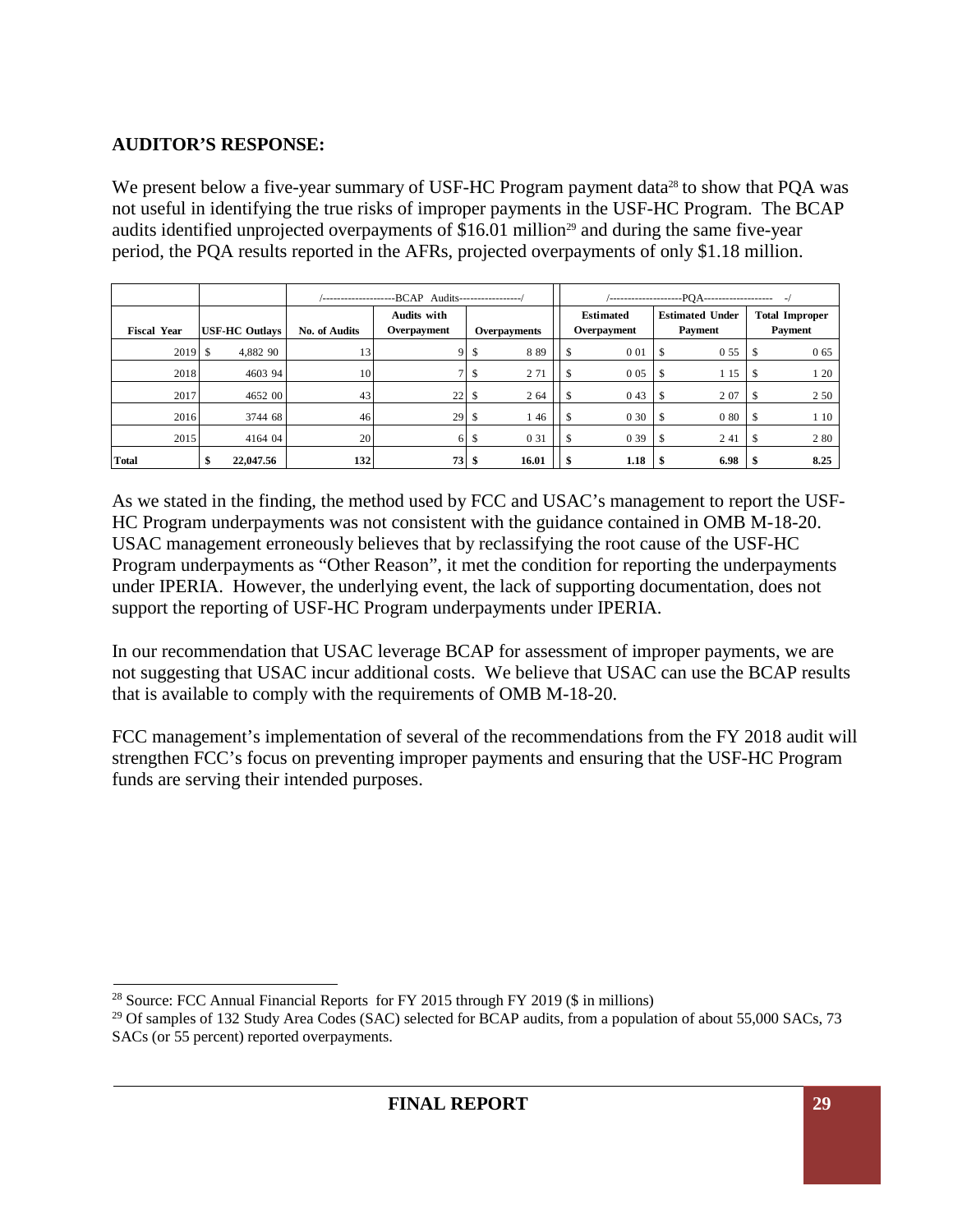*FINDING No. 5 – USF Schools & Libraries Program Statistical Sampling Plan Not Compliant with Requirements of IPERIA OMB "***Statistically Valid and Rigorous Plan"** *and Reduction Target Noncompliant Under IPERIA* 

#### **CONDITION:**

USAC did not use the statistical sampling plan that was certified by FCC management and submitted to OMB to estimate improper payments in the USF-Schools and Libraries (USF-S&L) Program. The USF-S&L Program sampling plan submitted to OMB by FCC was supposed to meet the requirements of a statistically valid and rigorous plan. Moreover, FCC did not meet its improper payment reduction target for the USF-S&L Program.

OMB classified IPERIA sampling plans into three categories: (a) a statistically valid and rigorous plan, (b) a statistically valid plan, and (c) a non-statistically valid plan. Both the statistically valid and rigorous plan and the statistically valid plan, are statistically valid (i.e., are based on unbiased random sampling and produce valid point estimates and confidence intervals around those estimates). Federal agencies self-certify that their sampling plan will produce a statistically valid estimate and submit the sampling plan to OMB for review. The statistically valid and rigorous plan and the statistically valid plan have different IPERIA requirements for the estimation of error rate and improper payment reduction target. A federal agency that cannot meet the requirements of a statistically valid sampling plan must obtain OMB approval for a non-statistically valid sampling plan.

According to OMB requirements, a statistically valid and rigorous plan must have a margin of error of plus or minus 3 percent (or better). USAC implemented a sampling plan with a margin of error of plus or minus 3.85 percent, which meets the IPERIA requirements for a statistically valid plan, but not a statistically valid and rigorous plan.

We reviewed the FCC-certified USF-S&L sampling plan submitted to OMB, which presented a margin of error for the estimated total dollar amount of improper payments not to exceed plus or minus 3 percent (or better) of the total program outlays. The FCC-certified USF-S&L sampling plan is statistically valid and rigorous, according to OMB IPERIA guidance. However, FCC reported a USF-S&L FY 2019 improper payment rate of 6.33 percent with a margin of error of plus or minus 3.85 percent. This reported margin of error exceeds the error rate of plus or minus 3 percent (or better), which is OMB's criteria for a statistically valid and rigorous plan.

The USF-S&L sampling plan used by USAC, with a margin of error of plus or minus 3.85 percent, is not consistent with OMB requirements for a statistically valid and rigorous plan. While the sampling plan used by USAC is statistically valid, according to OMB IPERIA guidance, federal agencies should work towards improving their sampling plans to meet the criteria for a statistically valid and rigorous plan.

Additionally, FCC did not meet the IPERIA reduction target for the USF-S&L Program based on the sampling plan requirements of a statistically valid and rigorous plan or a statistically valid plan.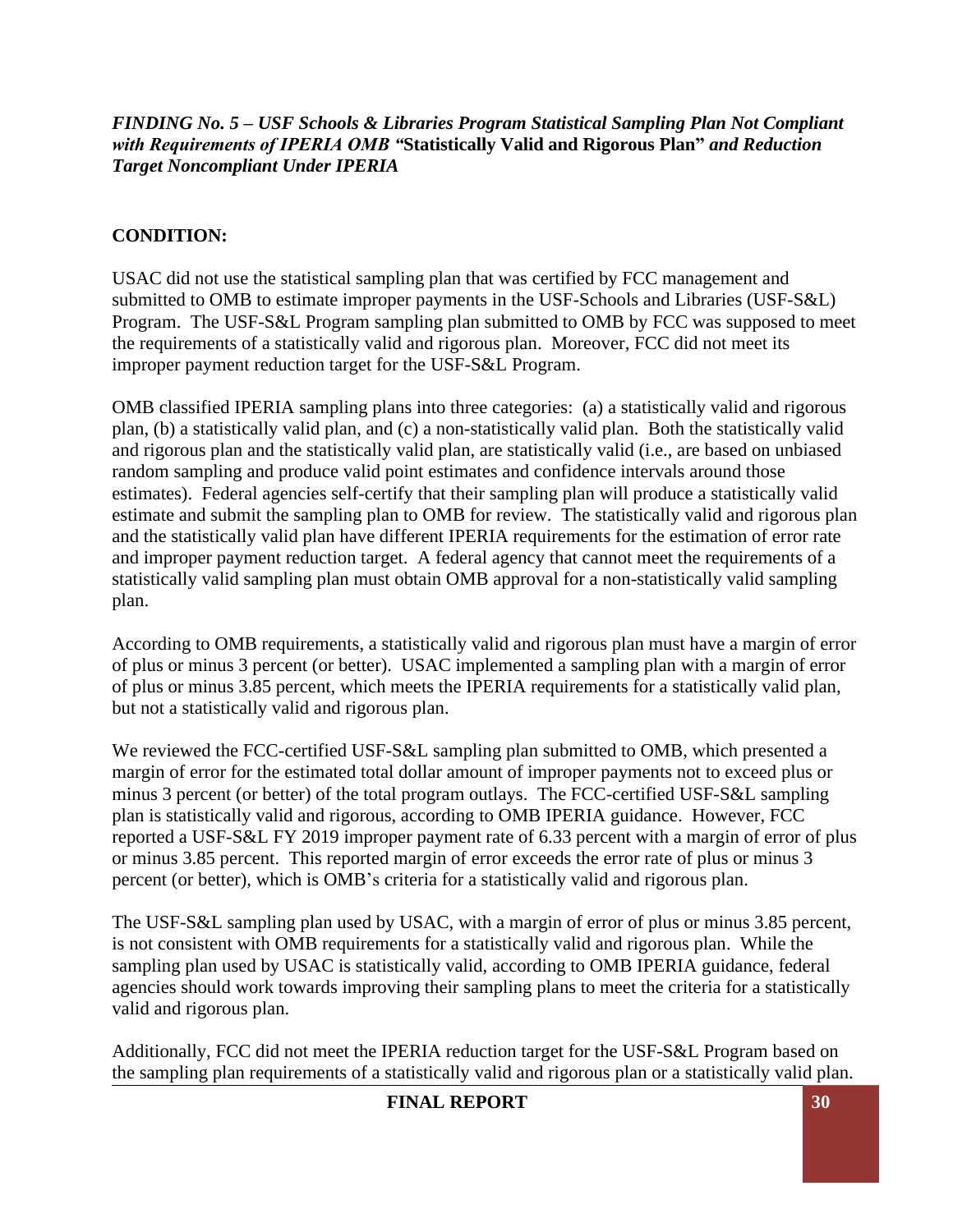Specifically, we noted that the lower end of the range of the actual improper rate in the FY 2019 USF-S&L Program, 2.48<sup>30</sup> percent, is higher than the reduction target of 2.20 percent for a statistically valid and rigorous plan. Also, the USF-S&L Program estimated improper payment rate of 6.33 percent is higher than the reduction target of 2.20 percent for a statistically valid plan. OMB requirements for compliance with the IPERIA reduction targets for statistically valid and non-statistically valid plans are more stringent than for a statistically valid and rigorous plan.

Finally, FCC disclosed in its FY 2019 AFR that the margin of error for the USF-S&L Program improper rate was 3.85 percent but did not disclose that the margin of error was wider than the plus or minus 3 percent submitted to OMB and that the USF-S&L Program did not meet the IPERIA reduction target.

# **CRITERIA:**

#### OMB M-18-20,

Part I.D.1 (Step 2.d), states "Precision. ...OMB categorizes sampling plans into three groups:

#### 1. **Statistically Valid and Rigorous Plans**…

- b. These plans obtain a +/- 3% or better margin of error at the 95% confidence level for the improper payment percentage estimate…
- c. Agencies should see these types of plans as the target for improper payment plans.
- d. These plans are self-certified by each agency and do not require OMB approval, although they must still be submitted to OMB by June 30th.
- e. These plans should count reduction targets as being met if the 95% confidence interval includes the reduction target…

# 2. **Statistically Valid**…

- b. These plans obtain a wider than +/-3% margin of error at the 95% confidence level for the improper payment percentage estimate.
- **c. Agencies should work towards improving these plans to meet the requirements for statistically valid and rigorous plans outlined above.** [Emphasis added]
- d. These plans are self-certified by each agency and do not require OMB approval, although they must still be submitted to OMB by June  $30<sub>th</sub>$ .
- e. These plans should count reduction targets as being met only if their estimated improper payment rate is lower than or equal to the reduction target......"

# **3. Non-Statistically Valid…**

b. These plans must be approved by the Director of OMB. The agency must clearly state

 $30$  The margin of error of plus or minus 3.85% and an improper payment rate of 6.33%, resulting in a range of 2.48% to 10.18%. The reduction target of 2.2% is not within the range, and the lower end of the range is higher than the reduction target.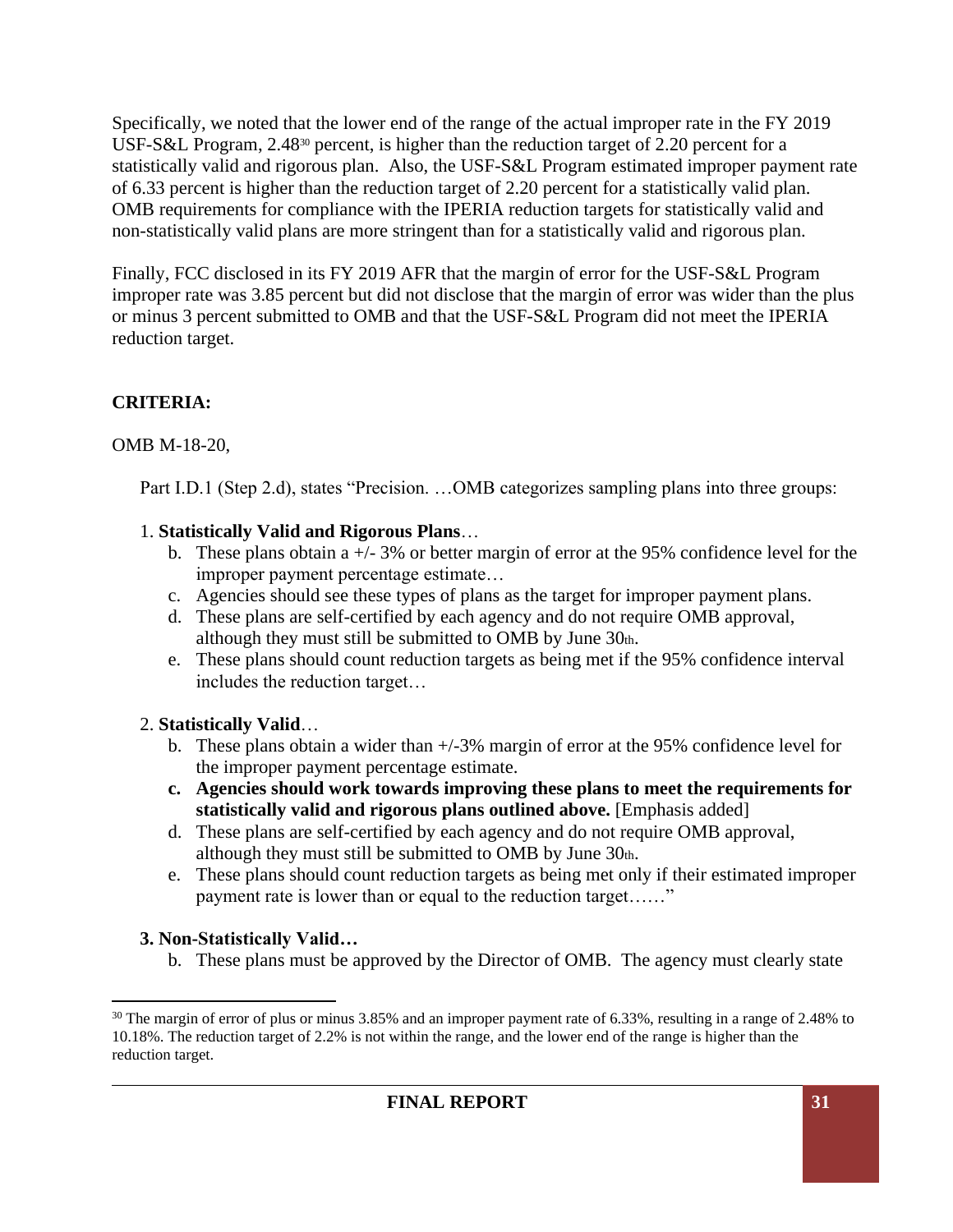the reasons why it cannot obtain a statistically valid estimate when asking for approval.

- c. These plans should count reduction targets as being met only if their estimated improper payment rate is lower than or equal to the reduction target (See Part IV.A.5).
- d. For more information on non-statistically valid plans, see Question 2, below.
- e. These plans are constructed in consultation with a statistician.
- f. These plans should be submitted by January  $30<sup>th</sup>$  on the FY being sampled..."

Part I.D.1 (Step 2): Content of Statistical Sampling and Estimation Plans states, "Agency sampling and estimation plans must be complete and internally consistent"

Part I.D.1 (Step 2.g) states, "...A plan that is being updated or changed should include some language explaining why the plan is changing and how the plan is difference for the one previously submitted. Agencies should err on the side of caution and resubmit their plans if they are in doubt as to whether or not they need to…"

Part IV.A.4, states, "…In determining compliance, the agency Inspector General should evaluate the accuracy and completeness of agency reporting …"

Part IV.B.2.e (i) states,"…An agency should ensure that their improper payment reduction targets are the appropriate balance of aggressive and realistic given the program characteristics."

*FY 2019 IPERIA PQA Assessment Sampling Plan for USF – Schools and Libraries Program*, states, "…This report describes the sample design for the *Schools &* Libraries (*E-rate*) program proposed by USAC for the FY 2019 PQA assessment process testing disbursements made in calendar year 2018. The sample design was constructed so that the margin of error of the estimated total dollar amount of improper payments will not exceed plus or minus 3% of the total of absolute dollars disbursed for the full year at the (*two-sided*) 95-percent confidence level..."

# **CAUSE:**

FCC proposed a sampling plan margin of error of plus or minus 3 percent, which, according to OMB guidance, would be a statistically valid and rigorous plan for IPERIA reporting purposes. FCC acknowledged to the auditors that its USF-S&L Program estimated improper payment rate is less precise than that requested from OMB. Nevertheless, FCC still, erroneously, considers its sampling plan to meet OMB requirements for statistically valid and rigorous plans. OMB guidance requires that a sampling plan have a margin of error no wider than plus or minus 3 percent to fall within the category of statistically valid and rigorous plans, and no exceptions are provided in the guidance.

FCC and USAC did not consult with OMB when the USF-S&L Program margin of error exceeded the estimated margin of error of plus or minus 3 percent that was reported in the sampling plan.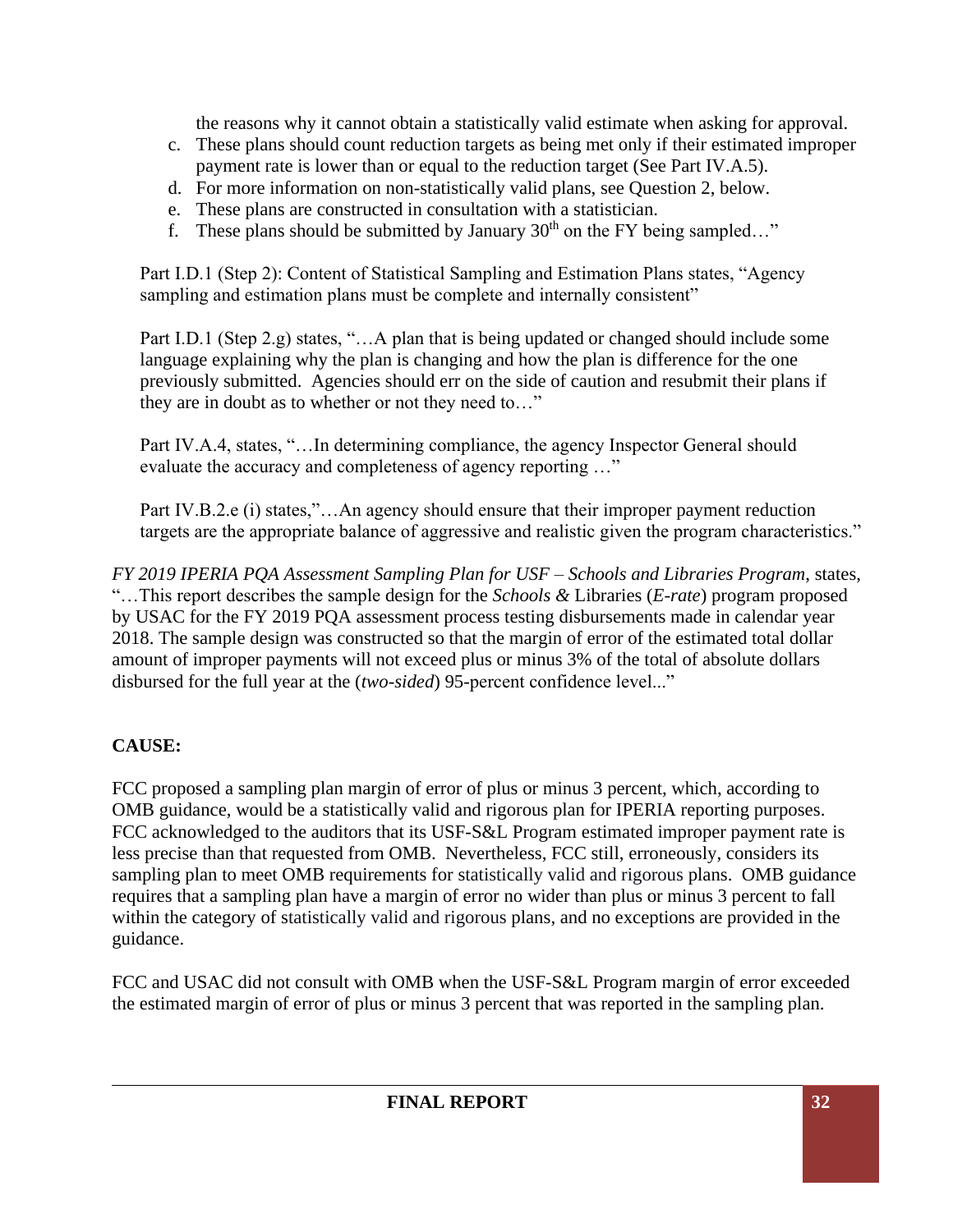#### **EFFECT:**

Because FCC and USAC departure from their sampling plan and did not consult with OMB regarding impact of the departure, there is a lack of certainty that the USAC's estimated improper payment rate for the FY 2019 USF-S&L Program reflects the actual rate of improper payments in the USF-S&L Program.

#### **RECOMMENDATIONS:**

We recommend the FCC Management:

- 17. Work with USAC to refine the process for implementing the USF-S&L sampling plan to ensure it is consistent with the sampling plan FCC submitted to OMB. In accordance with OMB M-18-20, Part I.D.1 1 develop a process to consult with OMB when a departure from the sampling plan submitted to OMB arises. The process should either reflect the effect of unanticipated significant errors in the sample, refine the sampling plan for adjustments made to sample size because of costs, or for other changes made to the sampling plan or the USF-S&L Program. (NEW)
- 18. Enhance AFR transparency by disclosing whether FCC met OMB IPERIA guidance pertaining to margins of error for the category of sampling plan selected, and reduction targets for each USF program and TRS Fund deemed susceptible to significant improper payments. (NEW)
- 19. Work with USAC to develop the procedures for setting a USF-S&L Program improper payment reduction target that is both aggressive and realistic. The procedures should include an action plan on how to meet the reduction target, recognize the challenges in the USF-S&L Program, and define the roles and responsibilities of FCC, USAC, and external parties, such as beneficiaries and service providers. Also, the procedures should include a method for monitoring progress toward achieving the USF-S&L Program's improper payment reduction target. (NEW)

#### **MANAGEMENT RESPONSE:**

USAC management concurs that USF-S&L Program did not meet its reduction target and is noncompliant with IPERIA.

However, FCC management disagrees with the auditor's finding that the USF-SL Program was noncompliant with IPERIA on the basis that the sampling and estimation plan was not statistically valid and rigorous. According to FCC management, the FY 2019 USF-S&L Program sampling plan is statistically valid and compliant under the requirements of M-18-20. USAC management acknowledges that the USF-S&L improper payments sampling plan previously submitted by the FCC to OMB was for a statistically valid and rigorous plan.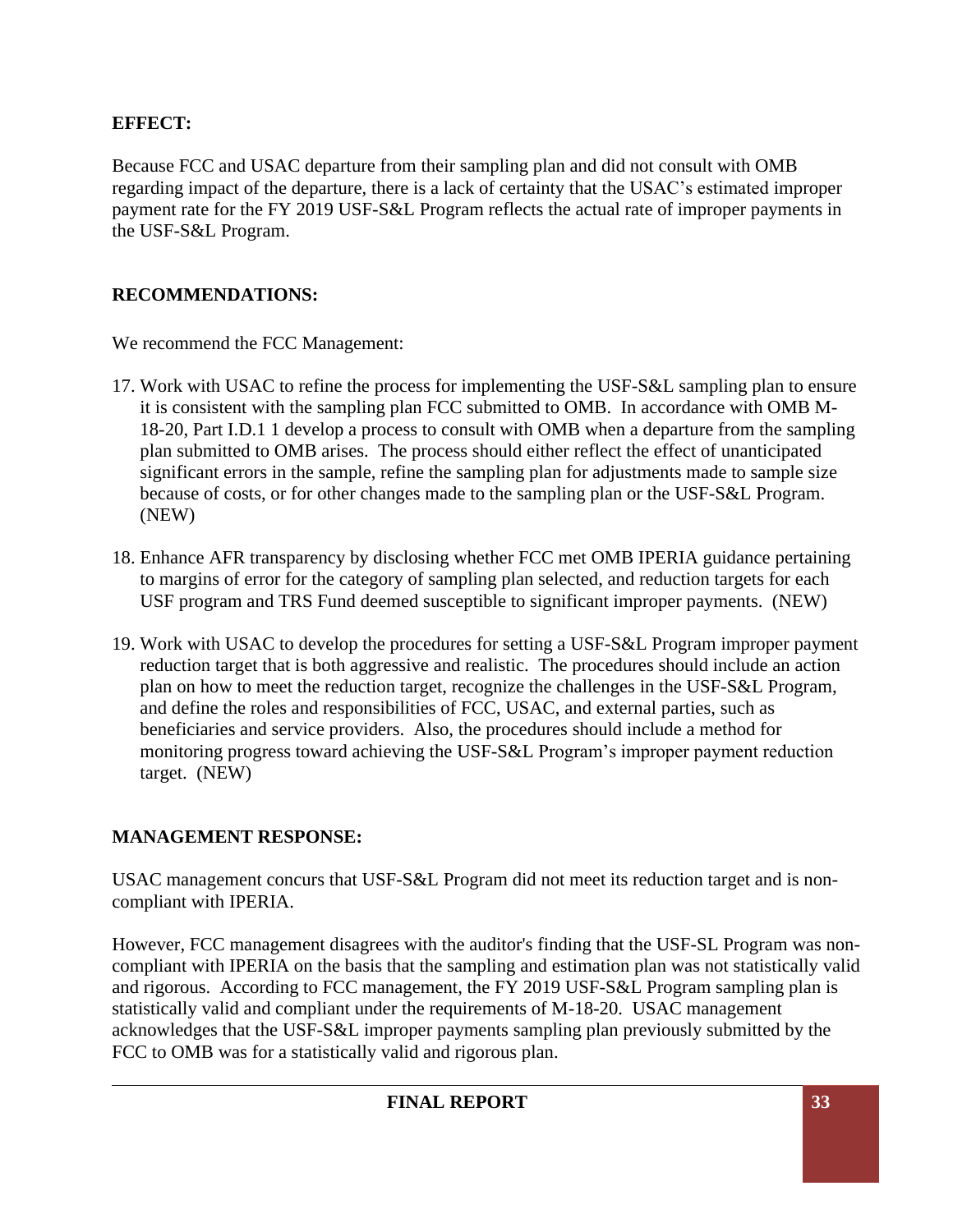#### **AUDITOR RESPONSE:**

USAC management agrees that the USF-S&L Program was not compliant with IPERIA because the reported improper payment rate of 6.33 percent exceeded the reduction target of 2.20 percent.

However, FCC management mischaracterized this finding in their response to the draft audit report. As we stated in the condition section of this finding, the USF-S&L FY 2019 sampling plan is statistically valid, as defined in OMB M-18-20. The auditors concluded that the USF-S&L Program was non-compliant with IPERIA because it did not meet its annual reduction target for FY 2019, not because of deficiencies noted in the sampling plan.

We addressed the USF-S&L Program sampling plan in this finding to show FCC's lack of full disclosures in the reporting of payment integrity information in the FY 2019 AFR. FCC management did not disclose in the FY 2019 AFR that the USF-S&L sampling plan did not meet the requirements for a statistically valid and rigorous plan, as previously certified and reported to OMB. Also, FCC management did not address in the AFR how it will improve the sampling plan to meet the requirement for a statistically valid and rigorous sampling plan. OMB's intention is that all federal agencies would strive for a statistically valid and rigorous sampling plan.

FCC management did not disclose to OMB that the USF-S&L Sampling Plan's sample size was decreased from 443 invoice lines in FY 2018 to 360 invoice lines in FY 2019 (a decrease of 18.7 percent), or report the impact of the reduced sample size on the margin of error and the reported improper payment rate in the AFR. OMB requires federal agencies to submit an updated sampling and estimation plan when a program has an increase or decrease in a sample size of 5 percent or more of the previous sample size.<sup>31</sup> FCC management exceeded this threshold but did not notify OMB.

<sup>31</sup> OMB M-18-20, Part I.D.1 (Step 2.1g).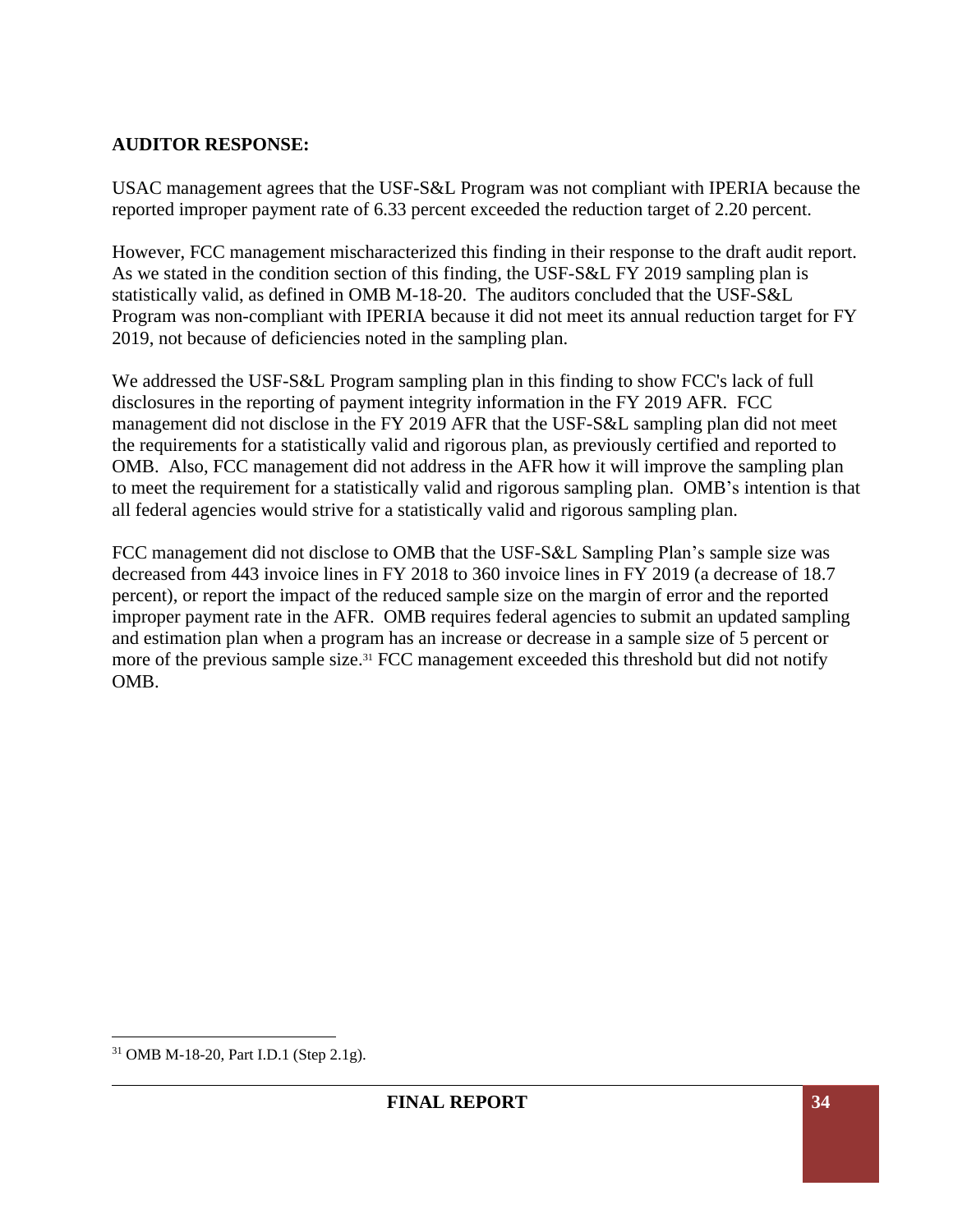# **APPENDIX A – OBJECTIVES, SCOPE, AND METHODOLOGY**

The objective of our audit was to determine whether FCC has complied with the six IPERIA criteria defined in the OMB Memorandum M-18-20, Appendix C to OMB Circular A-123, *Requirements for Payment Integrity Improvement*. These criteria are whether FCC:

- 1. Published a Performance and Accountability Report (PAR) or Agency Financial Report (AFR) for the most recent fiscal year and posted that report and any accompanying materials required by OMB on the agency website;
- 2. Conducted a program-specific risk assessment for each program or activity that conforms with IPERIA, Section 3321 of Title 31 U.S.C. (if required);
- 3. Published improper payment estimates for all programs and activities identified as susceptible to significant improper payments under its risk assessment (if required);
- 4. Published programmatic corrective action plans in the PAR or AFR (if required);
- 5. Published, and has met, annual reduction targets for each program assessed to be at risk and measured for improper payments; and
- 6. Reported a gross improper payment rate of less than 10 percent for each program and activity for which an improper payment estimate was obtained and published in the PAR or AFR.

Also, we evaluated the accuracy and completeness of FCC's IPERIA reporting and performance in reducing and recapturing improper payments.

We conducted this performance audit in accordance with generally accepted government auditing standards. Those standards require that we plan and perform the audit to obtain sufficient, appropriate evidence to provide a reasonable basis for our findings and conclusions based on our audit objectives. We believe that the evidence obtained provides a reasonable basis for our findings and conclusions based on our audit objectives. Our audit covered the period October 1, 2018, through September 30, 2019.

To achieve the objectives, we performed audit procedures as deemed appropriate, including:

- Obtained and reviewed significant provisions of laws and regulations applicable to IPERIA.
- Reviewed GAO reports on IPERIA and related challenges faced by federal agencies in implementing IPERIA, to update our understanding and awareness of compliance issues with IPERIA.
- Made inquiries with appropriate FCC officials and obtained documentation to understand the following: how FCC implemented the provisions of IPERIA; significant programs/activities; guidance provided in FCC's directives and policies and procedures manuals; documentation maintained to support IPERIA data; information reported on the AFR; and FCC's oversight over the calculation of improper payments.
- Reviewed previous years' IPERIA audit reports to understand the FCC's IPERIA program and processes, challenges, and focus areas for process improvement and reporting.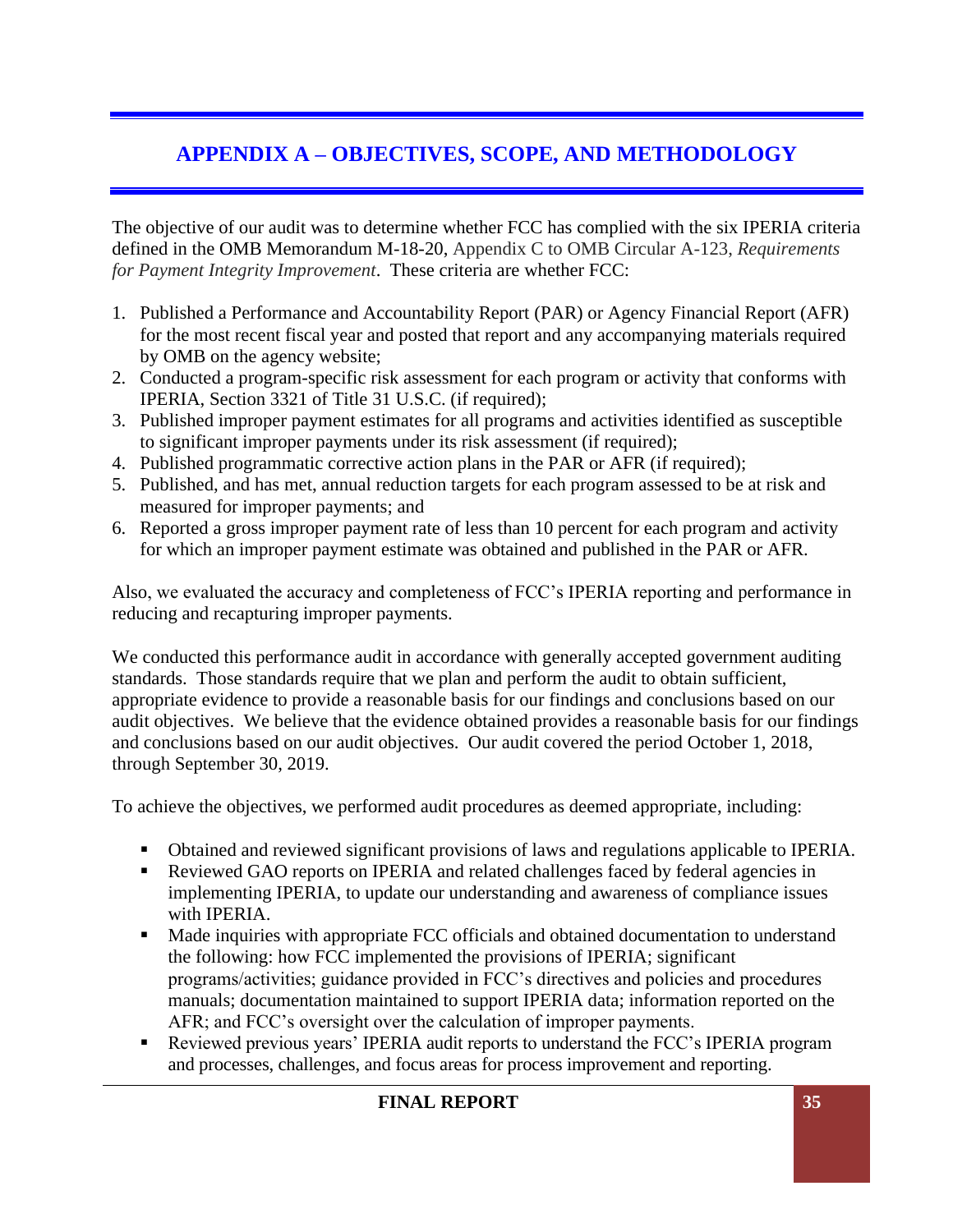- Reviewed FCC's effort in improving the IPERIA process by following up on FCC's implementation of prior year audit recommendations.
- Reviewed FCC's FY 2019 AFR, *Payment Integrity* to assess compliance with revised requirements for reporting IPERIA, outlined in OMB Circular No. A-136, *Financial Reporting Requirements*.
- Reviewed the latest program risk assessments to assess FCC's compliance with OMB Memorandum M-18-20 risk assessment requirements.
- Reviewed USAC's sampling and estimation plan, sampling results and FCC's correspondence with OMB.
- Reviewed PQA objectives and the procedures applied to the samples selected.
- Validated the improper payment rate calculation methodology and the amounts reported for the TRS Fund.
- Reviewed the AFR, *IPERIA Payment Integrity*, and obtained additional supporting documentation to evaluate FCC's effort in preventing, reducing, and recovering improper payments.
- Reviewed FCC's processes for identifying and reporting of recaptures of improper payments.
- Reviewed, recalculated and agreed key information in the AFR, *IPERIA Payment Integrity* to supporting program documentation, including USF-HC, USF-RHC, USF-S&L, and USF-LL.
- Reviewed FCC's IPERIA reporting quality control procedures and supporting documentation.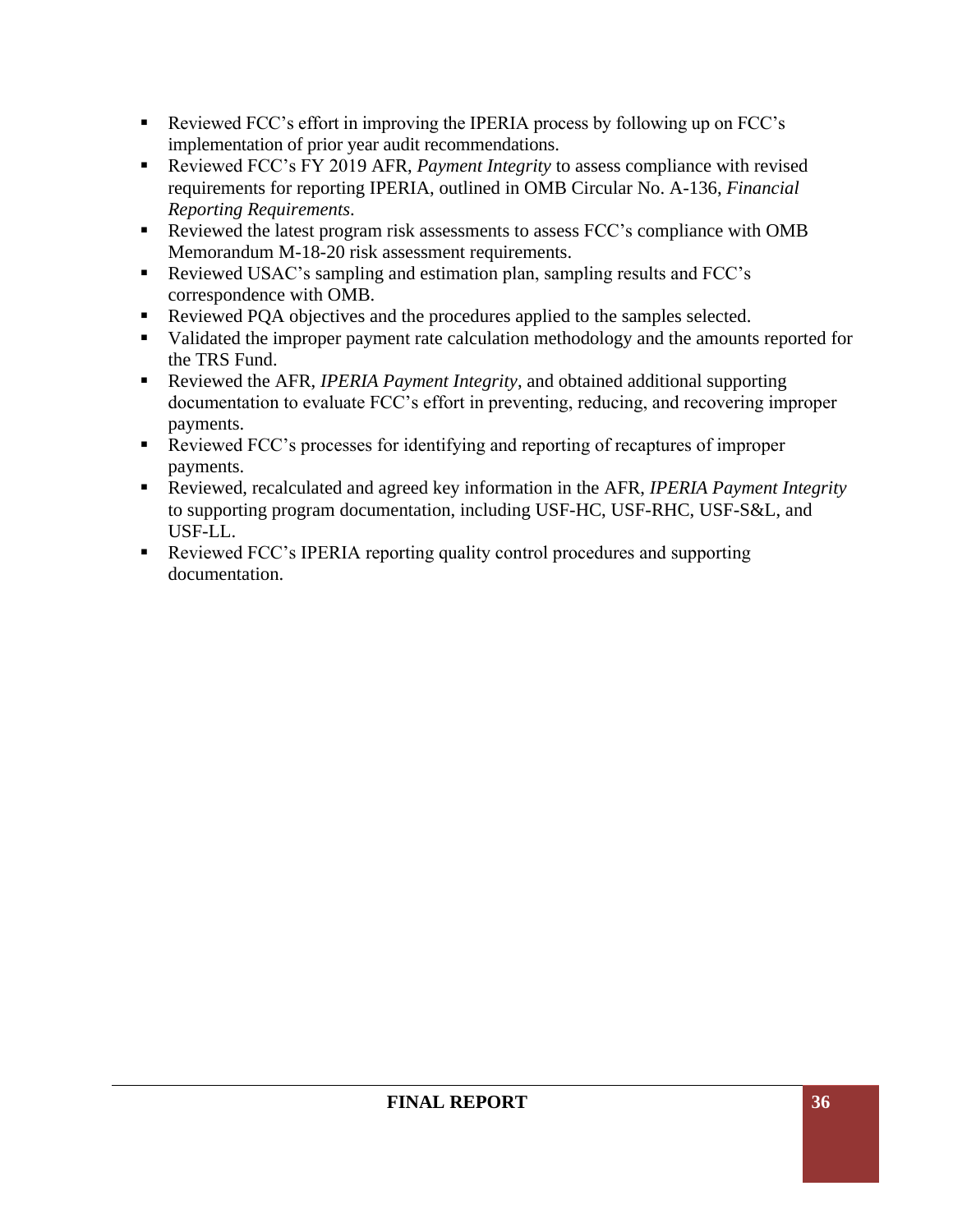#### **UNITED STATES GOVERNMENT FEDERAL COMMUNICATIONS COMMISSION**

*Office of Managing Director*

# **MEMORANDUM**



| <b>DATE:</b><br>May 26, 2020 |  |
|------------------------------|--|
|------------------------------|--|

**TO:** David L. Hunt, Inspector General

**FROM:** Mark Stephens, Managing Director

**SUBJECT:** Management's Response to Independent Auditor's Report on the Federal Communications Commission's Improper Payments Elimination and Recovery Improvement Act (IPERIA) Reporting for Fiscal Year (FY) 2019

Thank you for the opportunity to respond to the draft report from the Office of Inspector General (OIG) to the Managing Director, regarding the Federal Communications Commission's (FCC or Commission) compliance with the requirements described in the Office of Management and Budget (OMB) *Memorandum M-18-20, Appendix C to OMB Circular No. A-123, Requirements for Payment Integrity Improvement*, for the year ending September 30, 2019. We appreciate the efforts of your team to work with the Commission on this audit and share your interest in reducing waste, fraud, and abuse in the Universal Service Fund (USF) and Telecommunications Relay Service (TRS) programs. This audit was conducted by the independent auditors, Lani Eko & Company, CPAs, PLLC.

We have reviewed the findings and recommendations in the draft report and either partially concur or do not concur with the findings and recommendations. The FCC's response includes two attachments that are an integral part of the FCC's analysis of its concerns with the auditor's findings and recommendations. Attachment 1 is a memorandum prepared by the Universal Service Administrative Company (USAC), the administrator of the USF and the four USF programs (*i.e*., High Cost, Lifeline, Schools and Libraries, and Rural Health Care), and Attachment 2 is a memorandum prepared by Rolka Loube, the administrator of TRS. These two attachments provide in-depth comments on the specific findings and recommendations in the draft report. We incorporate these two memoranda into our response in their entirety and ask that the two memoranda be included with our response in the final report.

We recognize that the auditors identified all four of the USF programs and the TRS program as not being compliant this year for various reasons. As described by the auditors in the draft report: (1) the Rural Health Care program was not compliant because the gross improper payment rate exceeded the statutory threshold of 10% or less of gross program outlay; (2) the Lifeline program reported a gross improper payment rate of 9.32%; however, the auditor believed that the gross improper payment rate was understated; (3) the TRS program did not consider all the risk factors when performing its sampling and estimation plan; (4) the High Cost program was a repeat finding from the prior year; and (5) the Schools and Libraries program was not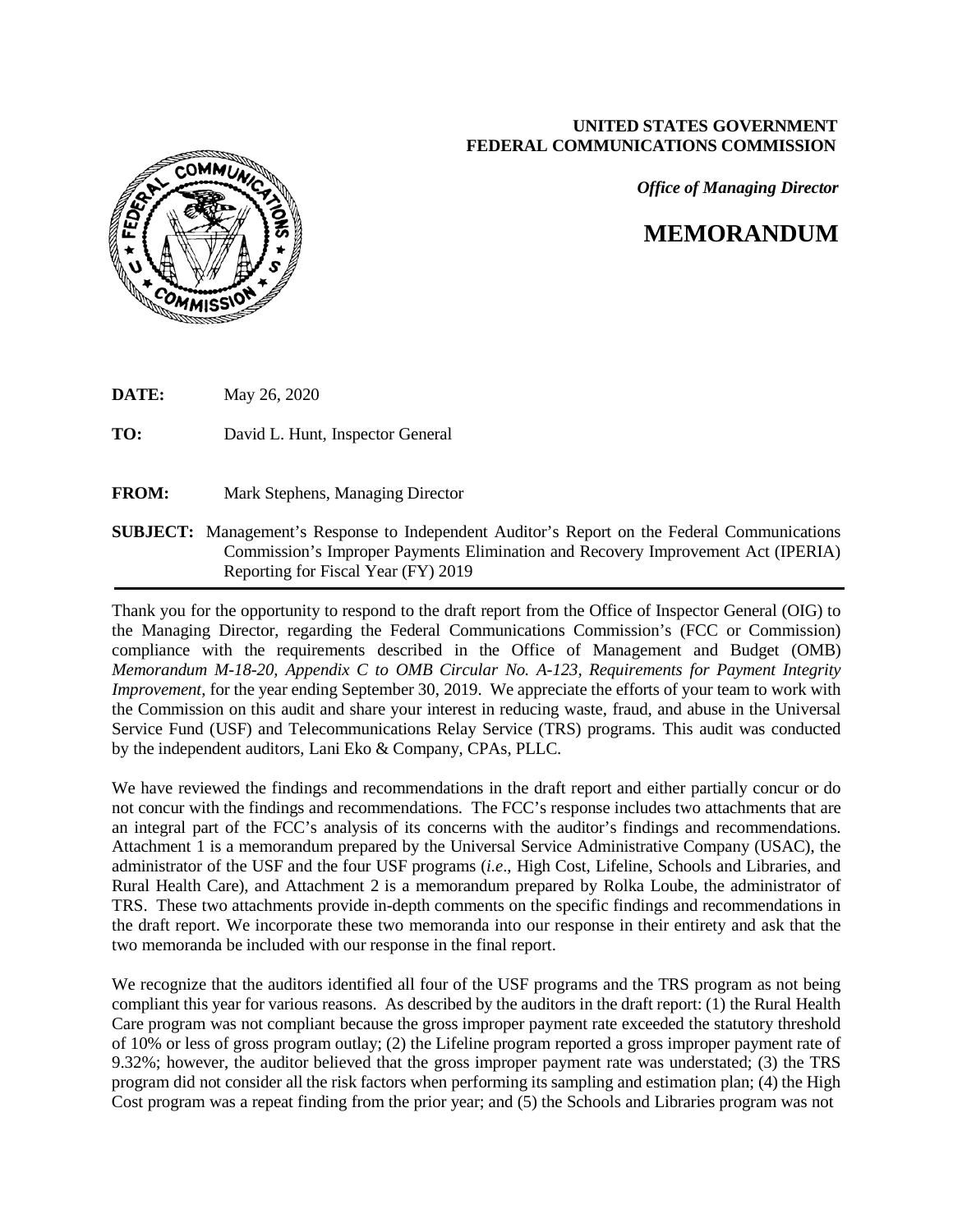compliant because the sampling and estimation plan did not meet the +/-3% threshold for being rigorous and valid and the reduction target was not met.

The Commission has worked extremely hard to comply with all of the reporting requirements under OMB's M-18-20 guidance. We continue to make strides to improve all of our programs that are subject to significant risk and to prevent, detect, and respond to improper payments. Furthermore, the Wireline Competition Bureau, the Office of the Managing Director, USAC, and Rolka Loube worked closely with your office and the auditor over the past year and a half during the FY 2018 and FY 2019 IPERIA audits to furnish a wealth of information to provide an in-depth understanding of the complexities of the various USF programs and facilitate an efficient audit process. Despite the collective efforts of the FCC and its reporting components, the draft audit report's analysis of the FCC's programs does not accurately reflect the FCC's explanations and responses to the auditors. The FCC requests that the auditors and Office of Inspector General consider all of the information provided by the FCC prior to issuing the final report on this audit.

#### **Rural Health Care Program**

We recognize that the auditor identified the USF's Rural Health Care (RHC) program (USF-RHC) as noncompliant due to a gross improper payment rate of 11.46%, which exceeds the statutory threshold of 10% or less of the gross program outlay. The auditor found that USAC's internal control procedures were not effective to ensure that USF-RHC program payments are calculated based on substantiated and documented rural and urban rates. The auditor also noted that USAC's internal controls were not effective to ensure the USF-RHC program payments invoiced to USAC were for services delivered and the amounts billed to health care providers matched the dates of service. Finally, the auditor noted that USF-RHC competitive bidding procedures were not effective to ensure health care providers conducted fair and open competitive bidding processes and telecommunications service agreements were not initiated during the 28-day competitive bidding period.

We concur, in part, with these findings. We agree that the 11.46% improper payment rate exceeded the statutory threshold of less than 10%, and we also agree with the auditor's assessment that the Commission's rules for determining the urban and rural rates currently in effect for calculating USF-RHC Telecommunications (Telecom) program support have been complex and difficult to administer. Recognizing that its rules governing the rural and urban rate determinations for the USF-RHC Telecom program are complex, the Commission has recently taken numerous steps to address this issue and to simplify its rules for determining urban and rural rates. On February 15, 2019, the Commission's Wireline Competition Bureau issued a Public Notice (DA 19-92) providing guidance to RHC program participants on calculating these rates and the requirement for supporting documentation. On August 1, 2019, the Commission adopted a Report and Order that streamlines the process to determine urban and rural rates that are used to calculate USF-RHC Telecom program support and strengthens safeguards to protect the USF-RHC program from waste, fraud, and abuse. Specifically, the Commission modified its rules for determining the urban and rural rates and directed USAC to create a publicly available database that will publish the urban rates participants must use to request USF-RHC Telecom support and the maximum rural rate RHC program participants may receive absent a waiver granted by the Commission. As a result of these changes, which will become effective on July 1, 2021, we anticipate these reforms to substantially eliminate improper payments based on the failure of RHC program participants to substantiate and document the urban and rural rates used to determine USF-RHC Telecom program support.

In addition to the Commission's efforts to reform and simplify its rules for calculating urban and rural rates that are used to determine USF-RHC Telecom program support, USAC is also increasing its outreach to remind RHC program participants (both applicants and service providers) that USAC may only be invoiced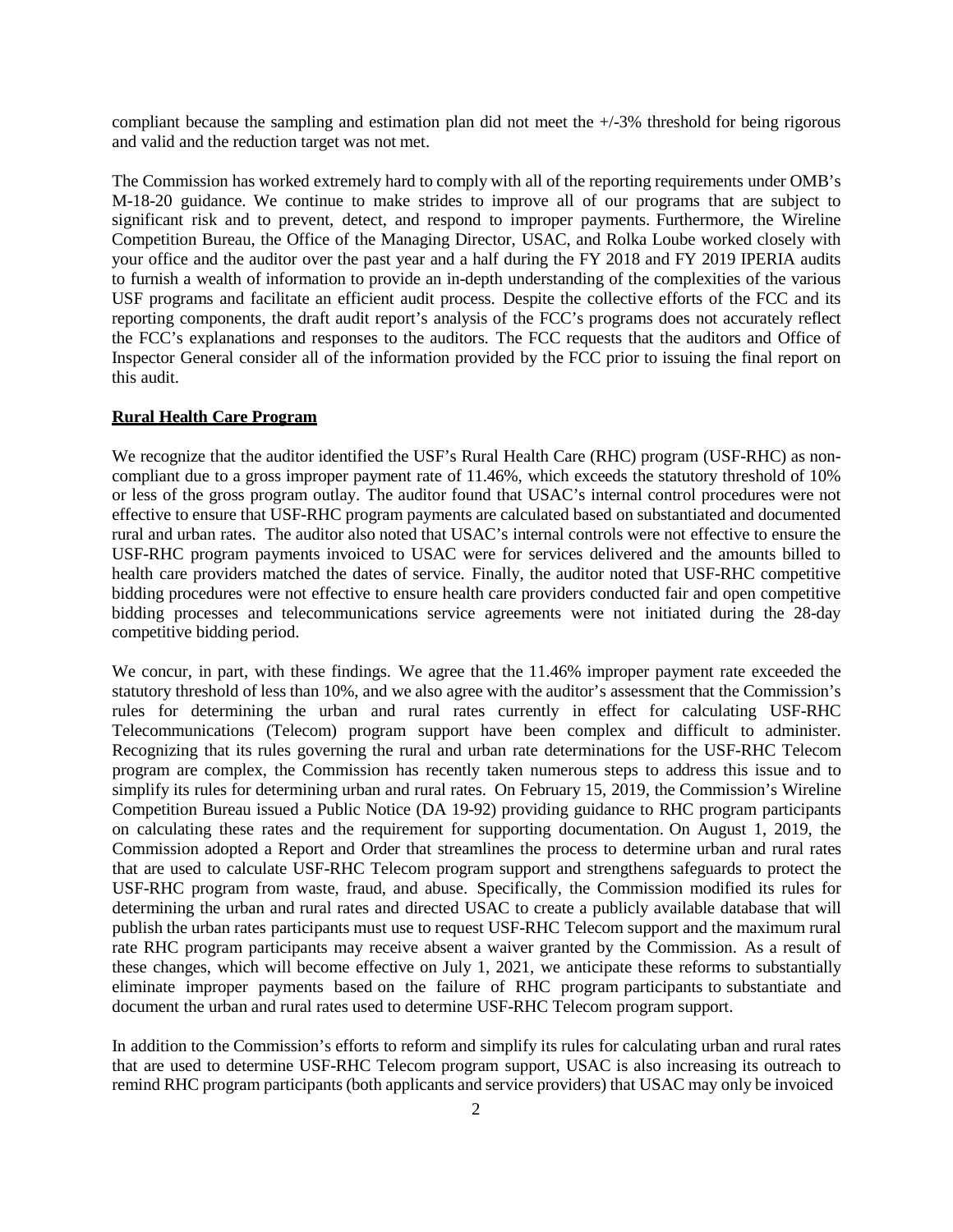for services actually delivered, and the amounts on the customer bills must match the dates of service that were submitted and approved on the FCC Form 467 and the amounts that were approved in the funding commitment letter. USAC is also reminding RHC program participants that they must notify USAC of any changes to recurring costs and/or dates of service over the course of the commitment period so that the commitment amount may be properly adjusted.

We disagree with the auditor's finding that USAC's internal control procedures were not effective to ensure that competitive bidding processes for providing services to the health care providers were fair and open to all prospective bidders, and that services agreements were not initiated with the service provider during the 28-day competitive bidding period. We also note that underlying competitive bidding violations only made up a small percentage of the 11.46% improper payment rate. The dollar amount associated with improper competitive bidding was only \$180,000 out of \$32,690,000 (or 0.55% of the total value of the improper payments for the USF-RHC program for fiscal year 2019). Although we disagree that USAC's competitive bidding procedures were ineffective, USAC has adopted procedures that will further test health care providers' compliance with the competitive bidding requirements as part of its funding application review procedures which will further reduce future improper payments based on any competitive bidding violations. Furthermore, USAC is conducting additional outreach to RHC program participants regarding the competitive bidding requirements.

#### **Lifeline Program**

FCC management partially concurs with the auditor's finding that the gross improper payment rate reported for the Lifeline program is understated and noncompliant under IPERIA. FCC management agrees that USAC should establish additional controls and processes to identify and more timely resolve the types of issues identified in this finding. However, FCC management does not agree that the FCC's FY 2019 Agency Financial Report (AFR) should be reissued. As explained in detail in Attachment 1, the FCC's FY 2019 AFR properly communicated the existence of the potential improper payments at issue and per OMB A-123 requirements, those items were "questioned costs" and therefore should not have been reported as improper payments at the time of FY 2019 AFR reporting.

FCC management notes that the Commission continues to make significant improvements to the Lifeline program that will reduce the improper payments in the program. For example, the FCC has worked with USAC to implement: 1) the National Lifeline Eligibility Verifier, 2) Universal Lifeline Consumer Forms, 3) the Lifeline Claims System, and (4) the Representative Accountability Database. The Commission is also implementing new rules adopted in the FCC's 2019 Lifeline Order to strengthen enrollment, recertification, and reimbursement processes to reduce waste, fraud, and abuse in the Lifeline program. In addition, the Commission will work with USAC to improve improper payment testing procedures as necessary, as well as continue to develop and implement proactive controls and processes to timely identify issues that can lead to improper payments. The Commission remains fully committed to minimizing improper payments and reducing fraud, waste, and abuse in the Lifeline program.

#### **TRS**

This year the TRS program was considered to be non-compliant with IPERIA requirements even though in past years there were no concerns raised by the auditors. The TRS sampling and estimation plan has not changed and the program continued to show a low rate of improper payments (.015 percent). As such, FCC management does not agree with the two recommendations set forth in the draft report. As the TRS Administrator states at greater length in rebuttal of the draft report's findings that gave rise to the recommendations (see Attachment 2): 1) Although providers were not within the scope of the audit, they alone bear the responsibility for user registrations and attest to their compliance with the rules and, as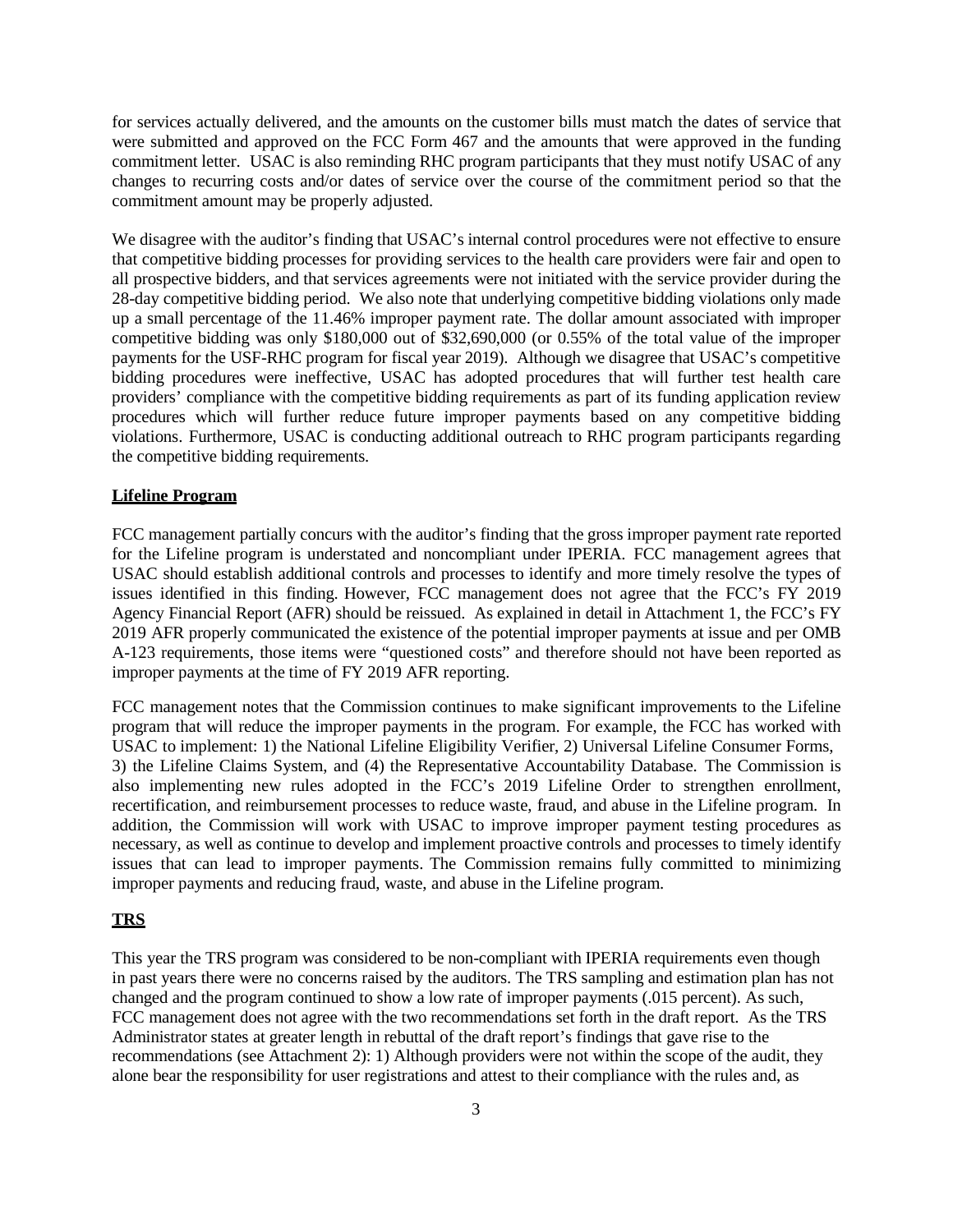such, are audited each year by the Administrator; 2) When a user permissibly dials around to use the network of a provider other than the one the user properly selected as their default provider, those calls not carried by the default provider are properly compensable; 3) All providers are properly certified. Some operate under conditional certifications, which do not expire; and, 4) With regard to the NDBEDP, existing processes are thorough and more than sufficient to address the responsibilities of each party to manage the risks of improper payment as well as to serve as methodologies which provide assurance in this area.

As an indicator of the TRS program's continuing compliance with IPERIA requirements, on March 31, 2020, during the course of this audit, the Commission filed a petition seeking relief from IPERIA reporting requirements with OMB. OMB granted this petition. With that grant, the FCC will cease testing the TRS program for improper payments during FY 2020. Going forward, the FCC will perform risk assessments required per IPERIA guidance to monitor whether the TRS program continues to remain low risk. The Commission remains committed to maintaining a compliant TRS program and will work to eliminate any and all improper payments.

#### **High Cost Program**

FCC management partially concurs with the auditor's finding that the High Cost program estimated improper payments are noncompliant under the requirements of IPERIA. The Payment Quality Assurance testing procedures have been updated in FY 2019 to address high-risk areas identified by USAC. However, FCC management does not concur with the remainder of the auditor's finding for a second consecutive year that the High Cost program is not compliant. The FY 2019 finding is a repeat from the previous year's finding. The FCC has directed USAC to implement several of the recommendations from the FY 2018 IPERIA audit; USAC further describes its remediation efforts in Attachment 1.

The auditors found that the reported estimated improper payment rate did not adequately reflect the significant risks of improper payments and the testing procedures and the sampling and estimation methodology did not adequately reflect changing characteristics of the High Cost program. We disagree with these findings again. We believe that the testing protocol reflects the unique characteristics, risk factors, and the regulatory and funding changes for the various components of the High Cost program. The High Cost program is a very complex program that undergoes an extensive review each year by the FCC and USAC to determine which areas need to be tested for compliance with OMB requirements. USAC also works with its independent statistician to develop a sampling plan that meets OMB guidance in order to produce an acceptable improper payment estimate. That sampling plan is submitted to and approved by OMB and testing is conducted consistent with that plan. This year a walkthrough of the High Cost program was conducted by the auditor with USAC to gain a better understanding of the complexities of the program. There still remains significant disagreement between the auditor and management regarding the sampling and estimation plan, and it appears the auditor has not considered the complexities of the High Cost program and whether the auditor's proposed recommendations are feasible.

For example, the FCC and USAC explained to the auditors that the auditor's recommended action to leverage the Beneficiary and Contributor Audit Program (BCAP) as the primary source of information for the Payment Quality Assurance (PQA) assessments for the various High Cost programs is implausible and not cost effective. The auditor's concerns focus on USAC not reviewing carrier cost studies for compliance with FCC program rules. The draft report includes this recommendation and disregards the FCC's and USAC's explanations of the complexity of such a proposed review, estimated at 135 to 1200 hours per carrier, and the inability to complete such an undertaking for the required number of carriers (200 Study Area Codes or SACs were examined in FY 2019) to meet the PQA sampling and timing requirements in a cost effective manner. The auditor further asserts that inclusion of underpayments in the improper payment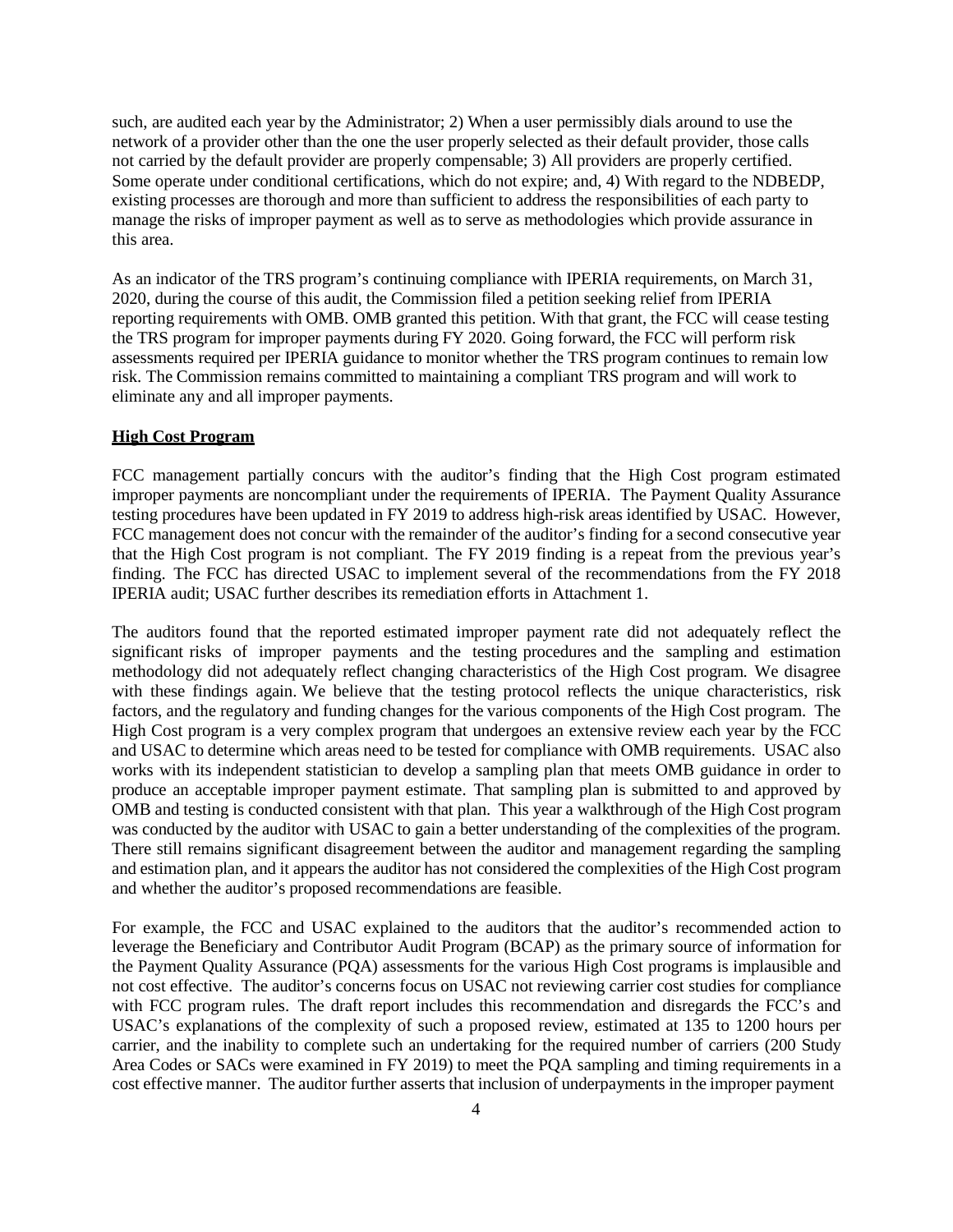calculation for High Cost is inappropriate and fails to acknowledge the explanation USAC provided on the relevant OMB guidance that provides for the reporting of underpayments.

#### **Schools and Libraries Program**

FCC management disagrees with the auditor's finding with respect to the Schools and Libraries program. The Schools and Libraries program was considered by the auditors to be non-compliant this year on the basis that the sampling and estimation plan was not a "statistically valid and rigorous plan." However, under OMB requirements, the FY 2019 Schools and Libraries Program sampling plan is compliant even if it is "statistically valid" (as is the case here) and not "rigorous." While USAC went through an extensive and exhaustive process with its statistician to ensure that the statistician had all of the underlying variables necessary to develop a "rigorous" plan, the 95% confidence level results came back with a margin of error of +/-3.85% instead of the +/-3% required to be deemed "rigorous." And a margin of error that is greater than 3% is still a statistically valid plan and permitted per OMB requirements. In all events, the FCC will work with USAC to strengthen its processes for developing and implementing sampling plans for the Schools and Libraries program.

In conclusion, the Commission continues to work diligently to comply with the requirements of the law, to adhere to OMB's guidance, and to prevent and reduce improper payments in the Commission's programs. We look forward to updating the OIG and its auditor on progress made toward improving our processes going forward. As previously mentioned, we have attached the USAC memorandum as Attachment 1 and the Rolka Loube memorandum as Attachment 2 to this response to provide additional details about where and why we disagree with the findings and recommendations in this report. The Commission requests that the attachments be provided in their entirety in the final report.

Kladelyd

Mark Stephens Managing Director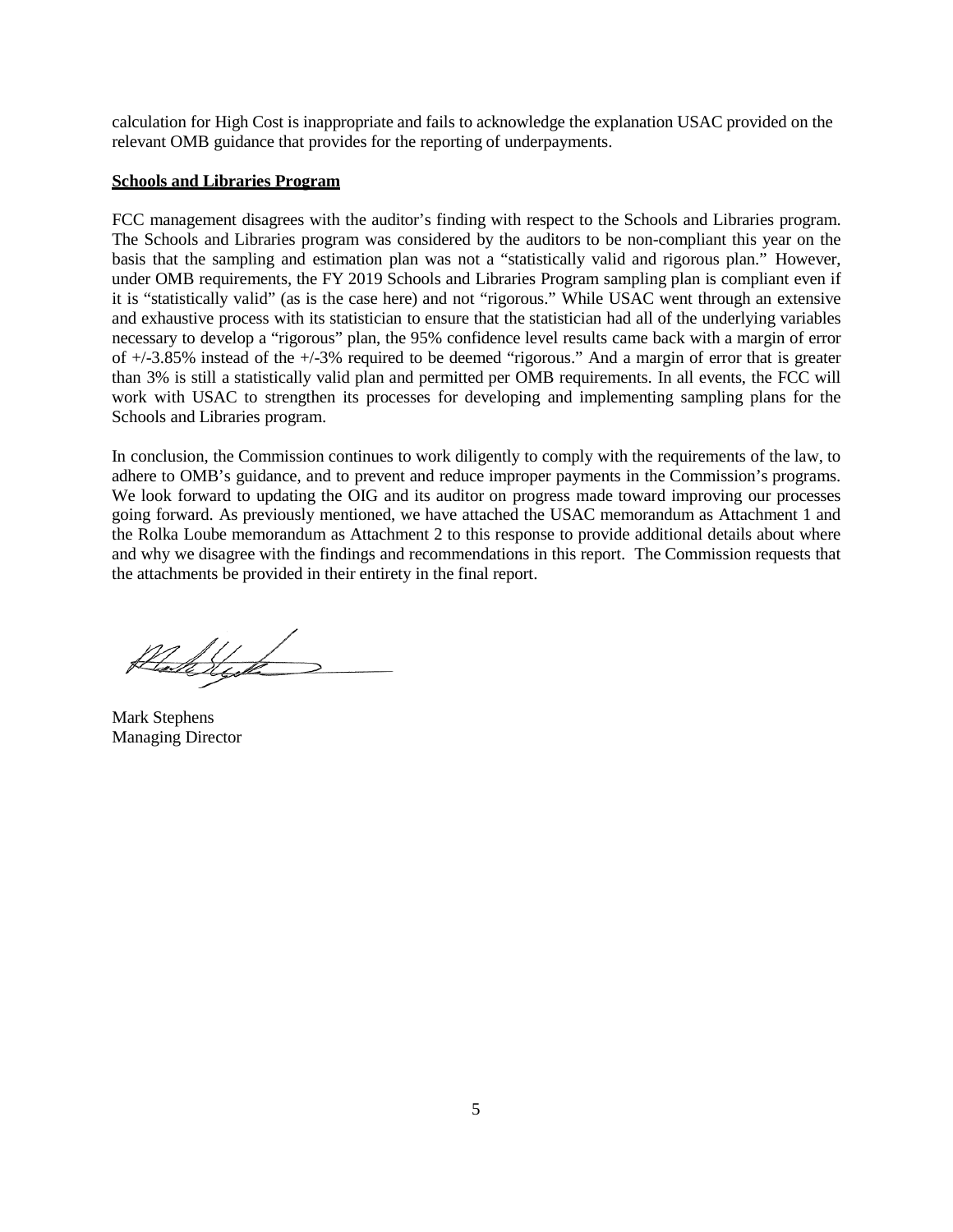# **APPENDIX C – LIST OF ACRONYMS**

| <b>AFR</b>     | <b>Agency Financial Report</b>                                    |
|----------------|-------------------------------------------------------------------|
| B&C            | <b>Billing and Collection</b>                                     |
| <b>CAF</b>     | <b>Connect America Fund</b>                                       |
| <b>CAF BLS</b> | <b>Connect America Fund Broadband Loop Support</b>                |
| EB             | <b>Enforcement Bureau</b>                                         |
| <b>ETC</b>     | <b>Eligible Telecommunications Carrier</b>                        |
| <b>FCC</b>     | <b>Federal Communications Commission</b>                          |
| <b>FY</b>      | <b>Fiscal Year</b>                                                |
| GAO            | Government Accountability Office                                  |
| <b>ICLS</b>    | <b>Interstate Common Line Support</b>                             |
| <b>IS</b>      | <b>Incremental Support</b>                                        |
| <b>IPIA</b>    | <b>Improper Payments Information Act</b>                          |
| <b>IPERA</b>   | <b>Improper Payments Elimination and Recovery Act</b>             |
| <b>IPERIA</b>  | <b>Improper Payments Elimination and Recovery Improvement Act</b> |
| IC-WB          | Incentive Auction - Winning Bidders                               |
| <b>MF</b>      | <b>Mobility Fund</b>                                              |
| <b>NANP</b>    | North American Numbering Plan                                     |
| <b>NLAD</b>    | National Lifeline Accountability Database                         |
| <b>OE</b>      | <b>Operating Expenses</b>                                         |
| <b>OIG</b>     | Office of Inspector General                                       |